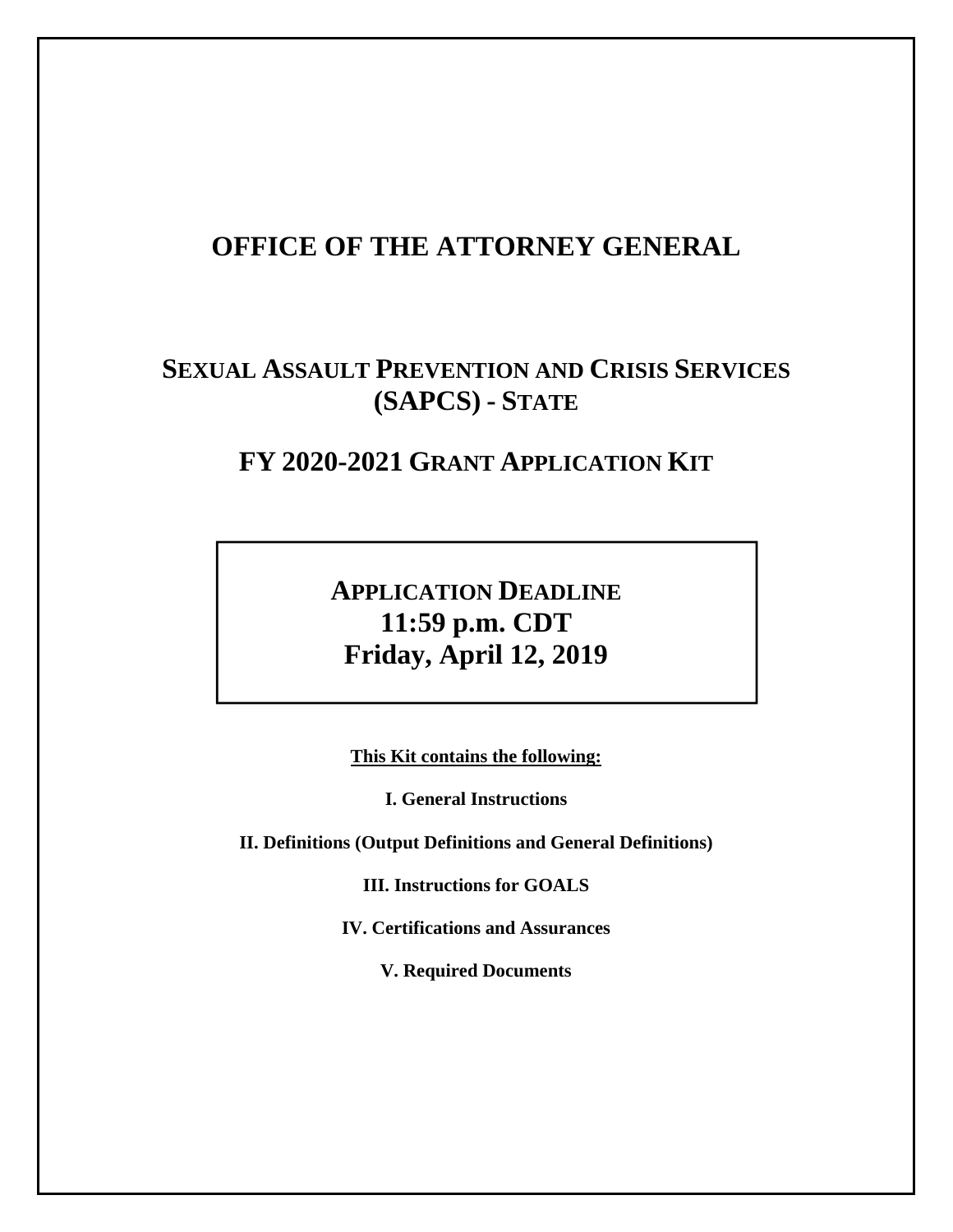# **TABLE OF CONTENTS**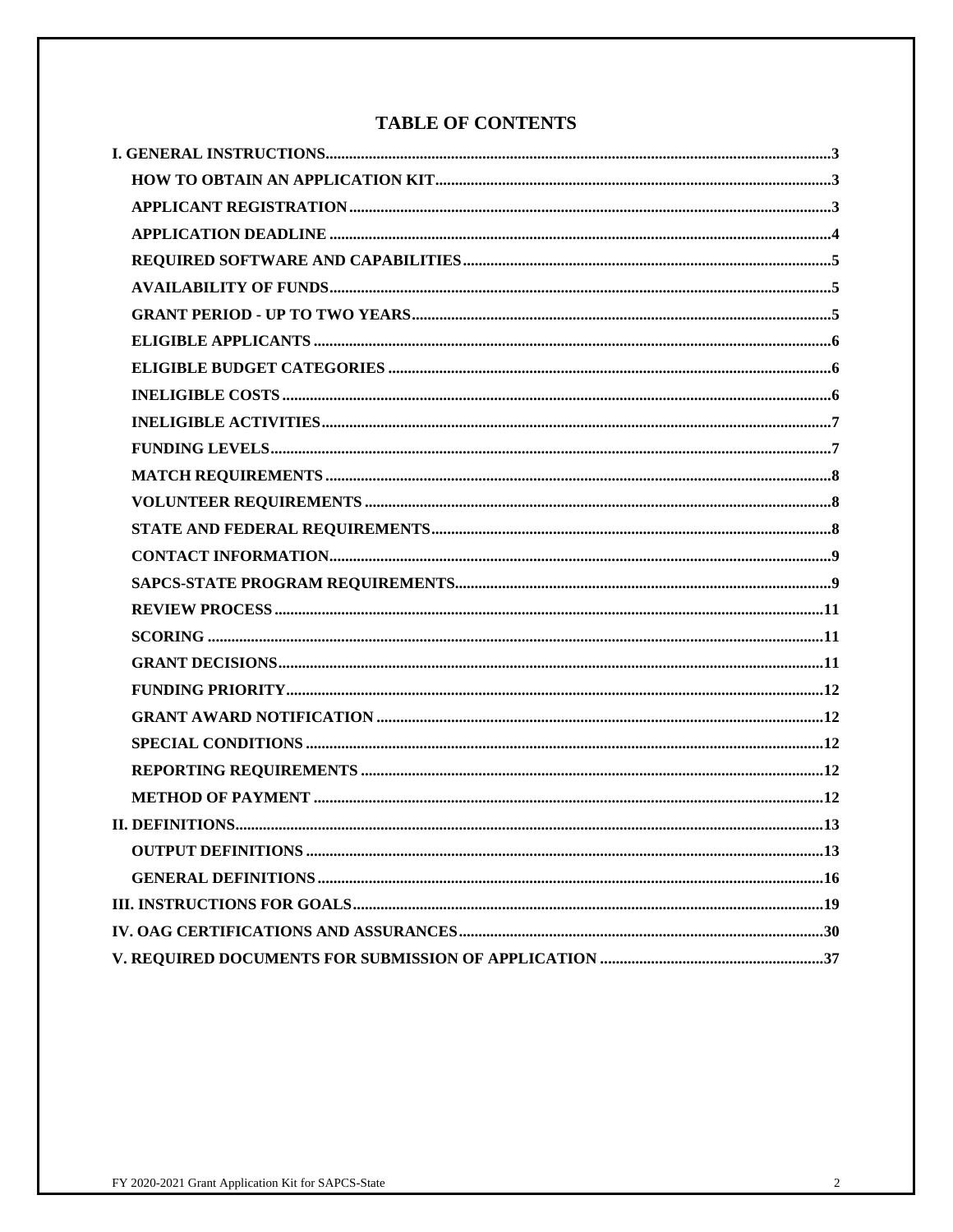# **I. GENERAL INSTRUCTIONS**

# **Sexual Assault Prevention and Crisis Services Program (SAPCS) - State**

## **How to Obtain an Application Kit**

The Office of the Attorney General (OAG) has posted the Application Kit on the OAG website at https://www.texasattorneygeneral.gov/divisions/grants. Updates and other helpful reminders about the Application process will also be posted at this location. Potential Applicants are encouraged to refer to this site regularly.

This Application Kit provides the information and forms necessary to prepare an Application for funding through the OAG for the SAPCS-State Program.

- An Applicant must create an on-line account and complete the Eligibility Questions to determine for which grant(s) the Applicant is able to apply.
- An Applicant may be matched to multiple funding sources based on completed Eligibility Questions.
- If eligible, an SAPCS-State Applicant may apply for one SAPCS-State, and if eligible, one Other Victim Assistance Grant (OVAG) grant (in a separate Application Kit). *Note: the OVAG Application has the same deadline as SAPCS-State Application.*

### **Applicant Registration**

In order to register, an Applicant must designate one person as the point of contact to submit its grant application. To create an on-line account, the Applicant must email the following point of contact information to Grants@oag.texas.gov:

- First Name
- Last Name
- Email Address
- Organization Legal Name

The point of contact will receive a welcome email from **G**rant **O**ffering and **A**pplication Lifecycle System (GOALS) via the **Grants@oag.texas.gov** email address. GOALS will prompt the point of contact to create a password. The password must be 8 characters, with at least 1 Upper Case Letter, 1 Lower Case Letter, 1 Number and 1 Special Character ( $\omega$ , #, \$, &, etc.). The Applicant may also choose to upload a Picture.

### **The OAG strongly encourages Applicants to register by Friday, March 22, 2019 in order to have sufficient time to complete the application.**

The link for GOALS and further instructions can be found on the OAG website at https://www.texasattorneygeneral.gov/divisions/grants.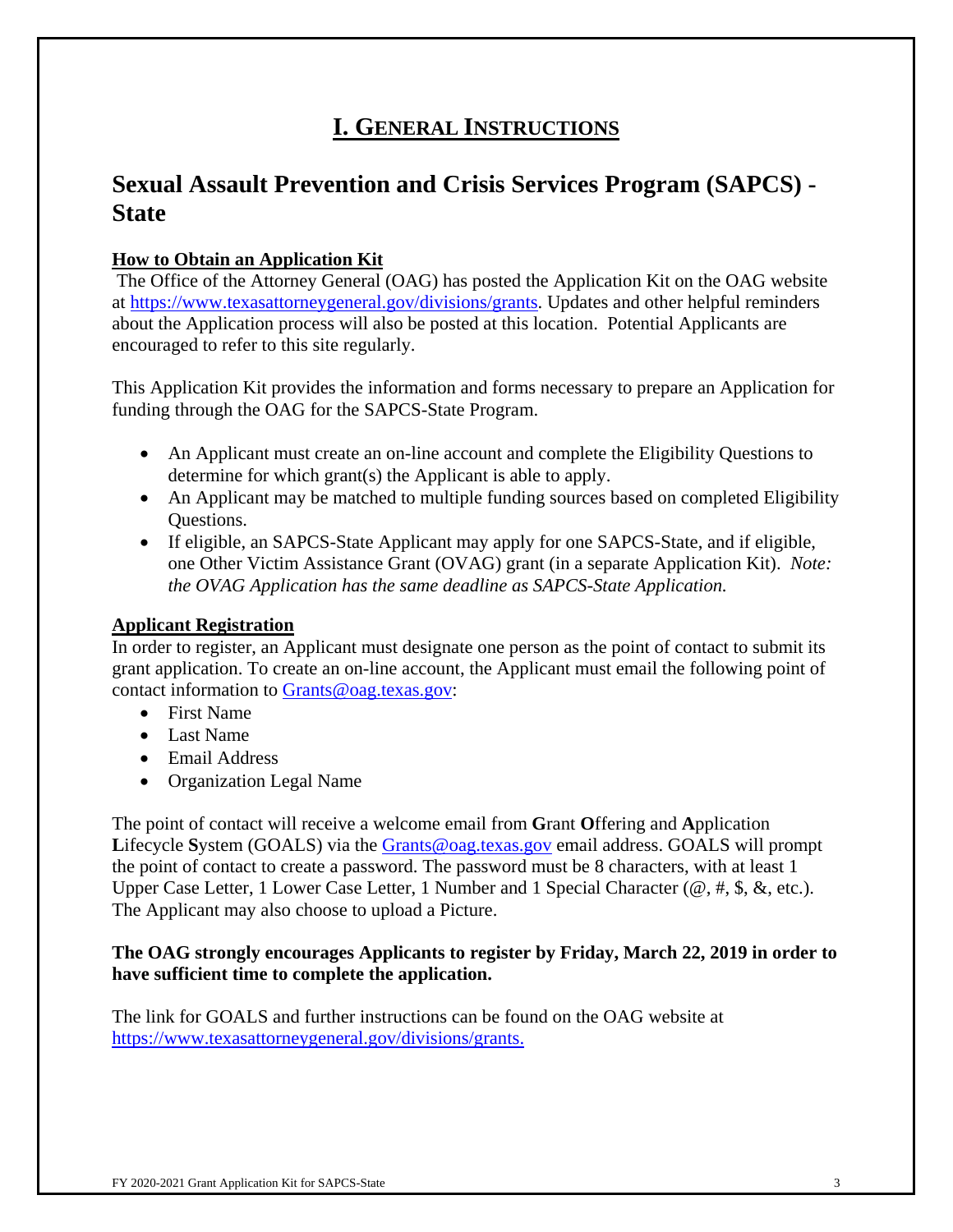### **Eligibility Questions**

After the on-line account is activated, the Applicant will be taken to the Grant Programs webpage (your homepage) in GOALS, where the Applicant will then need to complete the Eligibility Questions under *Your Tasks*.

The Applicant will be required to answer "*Yes* or *No"* questions regarding the agency type and purpose as well as provide the Council of Governments (COG) regions and counties served. The Applicant will also be asked to provide its Legislative Districts. If the Applicant does not know its COG or Legislative District, website links are provided in the section headers to assist in obtaining that information. Completing the eligibility questions will determine which grant funding solicitation the Applicant matches.

Once the Eligibility Questions are complete, Select the *View Grant Programs* button at the bottom of the screen. If the Applicant matches to a grant program that has an open solicitation, select and complete the grant application for that applicable funding source.

## **Application – Deadline is 11:59 p.m. CDT on Friday, April 12, 2019**

If your Eligibility Questionnaire answers match to an open solicitation, the grant funding opportunity will appear on the screen. You may apply for these grants by clicking on the green *Apply Now* button. *Note: Hard copy or Emailed Applications will not be accepted.*

If a funding source for which the Applicant is intending to apply does not appear under *Grant Programs*, there could be two possibilities:

- A grant program to which the Applicant could potentially match is not open; or
- The answers provided in the Eligibility Questionnaire do not match any of the OAG's open grant solicitations.

Please contact the OAG at Grants@oag.texas.gov or (512) 936-0792 if there are any questions.

### **To meet the deadline, the Application must be submitted via GOALS.**

- All Applicants must submit the following:
	- o One (1) application per matched funding source listed under *Grant Programs*.
	- o The following documents must be uploaded:
		- "Statements Supporting Submission of the Application to the Office of the Attorney General" containing signatures.
		- **EXECUTE:** "Resolution of Governing Body" containing signatures. (Please note that the Authorized Official must be designated by signature of the governing body. If the Authorized Official is also a member of the governing body, the Authorized Official must be designated by another member's signature. The Authorized Official cannot sign the Resolution designating him/herself as the Authorized Official.)
		- Job Description(s) in PDF for each position requested on the proposed budget.
		- Support Document(s) (See definition on page 18), at least one Support Document is required for each Applicant that reflects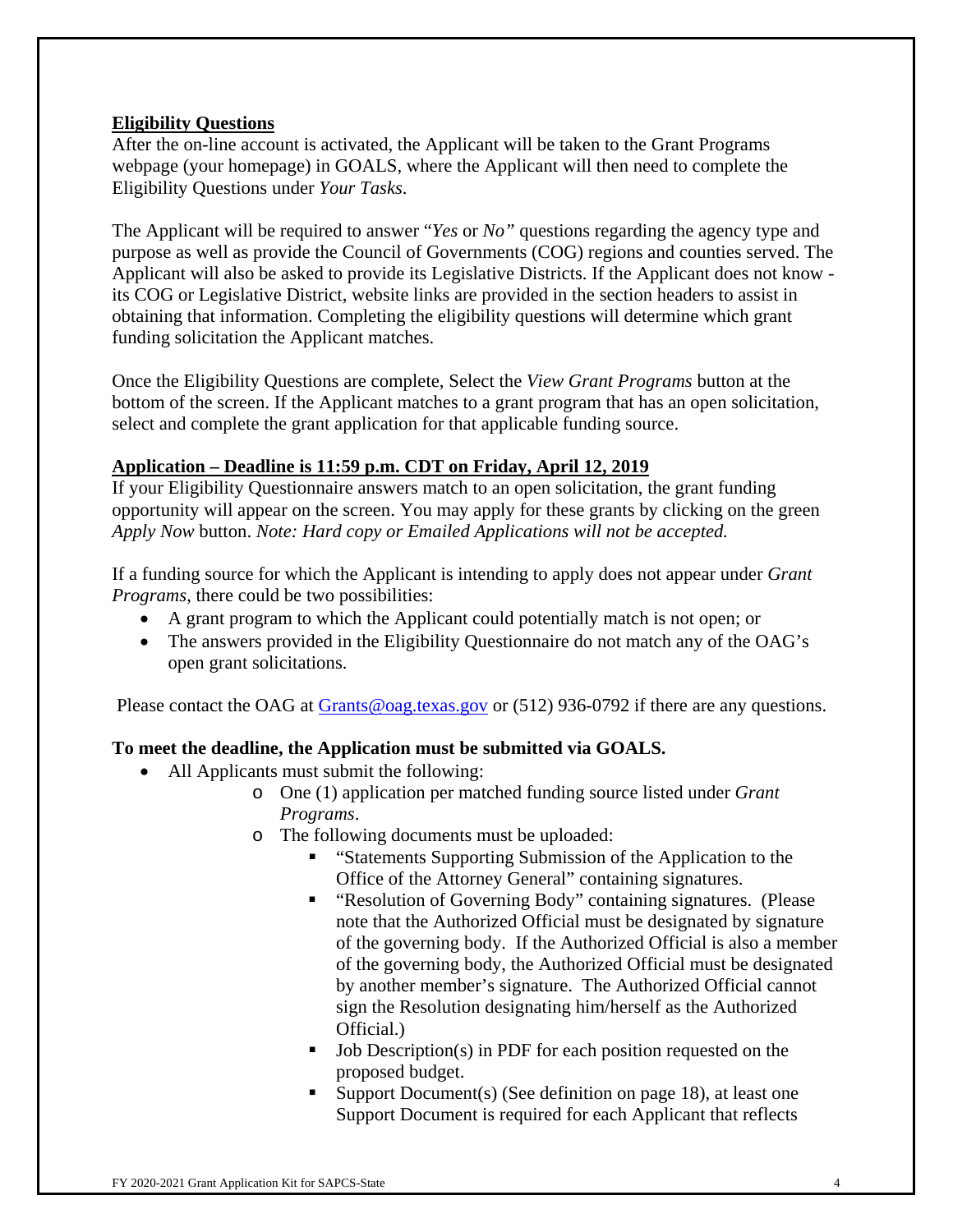collaboration/organizational support related to achieving the goals of the proposed project as described in the Application.

- Excel Budget Template completed for the first-year grant cycle and budget total for the second year of the grant. Must be uploaded in MS Excel format.
- Minimum Service Standards Assurances Document.
- One auto-reply message per application completed and submitted will be generated by GOALS and sent to the email associated with the Applicant's on-line account.

The OAG accepts no responsibility for delays in submission, electronic or otherwise. Applicants are strongly advised to allow for and anticipate any such delays by submitting the Application as early as possible.

For security purposes, the OAG cannot accept Applications submitted in other formats, including walk-in, hand delivery, same day courier service or any other hard copy method of delivery. The OAG also will not accept email submissions.

Please contact the OAG at Grants@oag.texas.gov or (512) 936-0792 if there are any questions about the method of delivery. In order to better assist Applicants with their questions, the preferred method of contact is email. The OAG will not consider or fund an Application if it is not filed by the due date, in the manner required.

### **Required Software and Capabilities**

*Microsoft Excel 97* or newer version as well as the *Internet* is required to create an on-line account, complete the Application, and apply for a grant. Please note that not all versions of Microsoft Excel are the same. If an error message is received, save the Excel document as *.xls*, instead of .*xlsx. Adobe Reader* is required to access the Application Instructions. *Adobe Reader*  can be downloaded for free at www.adobe.com.

### **Availability of Funds**

The source of funding is through a biennial appropriation by the Texas Legislature. All funding is contingent upon an appropriation to the OAG by the Texas Legislature. The OAG makes no commitment that an Application, once submitted, or a grant, once funded, will receive subsequent funding.

### **Grant Period - Up to Two Years**

The term of this grant is up to two years from September 1, 2019 through August 31, 2021, subject to and contingent on funding and approval by the OAG. If the grant period extends for more than one state fiscal year, the grantee will be required to submit additional documentation relating to the second fiscal year of the grant period, including an updated budget. The OAG may base its decision for the second fiscal year funding amounts on the grantee's first year performance, including but not limited to: the timeliness and thoroughness of reporting, effective and efficient use of grant funds and the success of the project in meeting its goals.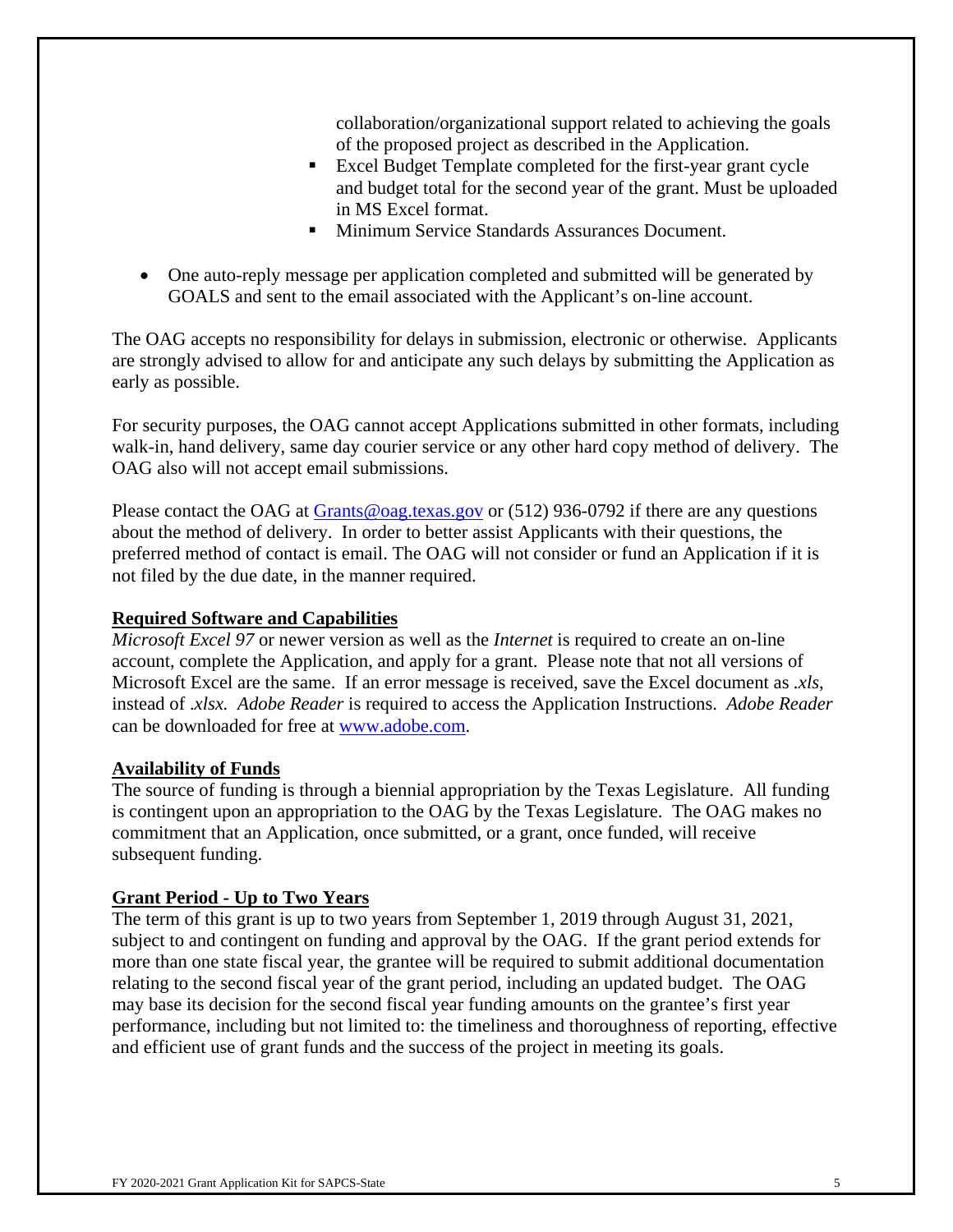### **Eligible Applicants**

Sexual Assault Programs, Statewide Programs, and State Sexual Assault Coalitions are eligible to apply for a SAPCS-State grant.

Non-profit Applicants with 26 U.S.C. § 501(c)(3) status must be in good standing with the Comptroller of Public Accounts and "in existence" with the Secretary of State.

**Sexual Assault Programs:** means any local public or private nonprofit corporation, independent of a law enforcement agency or prosecutor's office, that is operated as an independent program or as part of a municipal, county, or state agency and that provides the following minimum services to adult survivors of stranger and non-stranger sexual assault: 24-hour crisis hotline, crisis intervention, public education, advocacy, and accompaniment to hospitals, law enforcement offices, prosecutors' offices, and courts and meets the Minimum Service Standards. Sexual assault programs must have provided the minimum services to adult survivors of stranger and non-stranger sexual assault for at least nine months prior to receiving a SAPCS-State grant.

**Statewide Program:** means any local units of government, excluding law enforcement agencies and prosecutor's offices; non-profit agencies with 26 U.S.C.  $\S$  501(c)(3) status, or state agencies that actively provide sexual assault victim related services or assistance in six or more Council of Government regions. A statewide program, to be eligible for SAPCS-State funding, must show that it supports efforts to maintain or expand existing services offered by sexual assault programs, improve services to survivors, or other activities consistent with Texas Government Code, Chapter 420.

**State Sexual Assault Coalition:** means a statewide nonprofit organization that has been identified as a state sexual assault coalition by a state or federal agency authorized to make that designation.

### **Eligible Budget Categories**

- Personnel
- Fringe Benefits
- Professional & Consultant Services
- Travel
- Equipment
- Supplies
- Other Direct Operating Expenses

### **Ineligible Costs**

Ineligible costs include, but are not limited to:

- Payment for lobbying
- Purchasing food and beverages except as allowed under Texas State Travel Guidelines
- Purchasing or leasing vehicles
- Purchasing promotional items or recreational activities
- Paying for travel that is unrelated to the direct delivery of services that supports the OAG funded program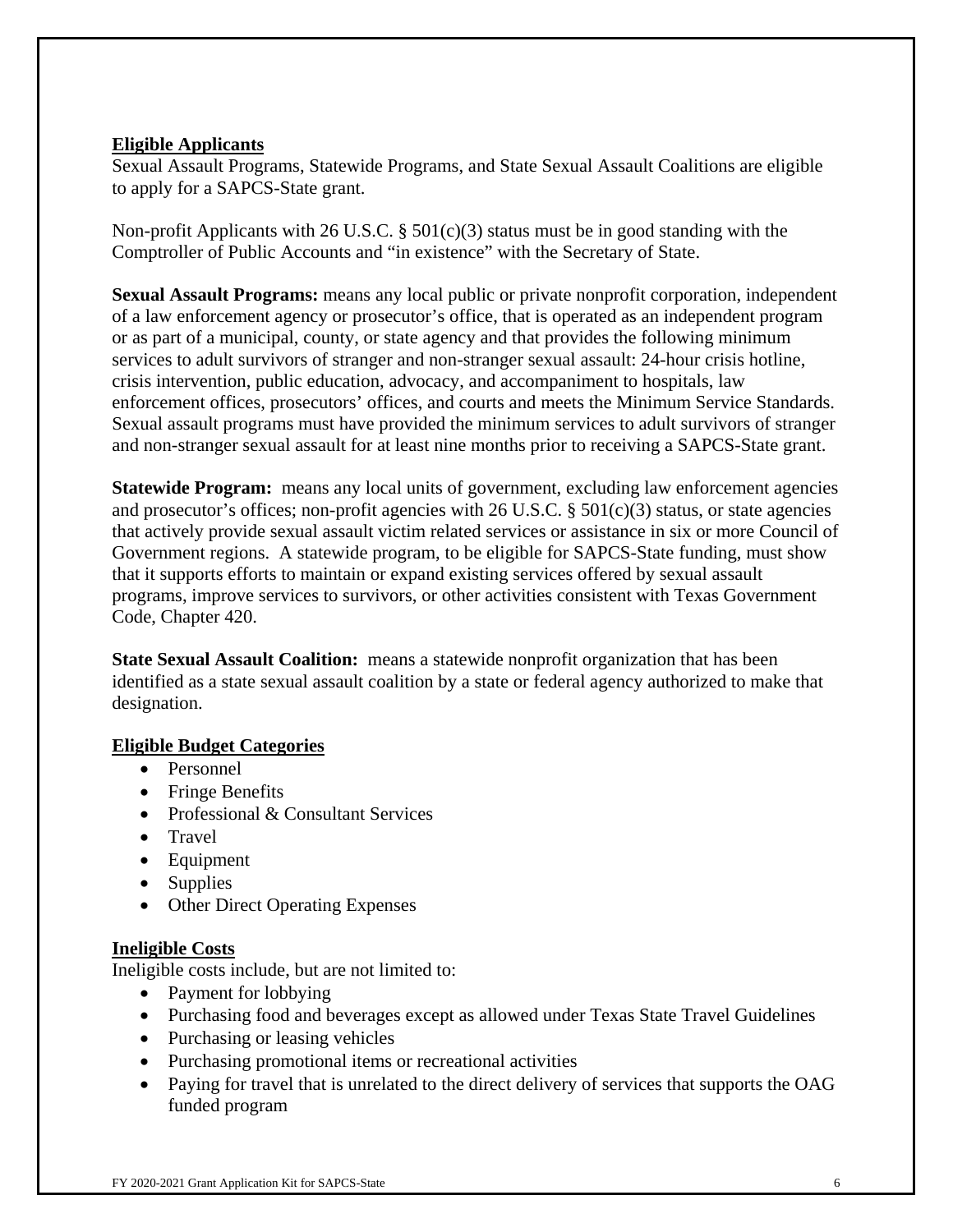- Paying consultants or vendors who participate directly in writing a grant application
- Paying any portion of the salary or any other compensation for an elected government official
- Payment of bad debt, fines or penalties
- Purchasing any other products or services the OAG identifies as inappropriate or unallowable
- Payments for sexual assault medical forensic examinations
- Payments for medical care
- Payments for costs that have been reimbursed by the Crime Victims' Compensation Program
- Any unallowable costs set forth in state or federal cost principles

### **Ineligible Activities (not reimbursable)**

Ineligible activities include, but are not limited to:

- Research centered activities (does not include evaluation for program improvement)
- Prosecution centered activities for offender related activities, such as witness coordination, expert witness fees, or prosecutor salaries
- Law enforcement centered activities, such as investigators or patrol officers
- Probation activities that assist an offender
- Offender related activities, such as mediation or alcohol/drug abuse counseling
- Public Awareness Campaigns defined as a planned series of media/materials buys that are general in nature and intended to achieve a particular aim (*e.g.*, My Strength Campaign, Speak Up Speak Out Campaign, No More Campaign, etc.). See Education in the definition section for allowed awareness activities.
- Activities performed by Sexual Assault Nurse Examiners (SANEs), or other medical professionals, related to conducting sexual assault medical forensic examinations, including fees or salaries. This does not include professional fees for SANEs or medical professionals who provide victim services training for an organization.

### **Funding Levels**

For each fiscal year of the two-year grant term, the following are the minimum and maximum amounts the OAG will reimburse toward the SAPCS-State project funded by this grant. Applications requesting an amount below the minimum or above the maximum may not be considered. If the Application is awarded, the budget may be adjusted by the OAG to fit within the minimum and maximum amounts.

| <b>New Applicants</b>                                                                                             | <b>Minimum Amount</b>                                    |  |                            |                            |  | <b>Maximum Amount</b> |
|-------------------------------------------------------------------------------------------------------------------|----------------------------------------------------------|--|----------------------------|----------------------------|--|-----------------------|
| <b>Type of Project</b>                                                                                            | <b>Fiscal Year</b><br><b>Fiscal Year</b><br>2020<br>2021 |  | <b>Fiscal Year</b><br>2020 | <b>Fiscal Year</b><br>2021 |  |                       |
| New Sexual Assault<br>Programs,<br><b>Statewide</b><br>Programs, and<br>State Sexual<br><b>Assault Coalitions</b> | \$85,000<br>\$85,000                                     |  | \$85,000                   | \$85,000                   |  |                       |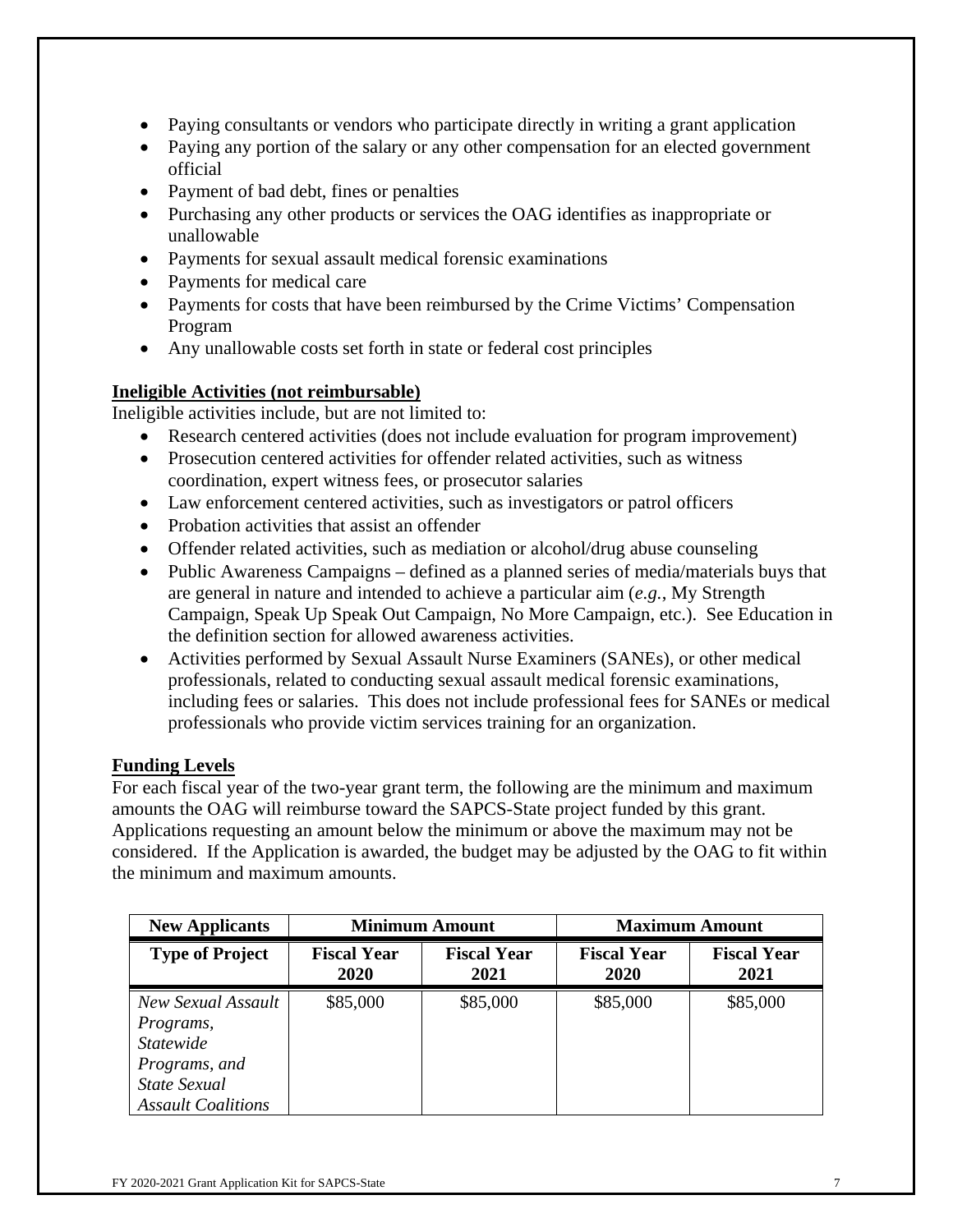| <b>Current Grantees</b>                   | <b>Minimum Amount</b>                                    |          | <b>Maximum Amount</b>      |                            |
|-------------------------------------------|----------------------------------------------------------|----------|----------------------------|----------------------------|
| <b>Type of Project</b>                    | <b>Fiscal Year</b><br><b>Fiscal Year</b><br>2020<br>2021 |          | <b>Fiscal Year</b><br>2020 | <b>Fiscal Year</b><br>2021 |
| Current Statewide<br>Programs             | \$85,000                                                 | \$85,000 | \$85,000                   | \$85,000                   |
| Current Sexual<br><b>Assault Programs</b> | \$85,000                                                 | \$85,000 | \$250,000                  | \$250,000                  |
| State Sexual<br><b>Assault Coalitions</b> | \$85,000                                                 | \$85,000 | \$300,000                  | \$300,000                  |

Regardless of the maximum amounts stated above, a current SAPCS-State grantee may not apply, per fiscal year, for an amount higher than the SAPCS-State funds it received in FY 2019.

A current grantee is one that has an active grant for FY 2019. Previous grantees that were not funded in FY 2019, or that de-obligated their grant in FY 2019, will be considered new Applicants for this Application Kit.

### **Match Requirements**

There are no match requirements for the SAPCS-State programs.

#### **Volunteer Requirements**

All SAPCS-State Applicants are required to use volunteers in some way to support the mission of their organization. If the organization does not currently utilize volunteers, a plan must be described explaining how a volunteer program will be developed and implemented during the grant term.

If the Applicant currently uses volunteers, it must identify the role of a volunteer within the organization and describe program components related to recruitment and retention.

#### **State and Federal Requirements**

All Applicants should review and be familiar with the OAG administrative rules governing the SAPCS-State Program. These rules are published in Texas Administrative Code, Title 1, Chapter 62:

http://texreg.sos.state.tx.us/public/readtac\$ext.ViewTAC?tac\_view=4&ti=1&pt=3&ch=62

Proposed rule changes for Chapter 62 rules were posted in the February 8, 2019 edition -of the *Texas Register*.

In addition to the OAG's administrative rules, Applicants should be familiar with the Uniform Grant Management Standards (UGMS) and relevant Code of Federal Regulations (CFR) that relate to state, and if applicable, federal grant funding. UGMS can be found at:

 https://www.comptroller.texas.gov/purchasing/docs/ugms.pdf (Please note: The Texas Comptroller's office is currently working on -revisions to UGMS. The release of the revised version may occur before or after this -Application Kit has been released.)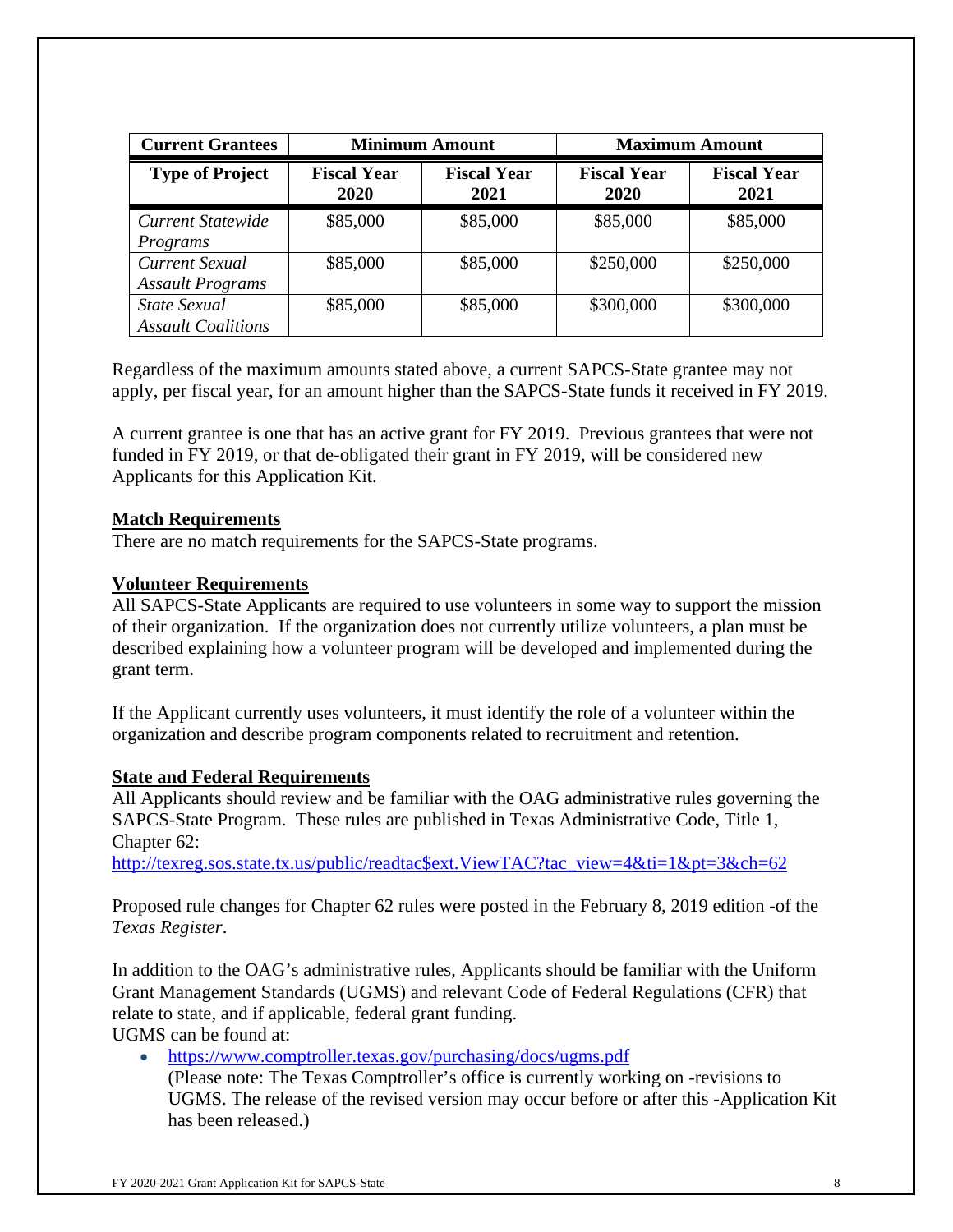Uniform Administrative Requirements, Cost Principles, and Audit Requirements for Federal Awards 2 CFR 200 can be found at: http://www.ecfr.gov

### **Contact Information**

Assistance with technical questions about the Application Kit is available via:

- Email: Grants@oag.texas.gov
- Phone: (512) 936-0792
- GOALS: Select *Help* on the GOALS website for further assistance

Email is the preferred method for submitting questions. Each person submitting a question should include his/her name, the name of the organization, an email address, a phone number and if applicable, the Reference ID Number. Please note that OAG staff cannot assist with writing Applications or how to answer Eligibility questions.

### **SAPCS-State Program Requirements**

The purpose of the SAPCS–State Program is to maintain or expand the existing services of sexual assault programs and any other purposes consistent with Texas Government Code, Chapter 420.

## **Purpose Areas**

### **Sexual Assault Programs:**

Assistance with Crime Victims' Compensation, Assistance with Texas SAVNS (if in applicable counties), Information and Referral are required activities under this grant.

In addition, to the required activities, grant funds may also be requested for the following:

- 24-hour Crisis Hotline
- Crisis Intervention
- Public Education
- Advocacy
- Accompaniment to hospitals, law enforcement offices, prosecutors' offices, and courts
- Other support services as determined by the OAG
- Activities related to the prevention of sexual violence

**Statewide Programs:** Grants awarded under this Application Kit may be used for preventing sexual assault or improving services for survivors and other individuals affected by sexual violence.

**State Sexual Assault Coalitions:** Grants awarded under this Application Kit may be used for preventing sexual assault or improving services for survivors and other individuals affected by sexual violence.

**Special Projects:** The OAG may also consult and contract with or award grants to sexual assault programs, state sexual assault coalitions, statewide programs and other organizations related to sexual assault for special projects to prevent sexual assault and improve services to survivors.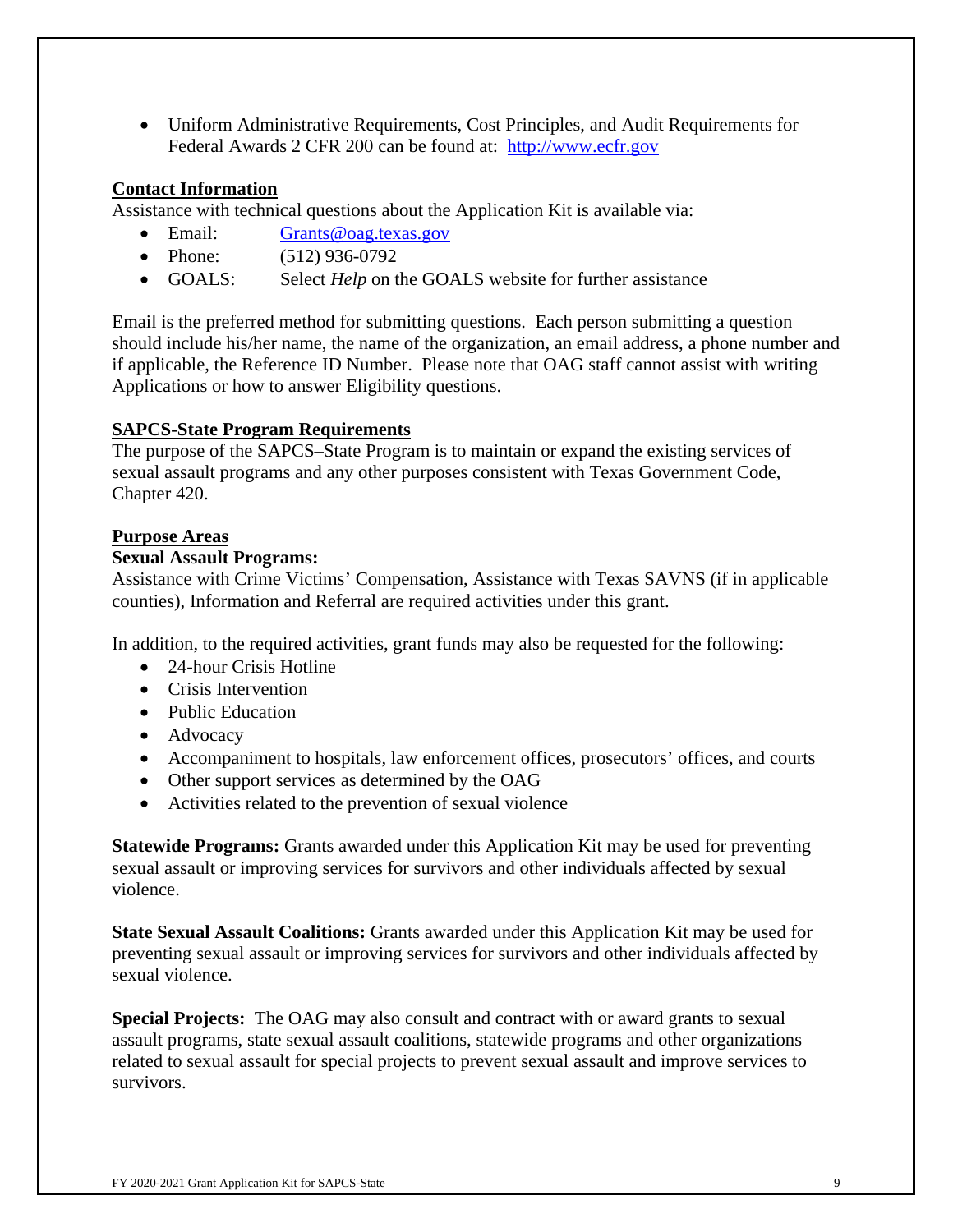**Staffing Requirements:** The funding priority for the SAPCS-State Program is to support positions that provide sexual assault victim related services or assistance and in particular to provide direct victim services.

- A minimum of 75% of an Applicant's budget must be allocated to the Personnel and Fringe Benefits budget categories. This requirement applies to all Applicants. The OAG may grant an exception to this requirement for projects that demonstrate a need as described on the Budget Calculation.
- Shelter based positions will be reviewed to determine appropriateness on this grant.
- All Applicants are limited to no more than ten positions.
- Position titles on the budget must match exactly to the job description.
- Each position listed on the budget can only be associated with one employee. If job sharing, list each position on the budget separately as many times as necessary regardless of time allocated to grant (*i.e.*, Advocate, if shared between three personnel, must be listed on three separate lines under the Personnel budget category, and three separate job descriptions must be submitted, one for each position).
- Job descriptions are required and must be submitted for all positions for which the Applicant is requesting funding. Job descriptions must reflect activities that relate to the project's goals and must be appropriately proportionate to the time spent on activities funded by the SAPCS-State grant.

**Direct Victim Services Staff:** Unless otherwise indicated in this Application Kit, all Sexual Assault Program and Statewide Program Applicants must provide one grant funded person working at least twenty hours per week providing direct victim services or two grant funded persons working at least ten hours each per week providing direct victim services. All Applicants must provide Assistance with Crime Victims' Compensation, Assistance with Texas SAVNS (if in applicable county), and Information and Referral. Direct Victim Services are defined in the Definitions section of this Application Kit.

At least one grant funded person providing direct victim services will be required to complete an OAG training on Crime Victims' Compensation and Address Confidentiality within the first year of the grant execution date. One grant funded person providing direct victim services must always be current on the OAG training requirement. If for example, the grant funded person providing direct victim services that initially completed the training is no longer employed by the agency, another grant funded person providing direct victim services must complete the training. The training requirement may be completed either by attending an OAG conference or training in person (offered by Regional Coordinators or in Austin at the State Office), or via an online course offered by the OAG. This requirement will be in effect for the entire two-year grant cycle.

The Direct Victim Services staff requirements applies to all Sexual Assault Program and Statewide Program Applicants, including those that rely upon volunteers or contracted staff to deliver direct victim services. The OAG may grant an exception to this requirement for programs that demonstrate a need as described in the budget portion of the application.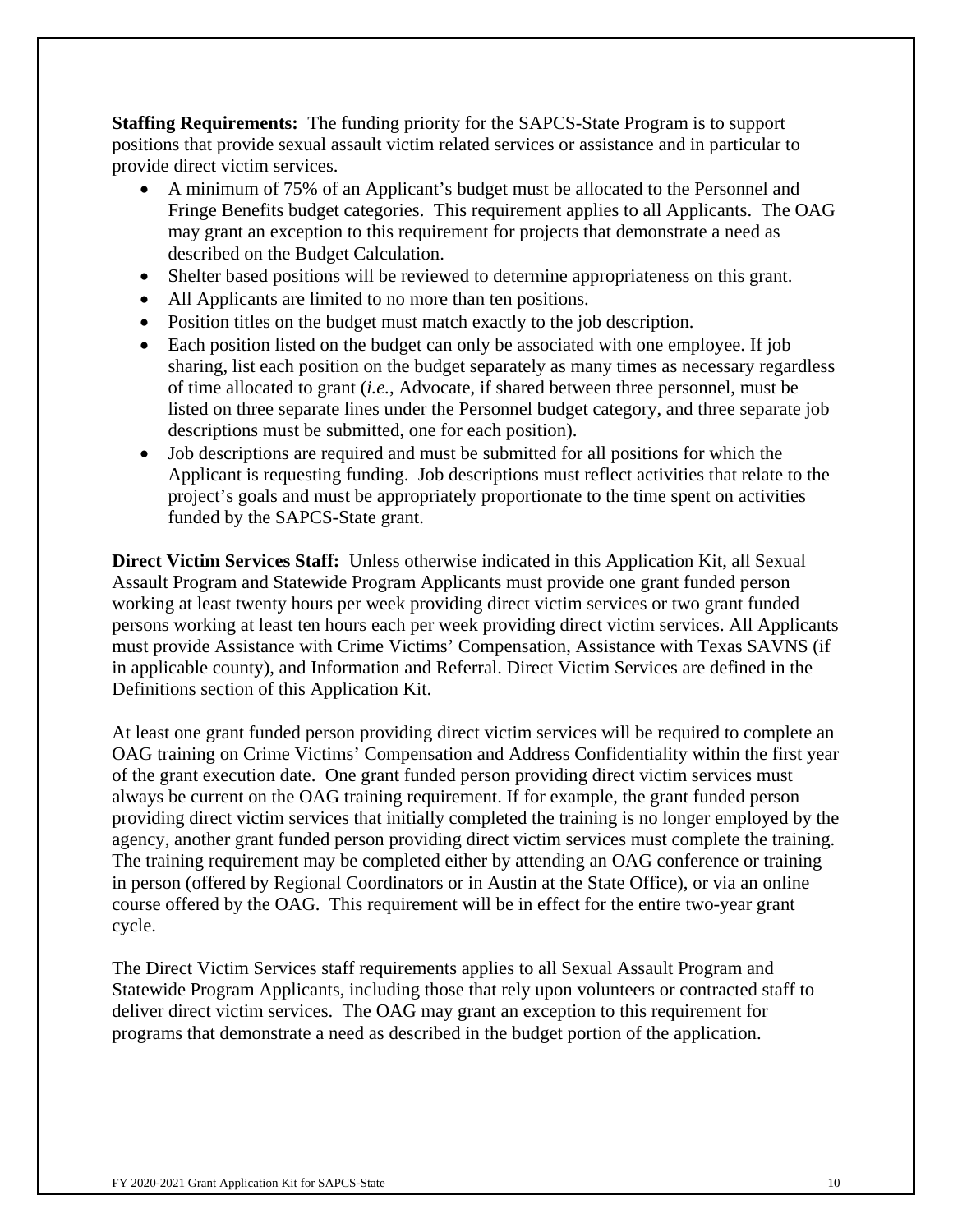**Administrative Services:** Funds for administrative personnel may be requested with the following restrictions (see Definitions section for definition of Administrative Services).

- The Applicant may not include more than four personnel providing administrative services.
- The OAG will consider any position that has hours listed on the budget in the Administrative Column on the Budget Calculation as one of the four allowed administrative personnel.
- The combined total number of hours for all administrative services cannot exceed twenty hours per week.

The administrative services requirement applies to all Applicants. The OAG may grant an exception to the twenty hours per week maximum for programs that demonstrate a need as described in the budget portion of the Application.

## **Review Process**

The OAG will review each complete Application submitted by the deadline by an eligible Applicant.

- At any time during the review process, an OAG staff member may contact the Applicant for additional information.
- All areas of the budget are subject to review and approval by the OAG. Decisions related to the budget are based on both eligibility and reasonableness.

## **Scoring**

The Application will be scored on information provided by the Applicant including, but not limited to:

- Organization Summary (20% of overall score)
- Project Summary and Description of Need (20% of overall score)
- Assessment and Evaluation (5% of overall score)
- What Will Be Done (30% of overall score)
- Financial Questions (20% of overall score)
- Comprehensive Scoring Criteria (5% of overall score)

### **Grant Decisions**

During the grant review and award process, the OAG may take into consideration other factors including whether the Applicant has demonstrated acceptable past performance as a grantee in areas related to programmatic and financial stewardship of grant funds.

The OAG may choose to award a grant from a different OAG funding source than that for which the Applicant applied.

The OAG is not obligated to award a grant at the total amount requested and/or within the budget categories requested. The OAG reserves the right to make awards at amounts above and/or below the stated funding levels.

The OAG makes final decisions on what is considered a Sexual Assault Program, a Statewide Program, and a State Sexual Assault Coalition.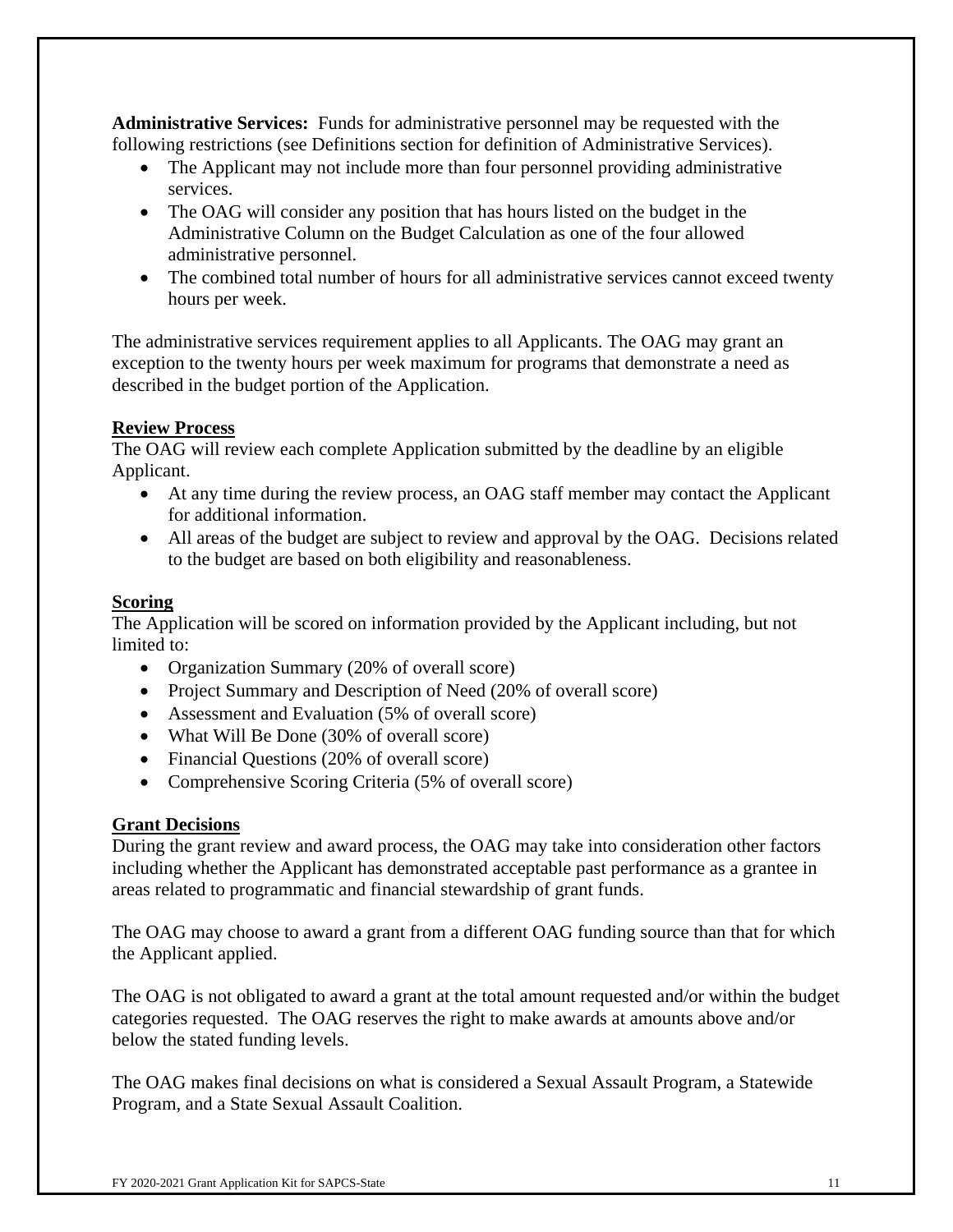All grant decisions including, but not limited to, eligibility, evaluation and review, and funding rest completely within the discretionary authority of the OAG. The decisions made by the OAG are final and are not subject to appeal.

### **Funding Priority**

The OAG reserves the right to consider all other appropriations or funding an Applicant currently receives when making funding decisions. The OAG may give priority to Applicants that do not receive other sources of funding, including funding that originates from the OAG.

The OAG reserves the right to give priority to currently funded organizations and projects that provide direct victim services with grant funds, or that provide information and education about sexual assault victim rights in their community.

### **Grant Award Notification**

The Applicant shall be notified in writing of the OAG's decision regarding a grant award. The OAG may utilize a grant contract document and/or a notice of grant document once a decision is made to award a grant. The Applicant will be given a deadline to accept the grant award and to return the appropriate document to the OAG within the time prescribed by the OAG. An Applicant's failure to return the signed document, via DocuSign, to the OAG within the prescribed time period will be construed as a rejection of the grant award, and the OAG may deobligate funds.

### **Special Conditions**

The OAG may assign special conditions at the time of the award. Until satisfied, these special conditions may affect the Applicant's ability to receive funds. If special conditions are not resolved, the OAG may de-obligate funds up to the entire amount of the grant award.

### **Reporting Requirements**

If an Application is funded, grantees will be required to report to the OAG quarterly, in the manner and schedule as determined by the OAG. Quarterly statistical reports are due no later than the  $30<sup>th</sup>$  day of each month following the end of the quarter. The four quarters end on the last day of the months of November, February, May and August. Reporting on grant program activities such as demographics of victims served, outputs, and outcomes via quarterly Performance Reports will be required. If reports are not submitted by the established dates, this may affect the Applicant's ability to receive reimbursement.

### **Method of Payment**

OAG grants are paid on a cost-reimbursement basis.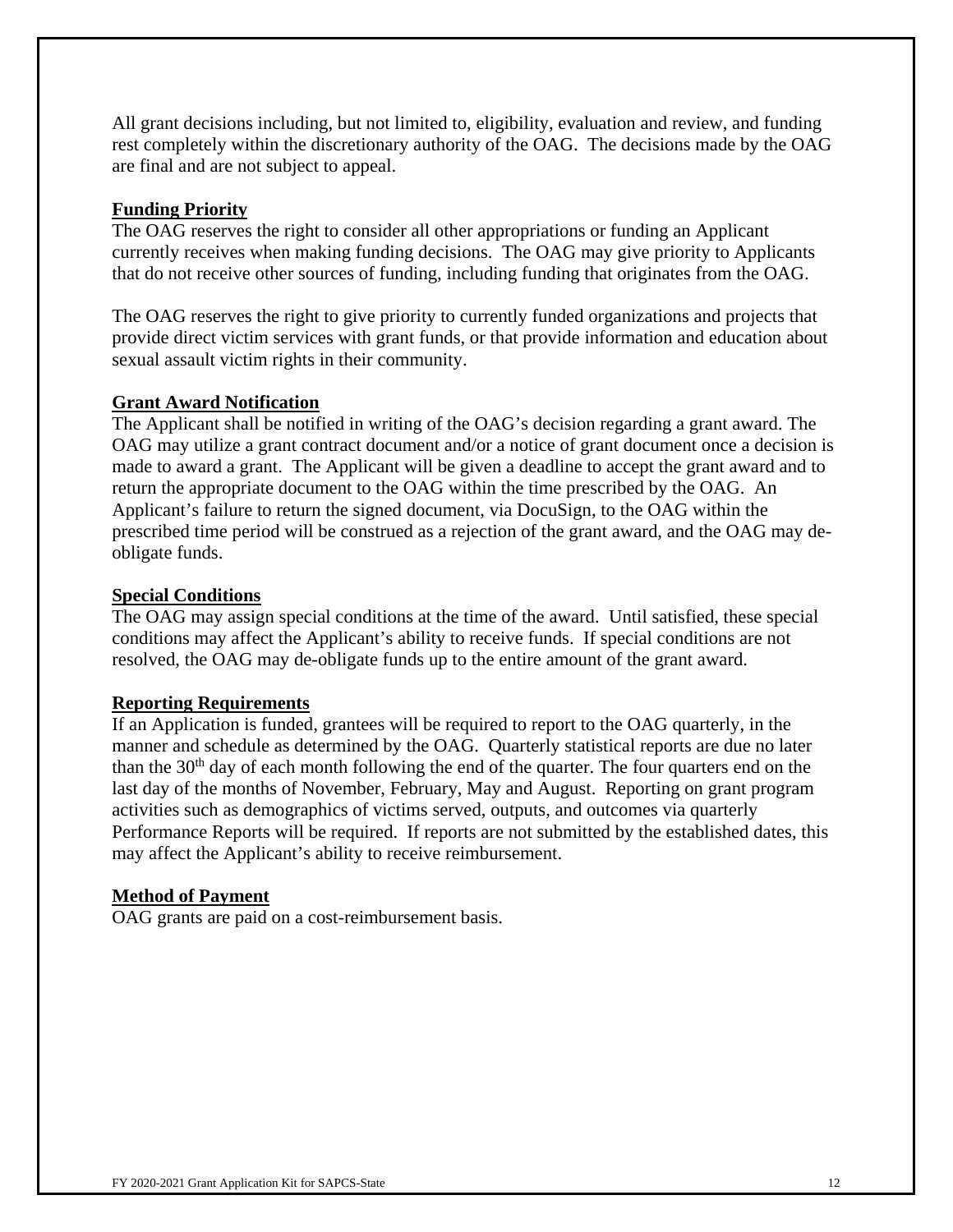# **II. DEFINITIONS**

# **OUTPUT DEFINITIONS**

**24 Hour Crisis Hotline –** a telephone line answered 24 hours a day, 7 days a week by trained Sexual Assault Program staff or volunteers to provide immediate, confidential, non-judgmental support, crisis intervention, and information and referrals.

**24-Hours Crisis Hotline calls** – sexual assault related calls received on the organization's 24 hour crisis hotline.

**Accompaniment –** to hospitals, law enforcement offices, prosecutors' offices and courts, to provide in-person support, assistance and provision of information about crime victims' rights during the survivors' interaction with medical or criminal justice professionals at hospitals, law enforcement offices, prosecutors' offices and courts. To qualify as an Accompaniment to a Hospital, a minimum of 45 minutes must be spent with the survivor.

**Advocacy –** in-person or via telecommunication assistance provided on behalf of victims of sexual assault to third parties (*e.g.,* schools, employers, law enforcement agencies, housing authorities, health care professionals, prosecutors; offices, CVC).

**Assistance with Crime Victims' Compensation** – assistance provided to a victim or claimant, as defined by Texas Code of Criminal Procedure Articles  $56.32(a)(2)$  and  $56.32(a)(11)$ , that may include explaining Crime Victims' Compensation (CVC) forms, processes, or completing the appropriate forms. Providing general information on CVC should be counted under "Information and Referral."

**Assistance with Texas Statewide Automated Victim Notification Service (SAVNS) –**  assistance provided to a victim of sexual assault explaining Texas SAVNS and/or registering or accessing information. Providing general information on Texas SAVNS should be counted under "Information and Referral."

**Assistance with Victim Impact Panels –** assistance provided to a victim of sexual assault to prepare a victim to present on a Victim Impact Panel.

**Assistance with Victim Impact Statements –** assistance provided to a victim of sexual assault explaining the Victim Impact Statement identified in Article 56.03 Code of Criminal Procedure and/or completing the appropriate forms. Providing general information on Victim Impact Statements should be counted under "Information and Referral."

**Crisis Intervention –** in person or via telecommunication assistance provided to a victim of sexual assault to reduce acute distress, to begin stabilization and to assist in determining next steps.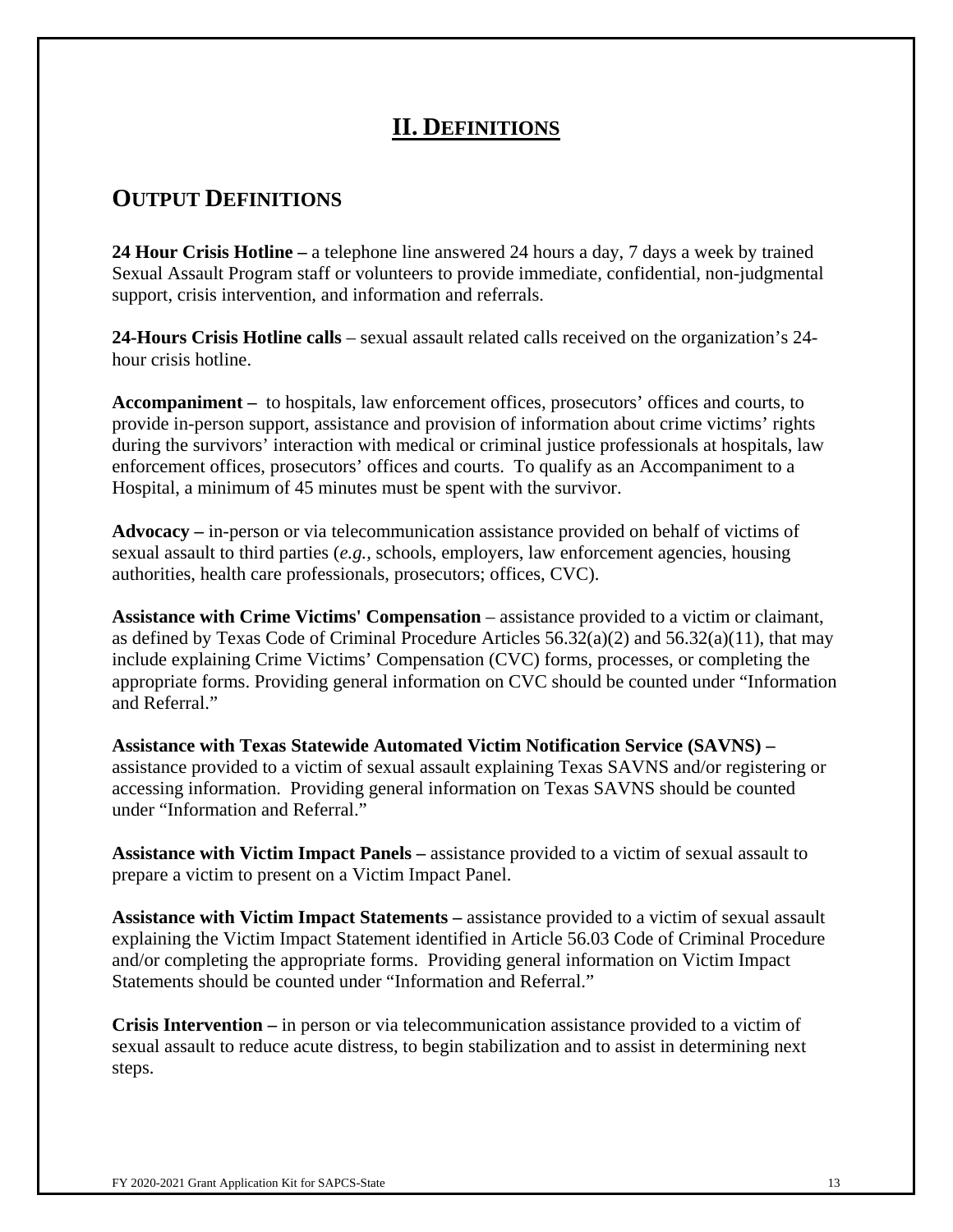**Direct Victim Services** – include but are not limited to the following:

- 24-Hour Crisis Hotline
- Accompaniment to Hospitals, Law Enforcement Offices, Prosecutors' Offices and Courts
- Advocacy
- Assistance with Crime Victims' Compensation
- Assistance with Texas SAVNS
- Assistance with Victim Impact Panels
- Assistance with Victim Impact Statements
- Crisis Intervention
- Groups (Support, Therapeutic)
- Individual Counseling
- Information and Referral
- Lodging
- Peer Support Services
- Transportation
- Other Direct Victim Services

### **Education – For purposes of this grant includes the following:**

- Outreach is victim related and includes but is not limited to public speeches, information booths, media interviews, public service announcements, newsletters, articles, editorials, and website visits conducted for the purpose of generally informing the public about sexual assault related topics and available victim services.
- Training is victim related and includes general training sessions, video conference training sessions, and computer based training sessions conducted to train on sexual assault. Training is designed to increase knowledge on sexual assault related topics, impact the skills of individuals interacting with victims, including victim service training, or to improve the overall response to sexual assault. Training may be provided internally to volunteers and staff, or externally to the public.
- Prevention includes education and other activities (*e.g.,* community mobilization and social norms change) related to the prevention of sexual violence. May include awareness activities (education to increase knowledge of the dynamics of sexual violence, its causes and consequences, and of services available through the sexual assault program), risk-reduction education (efforts that focus on reducing the risk of an individual in becoming a victim of sexual violence), and primary prevention activities (preventing sexual violence by working to increase protective factors and decrease risk factors of first-time perpetration of sexual violence).

**Individual Counseling –** provided to a victim of sexual assault by a licensed professional and uses one-on-one psychological and/or therapeutic methods of treatment for a minimum of 45 minutes.

**Information Booth** – Events where organizations staff booths to provide information to the general public about different topics. This may include but is not limited to community fairs, conferences, or other public gatherings.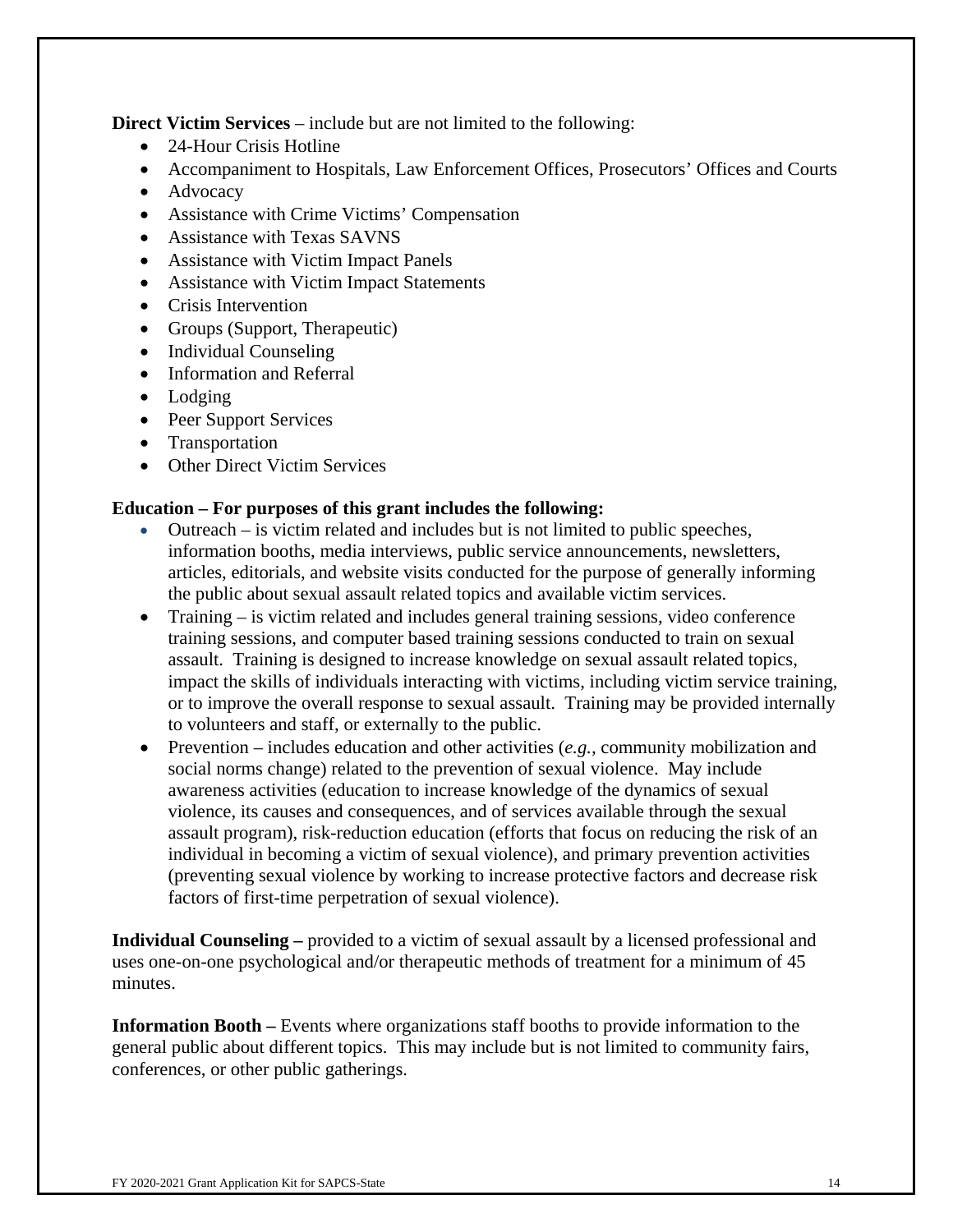**Information and Referral** – all forms of contact with victims of sexual assault in which services and available support (provided by the Applicant or the community) are identified and/or offered. This service may be provided in addition to or along with other Direct Victim Services such as Advocacy, Peer Support Services, Assistance with Crime Victims' Compensation, etc.

**Lodging –** arranging and/or providing lodging for a victim of sexual assault, including but not limited to emergency housing assistance (*e.g.,* the number of victims who received lodging as arranged by grant funded staff).

**OAG Sexual Assault Training Program (SATP)** – training conducted with employees/volunteers of a sexual assault program that meets the OAG SATP Training Certification Requirements as identified in the OAG SATP Certification Guide.

**Peer Support Services** – one-on-one peer support provided by trained staff and/or volunteers to increase client functionality and facilitate empowerment in meeting his/her physical, medical, legal, and or psychological needs.

**Support Groups –** groups for victims of sexual assault led by trained staff, volunteers or peer facilitators covering educational material or issues brought up by the group.

**Survivor/Victim** – this term is used interchangeably in this Application Kit and includes an individual who is a victim of a sexual assault, regardless of whether a report or conviction is made in the incident, and other individuals affected by sexual violence.

**Therapeutic Groups –** groups facilitated by a licensed professional and includes therapeutic counseling and/or psycho-educational content for victims of sexual assault.

**Transportation –** arranging and/or providing transportation for a victim of sexual assault for planned activities to one or more destinations in a single trip, or to an unplanned or crisis situation to or from locations such as medical facilities, shelters, or police stations.

**Unique Victims Served** – a victim of sexual assault that receives any direct victim service from staff funded on this grant counted only once per fiscal year.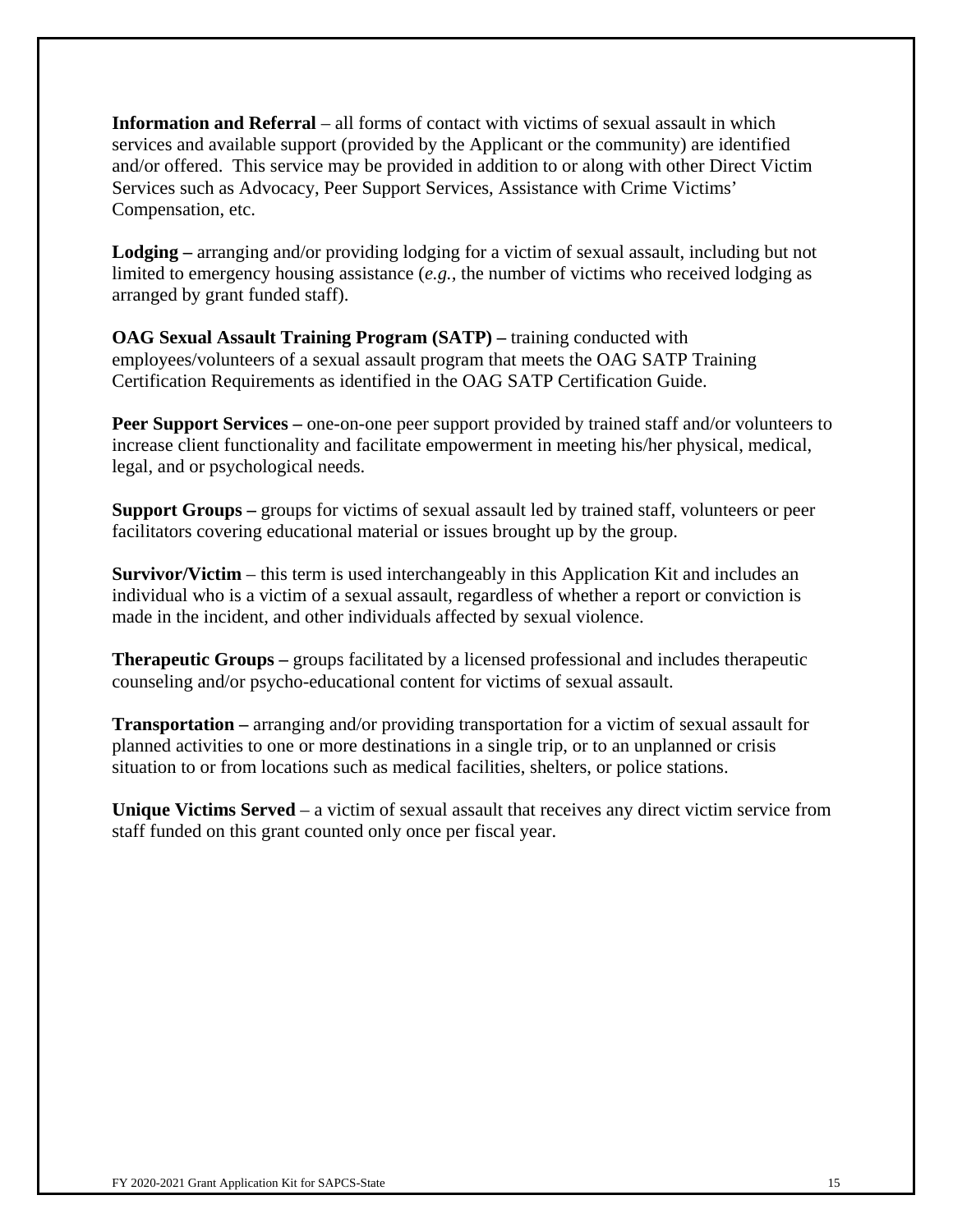# **GENERAL DEFINITIONS**

**Administrative Services –** functions that provide support or oversight to grant activities that are not:

- Direct Victim Services:
- Education
	- o Victim related Outreach
	- o Victim related Training; or
	- o Prevention.

(See Definitions of Direct Victim Services and Education).

**Advertising Costs –** the cost of advertising media and corollary administrative costs. Advertising media include magazines, newspapers, radio and television, direct mail, exhibits, electronic or computer transmittals. Most advertising costs are unallowable for grant purposes and are only allowable if related to and necessary for performance of the grant, *i.e.,* recruitment of personnel, procurement of goods and services, disposal of surplus materials, other specific purposes necessary to meet the requirements of the grant project, or the availability of services.

**Alternate Designee** – The person designated by the Authorized Official to sign invoices for the agency (*i.e.,* Executive Director, Financial Director, Auditor, Treasurer, etc.).

**Authorized Official –** Each grantee must designate an Authorized Official. The Authorized Official may not be the same person as the grant contact. The Authorized Official is the person authorized to apply for, accept, decline, or cancel the grant for the grantee. This person signs all grant contracts and financial forms as well as any other official documents related to the grant. This person may be, for example, the executive director of the entity, a county judge, or the designee authorized by the governing body in a resolution.

**Contract Staff–** individuals that are not employed by the organization but are hired contractors of the organization to carry out specific work for the grant.

**Equipment –** an article of non-expendable, tangible personal property having a useful life of more than one (1) year and a per unit acquisition cost which equals the lesser of the capitalization level established by the grantee for financial statement purposes or \$5,000.

**Employee –** a person under the direction and supervision of the organization, who is on the payroll of the organization and for whom the organization is required to pay applicable income withholding taxes.

**Fiscal Year –** Texas state fiscal year, beginning on September 1<sup>st</sup> and ending on August 31<sup>st</sup>.

**Fringe Benefits** – compensation or other benefits provided by the employer to the employee at no charge that is above and beyond salary or wages. Examples include health plans, life insurance, leave, pensions, unemployment benefit plans, and employer's portion of payroll tax.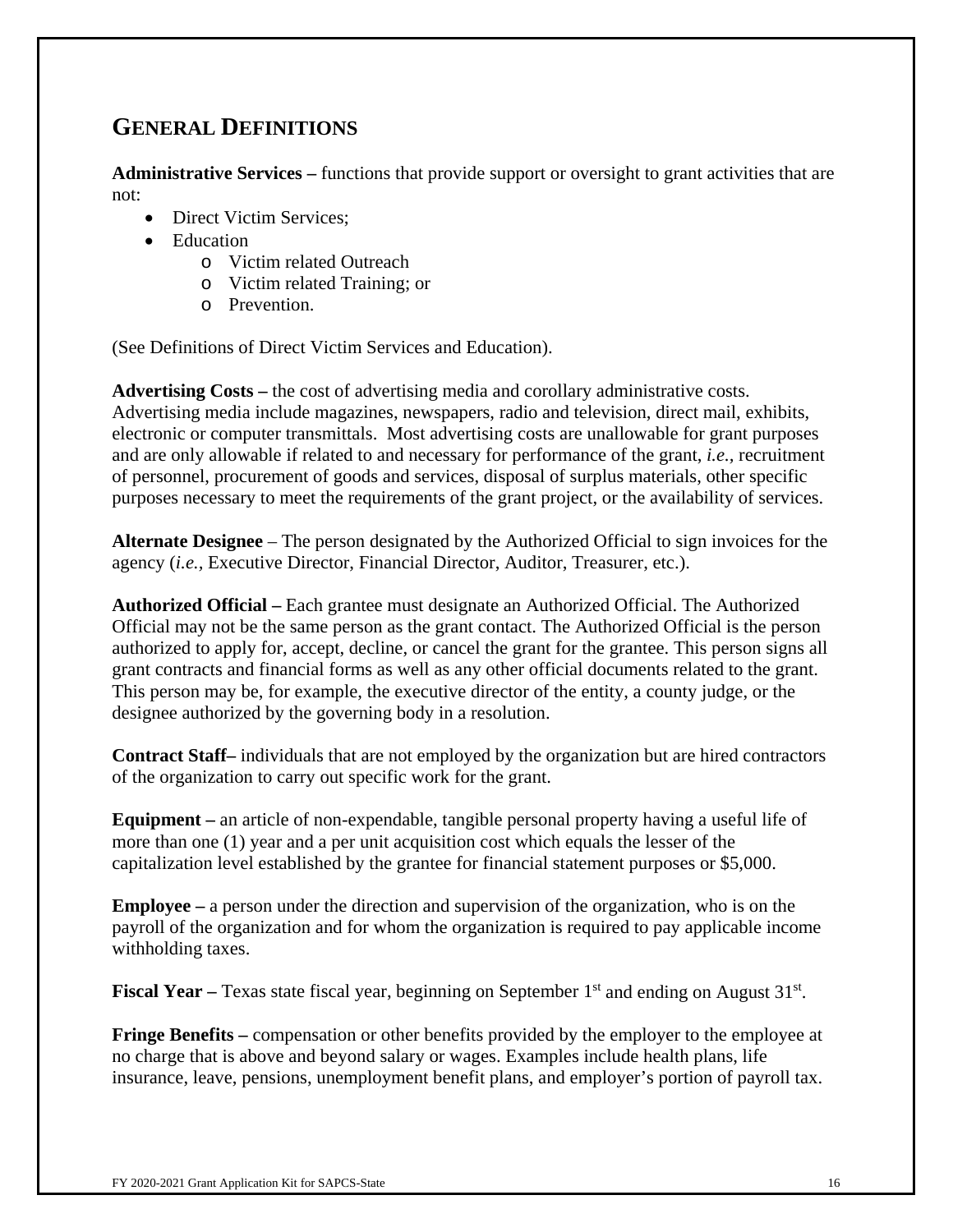**Grant Contact – e**ach grantee must designate a Grant Contact. The Grant Contact may not be the same person as the Authorized Official. The Grant Contact must be an employee of the grantee who is responsible for operating and monitoring the project and who is able to readily answer questions about the project's day-to-day activities. All grant related information will be sent to the Grant Contact.

**Mileage** – per mile cost when traveling by car may be reimbursed according to the Texas State Travel Guidelines, unless a grantee's travel policy provides a lesser reimbursement.

**Other Direct Operating Expenses** – costs not included in other budget categories and which are directly related to the day-to-day operation of the grant program. Other direct operating expenses include, but are not limited to, conference registration, rent, utilities, janitorial supplies, liability insurance, and communication.

**Outcome –** specific changes in knowledge, attitudes, skills, behavioral intentions, behaviors, or other changes that are expected as a result of program activities.Example: 80% of unique victims served (output) this year showed an "Increase in knowledge of crime victims' rights" (outcome).

**Output –** products of program activities, including services delivered by a program. Examples include:

- The number of unique victims served (outputs) last month. Example: 25 is the number of unique victims served (output) last month.
- The number of instances a service was provided. Example: 100 counseling sessions were provided (output) last month.

**Output Target –** estimate of the number of program activities, including services the organization plans to deliver in a given time period. Examples include:

- The organization plans to serve 30 unique victims in FY 2020.
- The organization plans to provide 25 accompaniments in FY 2020.

**Per Diem –**actual meal expense, incurred on an overnight stay in which the grantee travels outside of their designated headquarters, may be reimbursed according to the Texas State Travel Guidelines, unless a grantee's travel policy provides a lesser reimbursement.

**Personnel** – employees of this organization that will be funded by this grant. See "Employee."

**Professional & Consultant Services –** service for which the grantee uses an outside source for necessary support. Professional  $\&$  Consultant Services include, but are not limited to, tax services, accounting services, counseling, legal services, and computer support.

**Project Financial Officer** – This person has primary responsibility for overseeing the financial operations of the grant project and may or may not be the same as the organization's highest financial position. This person may be, for example, the chief financial officer, finance director, county auditor, comptroller or board treasurer.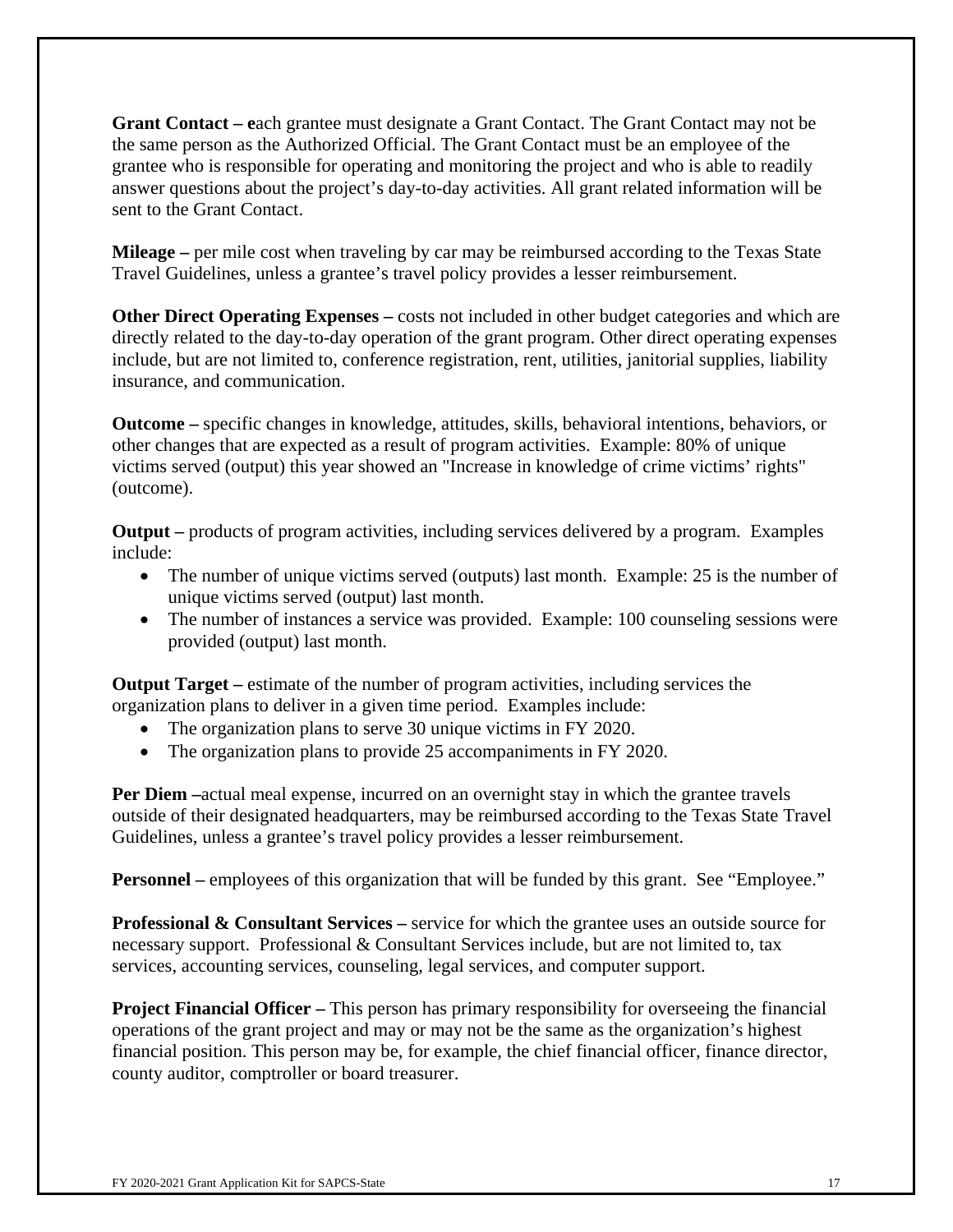**Promotional Items** – articles of merchandise that are branded with a logo and used in marketing and communication programs. They are usually given away to promote a company, corporate image, brand, or event. Most promotional items are unallowable expenditures for grant purposes and are only allowable if the item is informational and/or instructional in nature and thus provides a public service.

**Reference ID Number – this number will be assigned by GOALS after an Applicant has started** its application for this grant opportunity. The Reference ID Number will be used by the OAG to track the receipt of Applications. The assigned Reference ID Number must be included on all Application documents submitted to the OAG.

**Resolution of Governing Body –** a formal written statement of an official body that is the governing authority of an agency.

**Salary –** the total compensation, not including fringe benefits, earned by the employee without regard to funding source.

**Special Conditions** – a requirement placed on a grant because of a need for information, clarification, or submission of an outstanding requirement of the grant that may result in a financial hold being placed on the OAG grant program. Special conditions may be placed on a grant at any time with or without notice.

**Supplies –** consumable items directly related to the day to day operations of the grant program. Allowable items include, but are not limited to, office supplies, paper, postage, education resource materials, printers, projectors, laptops, and computers.

**Support Document(s) –** a Memorandum of Understanding, Cooperative Working Agreement, Letter of Support, or other written agreement between two or more parties that sets forth common understandings, respective roles or interactions between the parties or any supporting duties or responsibilities between the parties that support the project. It must be signed by all parties involved and describe in sufficient detail the subject matter of the agreement.

**Technical Assistance** - efforts to build the capacity of sexual assault programs to implement program activities. Assistance may be provided in person (includes video chat conferences), via telephone or email, or onsite.

**Texas Statewide Automated Victim Notification Service (SAVNS)** – a free and confidential statewide service that provides registered victims of crime and concerned citizens' information and notification about offender custody status and related court events and cases.

**Volunteer** – a person who provides an unpaid service to the organization.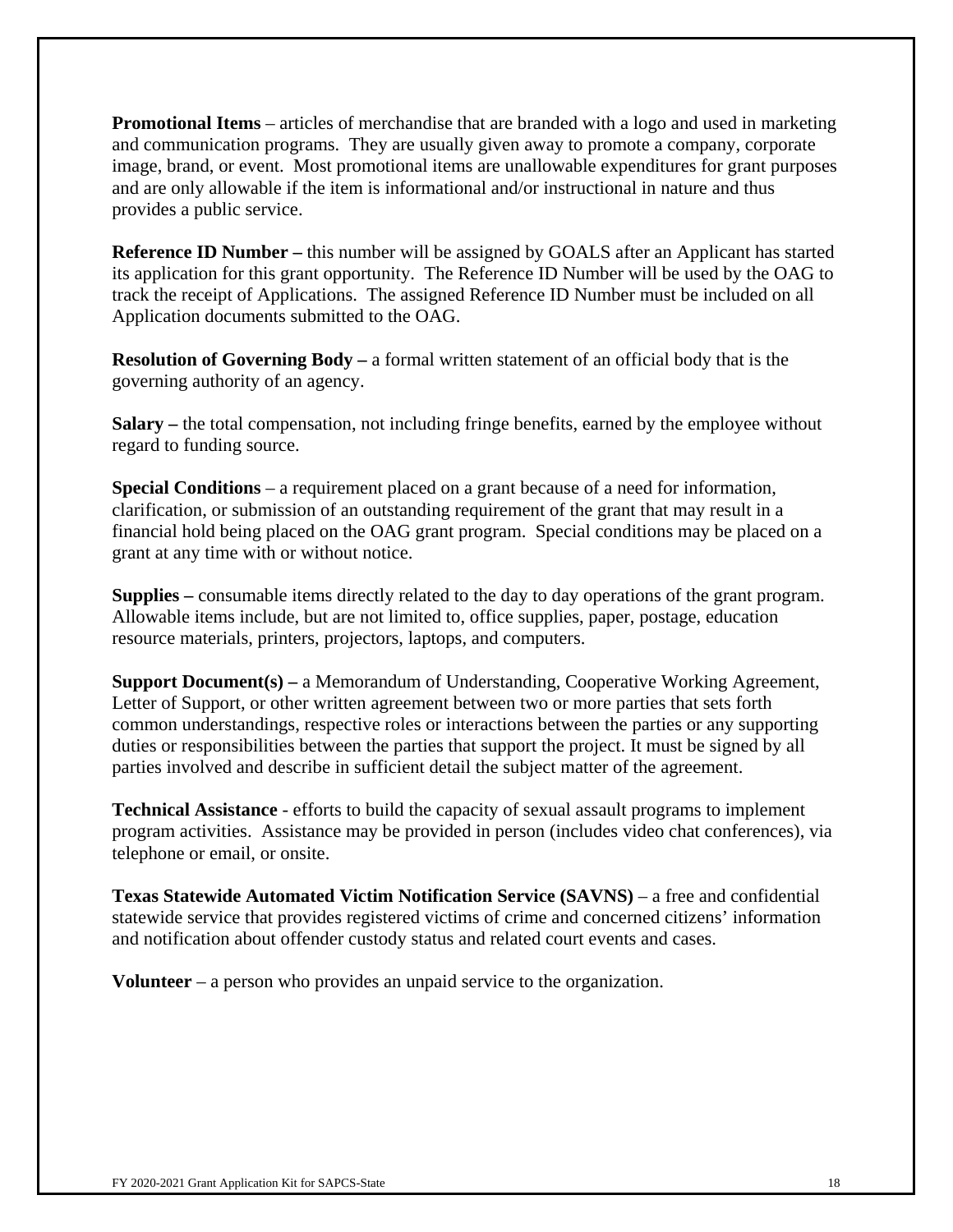# **III.INSTRUCTIONS FOR GOALS**

# **GENERAL INSTRUCTIONS**

Answer the questions only in the space provided. Only answered questions will be read or scored. Not all questions on this Application have instructions listed below. The instructions provided are to clarify and provide specific information where necessary. Every question should be answered in GOALS.

## **Narrative Questions Throughout the Application**

All responses must fit in the text boxes provided not to exceed maximum word limit. It is highly recommended that responses be written on a separate document, then cut and pasted into GOALS. If uncertain whether a response fits in the space provided, use the word count listed below each text box.

# **SPECIFIC FORM INSTRUCTIONS**

## **GENERAL INFORMATION**

Identify which type of organization you are:

- Non-Profit
- Local Unit of Government
- Statewide Governmental Entity

## **Mailing Address**

Enter Organization mailing information.

## **Grant Contact**

Enter the contact information for the person the OAG may contact directly for an immediate response and/or changes regarding the grant.

### **Authorized Official**

Enter the contact information for the person authorized to apply for, accept, decline, or cancel the grant. This person signs all grant adjustment requests, inventory reports, progress reports and financial reports as well as any other official documents related to the grant.

### **Alternate Designee**

Enter the contact information for the person designated by the Authorized Official to sign invoices for the agency (*i.e.,* Executive Director, Financial Director, Auditor, Treasurer, etc.

## **Project Financial Officer**

Enter the contact information for the person the OAG contacts with inquiries regarding budget and/or invoice expenditure reimbursements.

## **Organization Information**

- Applicant Doing Business as (dba):
- Program/Division/Unit Which Would Be Administering Grant
	- o If applicable, enter a sub-agency.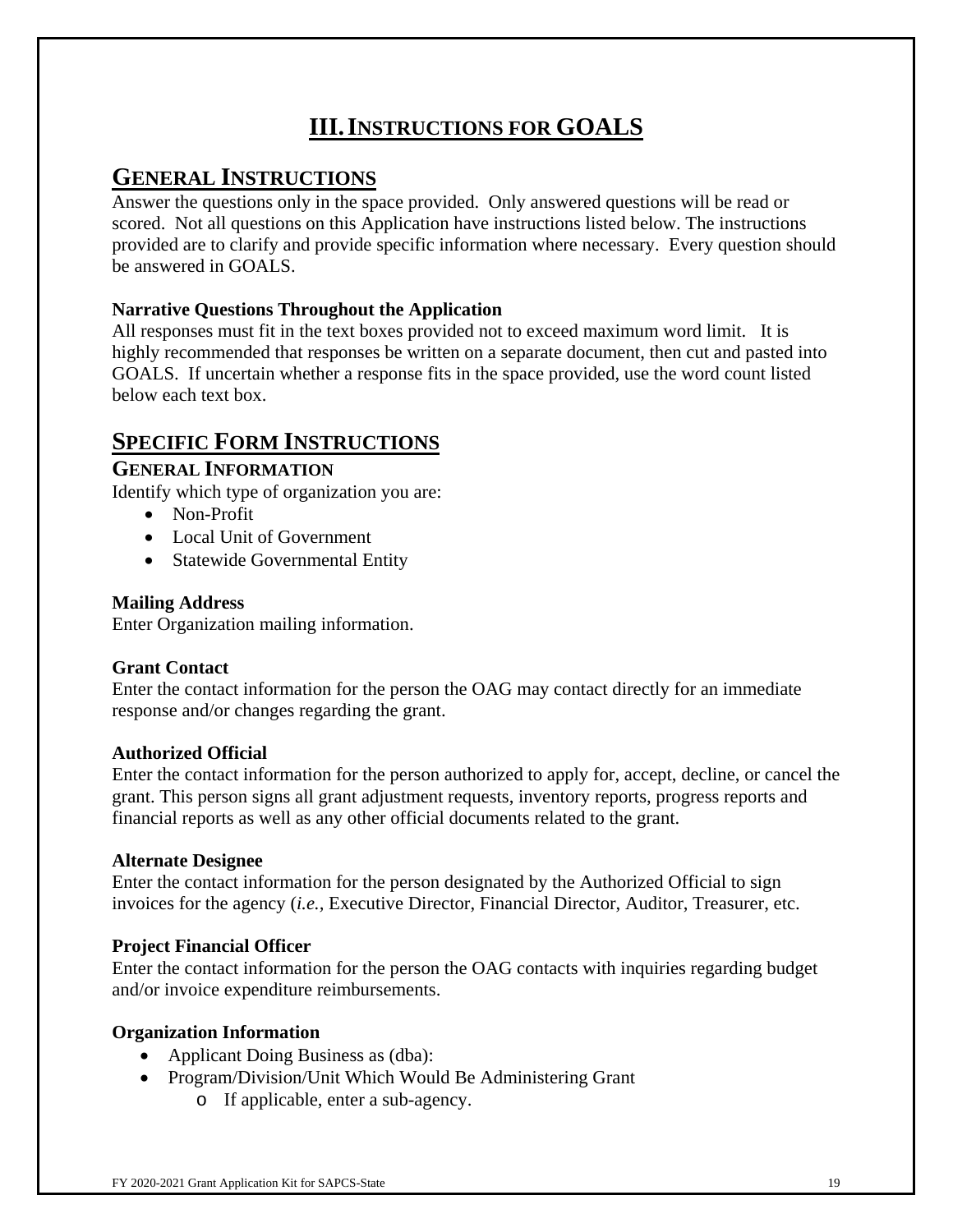- Federal Employer (Tax) ID Number (EIN)
	- o EIN is issued by the Internal Revenue Service (IRS)
- Texas Vendor ID Number (VIN)
	- o VIN is issued by the Texas Comptroller

# **ORGANIZATION INFORMATION**

### **Organization**

Identifying and contact information:

- Reference ID Number This number will automatically be entered for the Applicant.
- Legal Name of Applicant Enter the legal name of Applicant Organization.
- Name of Agency Contact and Agency Contact's Telephone Number Provide a contact name and phone number in the event the OAG has any questions about the Application.

Applicant must select its Program Type: Statewide Program, State Sexual Assault Coalition, or Sexual Assault Program. The Program Type chosen will have corresponding questions later in the Application.

## **State and Federal Funds Experience**

Enter the number of years of experience your organization has in managing state or federal grant funds.

# **PROJECT SUMMARY**

Applicant must answer all questions.

# **OUTPUT TARGET CALCULATION**

List targets for grant funded activities your organization plans to conduct with this OAG grant. The information entered will be totaled to indicate the Applicant's targets for FY 2020 and FY 2021. The Applicant will report on cumulative activities in quarterly Performance Reports to the OAG, not activities by individual personnel. Targets should reflect both grant funded staff and Professional & Consultant Services providers.

### **Required Targets:**

- 1. Number of Unique Victims Served
- 2. Assistance with Crime Victims' Compensation
- 3. Assistance with Texas SAVNS (if in applicable county)
- 4. Information & Referral
- 5. All other activities conducted using OAG SAPCS-State grant funds

Important information regarding targets and reporting on Direct Victim Services. Read the following guidance carefully before proceeding.

- Organizations will provide a target for the number of Unique Victims Served (a victim of sexual assault that receives any direct victim service from staff funded on this grant counted only once per fiscal year).
- For each Direct Victim Service that the organizations is requesting funding, enter the target for the number of *instances* each service will be provided.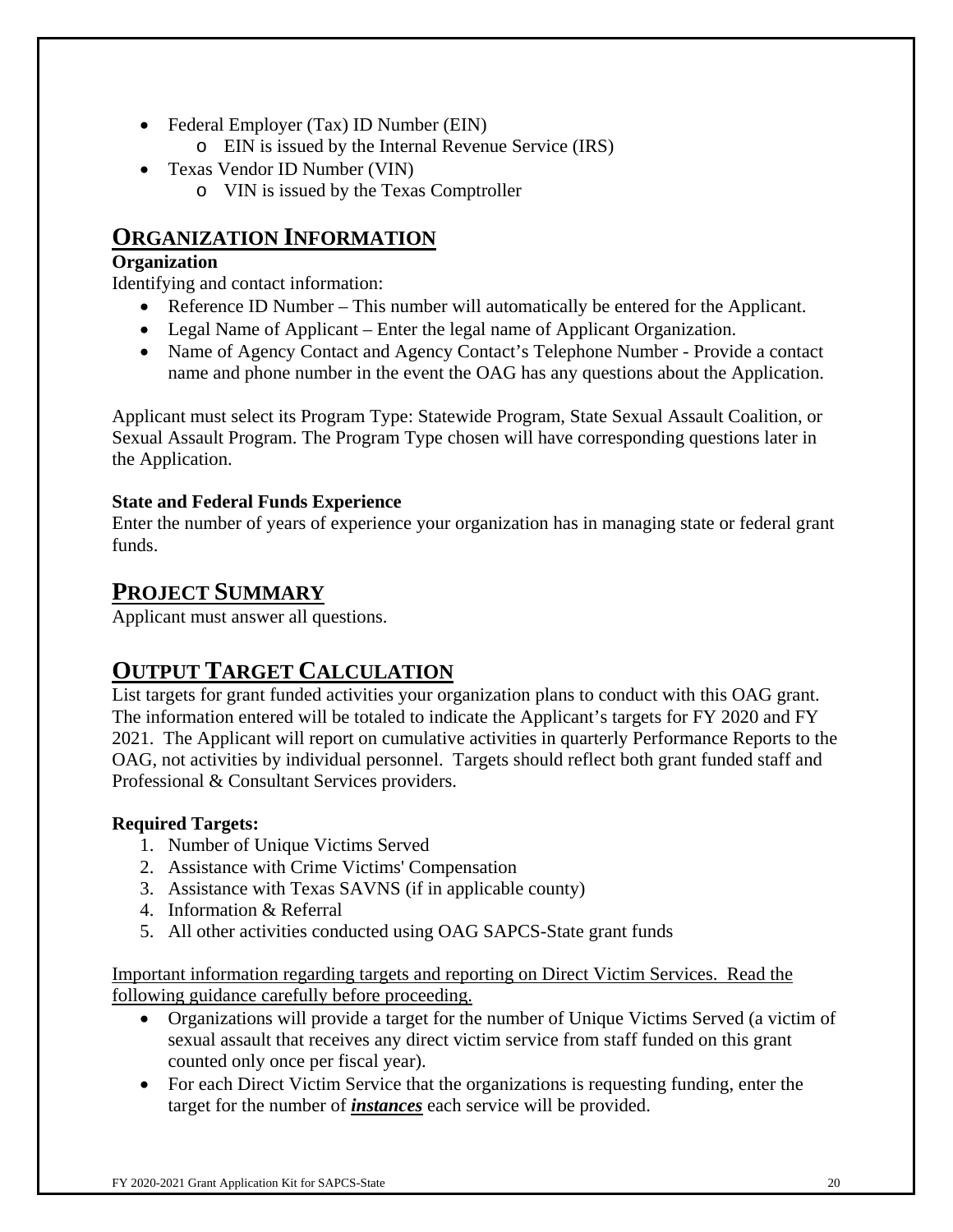### *Example:*

An organization serving 1 victim by providing 35 Individual Counseling sessions would count one unique victim served and 35 instances of Individual Counseling.

If the organization requests funding for **Outreach, Training**, or **Prevention**, enter targets using the following guidance:

- Outreach enter targets for the number of public speeches, informational booths and participants. If awarded the grantee will be required to report on all outreach activities conducted. See the Output Definitions section for a detailed definition of Education which includes details for Outreach.
- Training enter targets for the number of training sessions (general training sessions, video conference training sessions, and computer based training sessions) and participants.
- Prevention Enter targets for the number of Educational Seminars and number of participants.

Note: The Applicant will be required to track and report to the OAG information on all services provided through this grant.

# **SAPCS-STATE WORK PLAN**

Complete the Work Plan by entering information for each quarter of the grant in all columns (Activities, Responsible Party, and How will these activities help reach the projects goals). All personnel listed on the budget must be included under responsible party at least once in the Work Plan.

# **SAPCS-STATE MINIMUM SERVICE VERIFICATION FORM**

### **NEW SEXUAL ASSAULT PROGRAMS ONLY**

All Applicants who are not current SAPCS-State grantees must complete this form and submit required attachments in order to verify the Applicant meets the Minimum Service Standards for sexual assault programs to establish eligibility for funding.

# **BUDGET EXCEL WORKBOOK**

The Budget Excel Workbook is located on the main Application page under "Task." Download the budget template, complete and upload.

- Enter Reference ID Number, the number assigned to your Application;
- Enter Legal Name of Applicant (Agency's Legal Name); and
- Ensure the listed Funding Source (Name of Grant) is correct.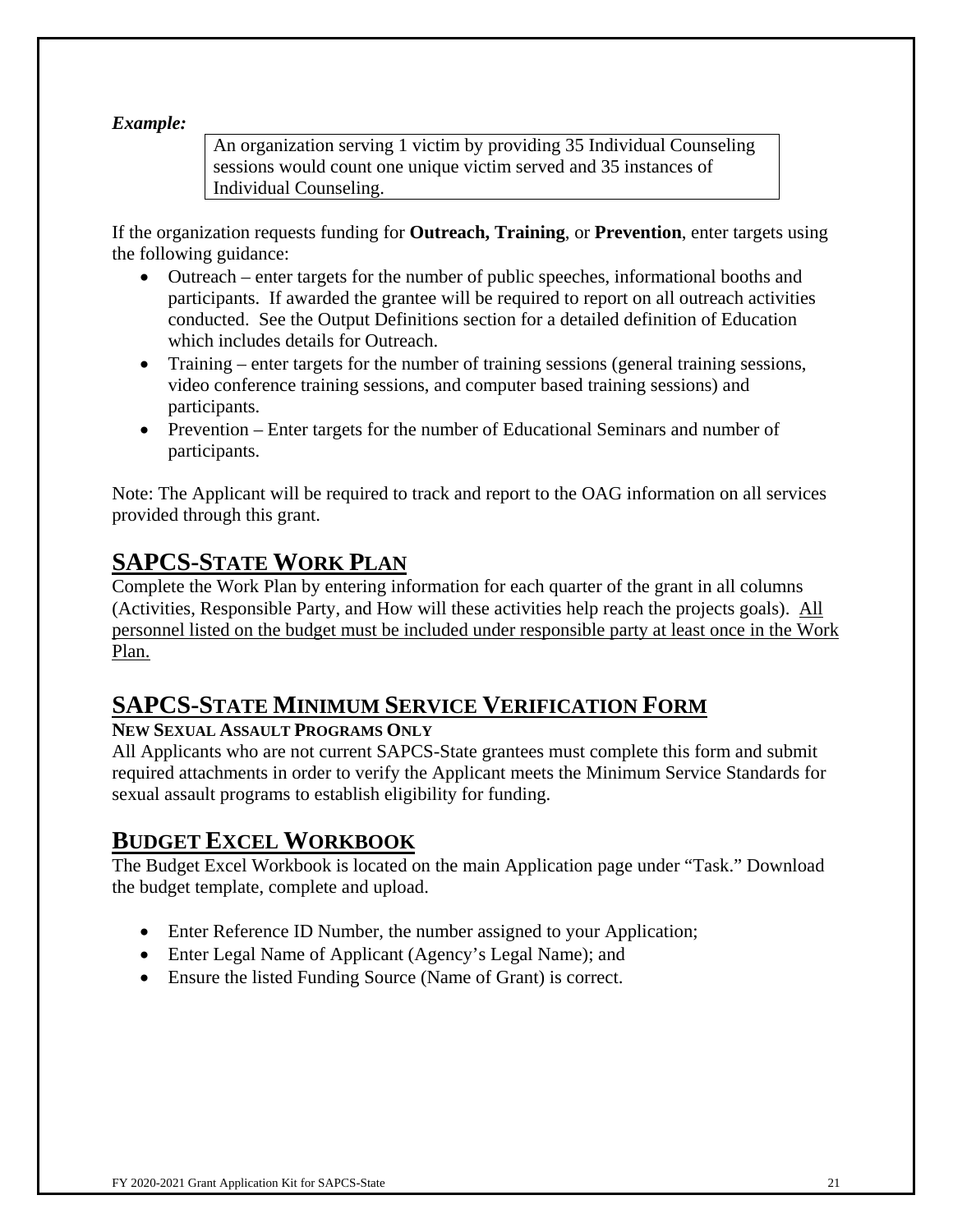# **Budget Calculation**

## **Personnel and Fringe Benefits**

- Each Applicant is limited to no more than ten positions.
- Each position listed on the budget can only be associated with one employee. If job sharing, list each position on the budget separately as many times as necessary regardless of time allocated to grant.
- Priority positions should be listed first. Staff Position/Title #1 is highest priority and Staff Position/Title #10 is lowest priority.
- Over forty (40) hours per position are unallowable on this grant application. Overtime for significant incidences may be allowable after a grant is awarded, as approved by the OAG.
- Job Descriptions are required and must be submitted for all positions for which funding is requested. Job descriptions must reflect activities that relate to the project's goals and must be appropriately proportionate to the time spent on the SAPCS-State grant.
- The personnel budget category must include employees' salaries only and not compensation for independent contractors. See the General Definitions section of this Application Kit for a definition of "employee."
- Salaries for grant funded positions must be reasonable for activities funded on the grant. Salaries may be subject to OAG review.
- Fringe benefits should only be included for the position(s) listed in the Personnel budget category.
- An organization must provide grant funded personnel the same fringe benefits provided to all other non-grant funded personnel, and it should be offered/covered in the organization's written personnel policies regardless of whether the costs for fringe benefits are paid through that OAG grant.
- Fringe benefits must comply with the organization's written personnel policies regarding fringe benefits.
- Grantees must agree to comply with the Uniform Grant Management Standards (UGMS), Texas Administrative Code (TAC), and 2 C.F.R. 200, titled Uniform Administrative Requirements, Cost Principles, and Audit Requirements for Federal Awards (Uniform Guidance).

For each position, the Applicant must list the position title and the number of hours scheduled to work per week. Fill in the number of hours each week that will be spent on:

- Direct Victim Services:
- Administration:
- Victim related Training and Outreach; or
- Prevention.

The number of hours "Scheduled on this grant" column auto-fills based on the hours entered into the "Direct Victim Services on this grant," "Admin on this grant," "Training and Outreach on this grant," and "Prevention on this grant" columns. See the Definitions section of this Application Kit for a list of Direct Victim Services and Education (includes Outreach, Training, and Prevention).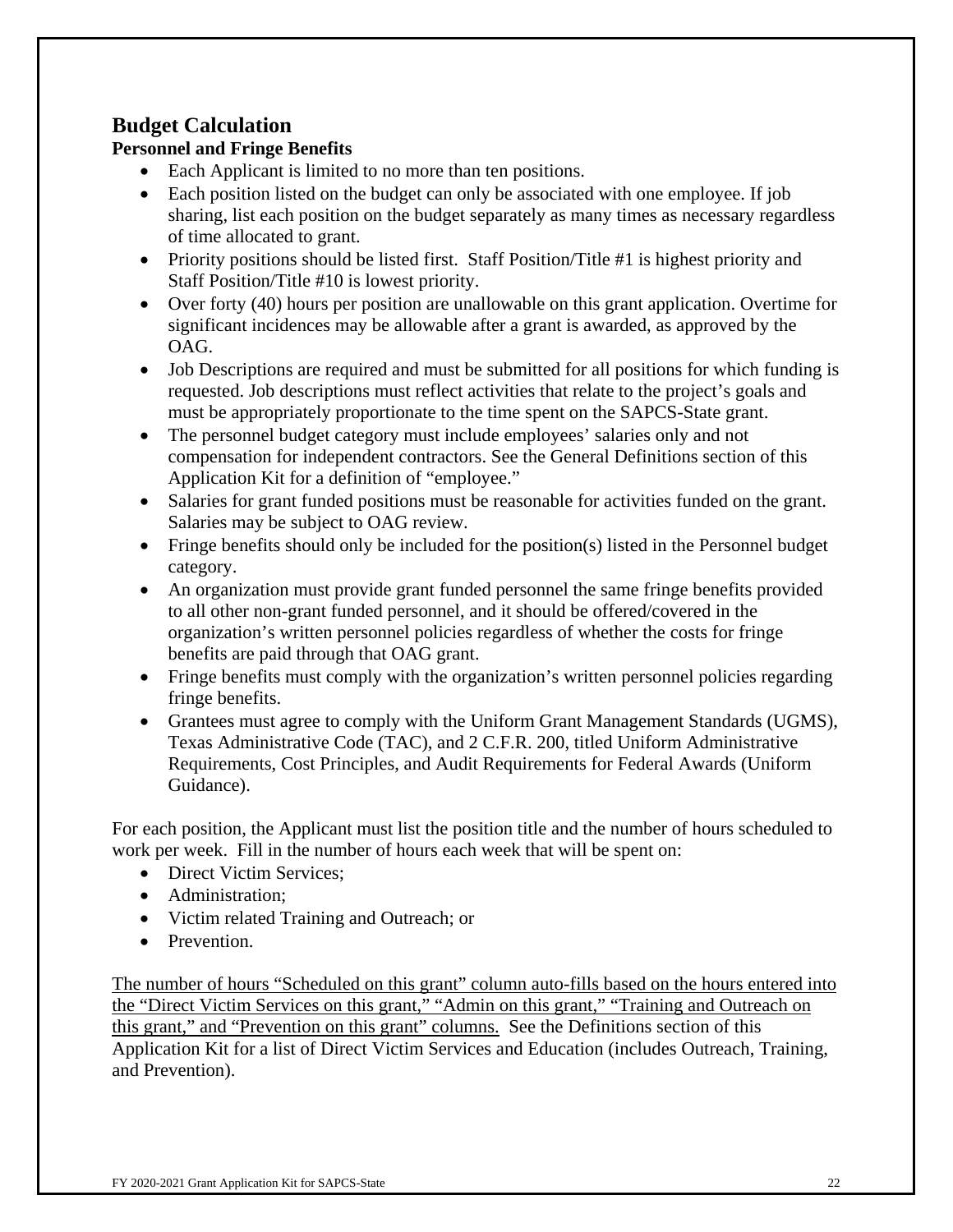For each fiscal year and each position, provide the following information:

- Annual salary
- Percentage of Salary Requested for Fringe on the grant
- The Total Fringe Requested on this grant column will auto-fill based on the Annual Salary and the % of Salary Requested for Fringe.

Note: Total Salary Requested category auto-fills based on the annual salary and the percentage of hours worked on the grant.

## **Personnel Position Narrative(s)**

Provide a summary justification for each position listed under Personnel and Fringe. This should include how each position supports the project goals, such as, activities related to the grant and purpose area(s) listed under grant funded staff. All responses must fit in the text boxes provided when the Application is uploaded. Note: Job description(s) must be submitted for each position listed and uploaded under *Upload Additional Documents*.

## **Exceptions to Personnel Requirements**

If a grantee is unable to fulfill the personnel requirements of this grant, the Applicant must request an exception and provide a justification. A justification must be included in this section if the Applicant is requesting an exception to *any* of the following personnel requirements:

- A minimum of 75% of an Applicant's budget must be allocated to the Personnel and Fringe Benefits budget categories, and
- All Sexual Assault Programs and Statewide Program Applicants must provide one (1) direct service staff person working at least twenty (20) hours per week or two (2) direct service staff persons working at least ten (10) hours each per week.
- The combined total number of hours for all administrative services cannot exceed twenty (20) hours per week.

### **Professional & Consultant Services**

- "Professional & Consultant Services" is defined as a service for which the grantee uses an outside source for necessary support. Professional & Consultant Services include, but are not limited to, tax services, accounting services, counseling, legal services, and computer support.
- This category is appropriate when contracting with an individual or organization to provide professional services (*e.g.,* training, expert consultant, etc.) for a fee but not as an employee of the grantee organization.
- Any contract or agreement entered into by a grantee that obligates grant funds must be in writing and consistent with Texas contract law.
- Grantees must maintain adequate documentation supporting budget items for a contractor's time, services, travel expenses and rates of compensation. Grantees must establish a contract administration and monitoring system to regularly and consistently ensure contract deliverables are provided as specified in the contract.
- Grant funds may not be used to pay Professional & Consultant Services for a person or vendor who participated directly in writing a grant Application.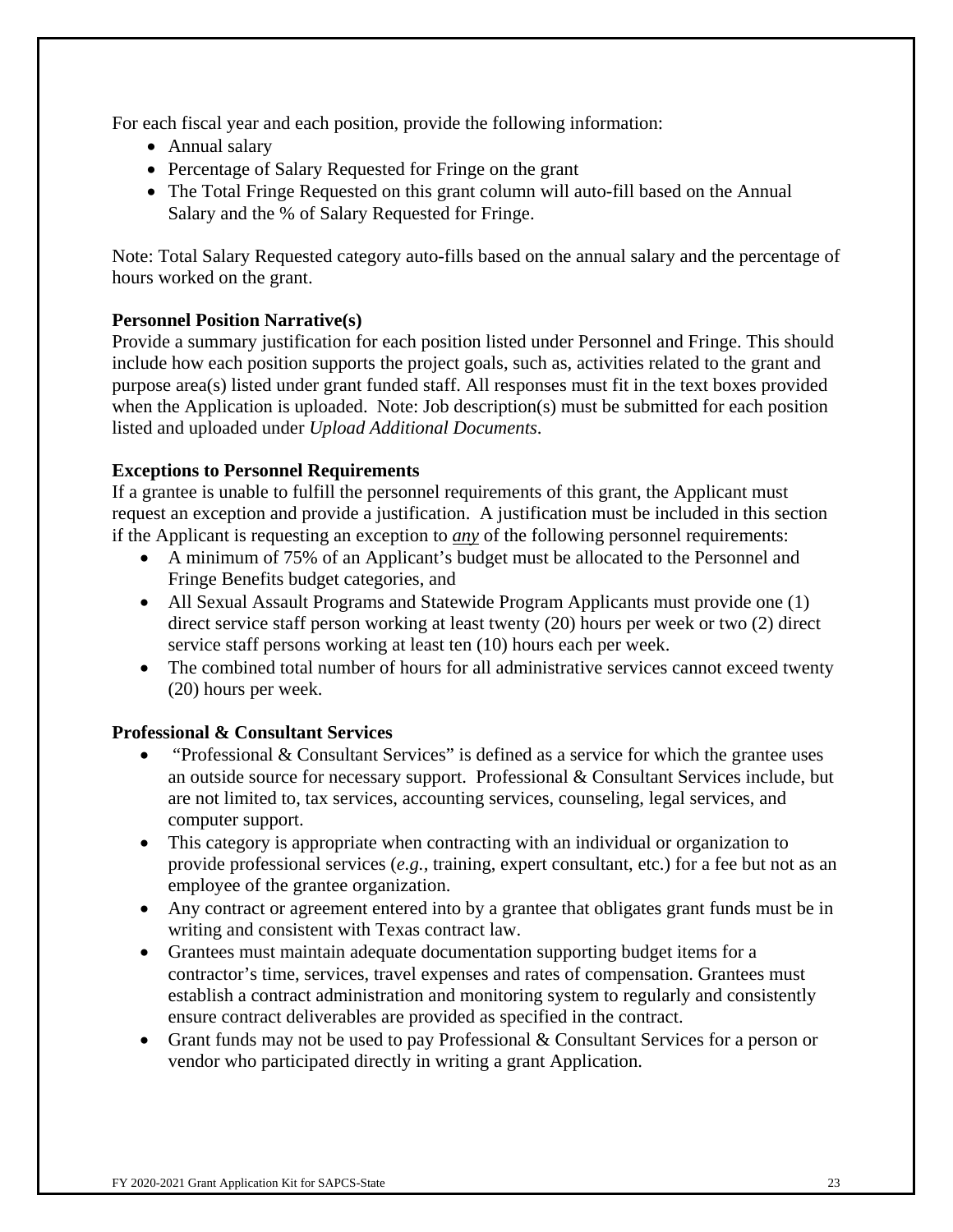### **Professional & Consultant Services Narrative**

Provide a summary justification for each item. This should include how it supports the goal of the grant. All responses must fit in the text boxes provided when the Application is uploaded.

### **Travel**

- Travel expenses must be reasonable and necessary for activities funded on the grant.
- Grant funds requested in the travel category should be for grant related travel performed by grant funded staff and volunteers assigned to the grant only.
- Travel must relate directly to the delivery of services that supports the program funded by the OAG grant.
- Enter the name of the training event, the positions attending the training (separated by a comma), the total cost of travel by expense type (*i.e.,* Airfare/Mileage, Hotel, etc.), and the % requested by this OAG grant in the % column.
- Cost Requested by this OAG Grant will autofill based on expenses and percentage requested.
- In-State Travel: Lodging, mileage, car rental, airfare, and parking may be reimbursed according to the Texas State Travel Guidelines, unless a grantee's travel policy provides for a lesser reimbursement. The reimbursement rate for these expenses can be found in the Texas State Travel Guidelines at: https://fmx.cpa.state.tx.us/fm/travel/travelrates.php
- Out-of-State Travel: Lodging, mileage, car rental, airfare, and parking may be reimbursed according to the General Services Administration (GSA) guidelines, unless a grantee's travel policy provides for a lesser reimbursement. The reimbursement rate for these expenses can be found on the GSA website at: https://www.gsa.gov/travel-resources
- For this grant, per diem is limited to actual expenses and is reimbursable according to the Comptroller of Public Accounts guidelines, for overnight travel unless a grantee's travel policy provides for a lesser reimbursement. Per diem is unallowable for non-overnight travel for this grant.
- Hotel tax should be included under the Misc./Hotel Tax line.
- If mileage is to be paid, provide the number of miles and the cost per mile, not to exceed the Texas State Travel Guidelines, in the justification under the Travel Narrative.
- Do not include conference registration fees in the travel budget category. Conference registration fees should be listed in the "Other Direct Operating Expenses" budget category.
- The OAG Conference subsection is only to be used for OAG Conference estimates of expenses.
- All other training including OAG Regional Training should be listed under the "Additional Training" subsections.

### **Travel Narrative**

Provide a summary justification describing activities the travel grant funded persons will perform. This should include the proposed travel location, the number of trips planned, the title of grant funded persons who will be making the trips, and how the travel supports the goal of the grant. All responses must fit in the text boxes provided when the Application is uploaded.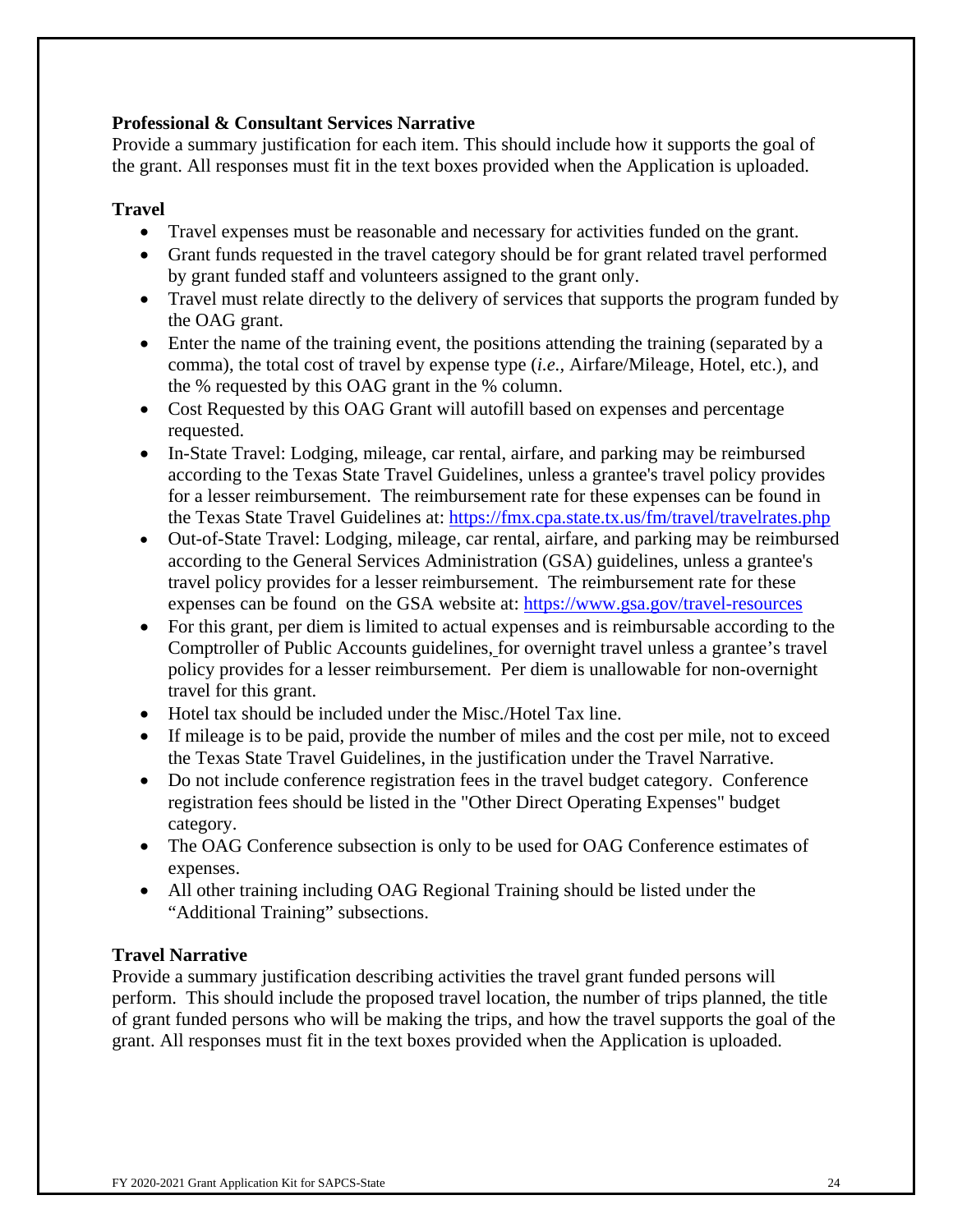## **Equipment**

- "Equipment" is defined as an article of non-expendable, tangible personal property having a useful life of more than one (1) year and a per unit acquisition cost which equals the lesser of the capitalization level established by the grantee for financial statement purposes or \$5,000.
- A grantee may use equipment purchased with OAG funds only for grant related purposes.
- Do not include maintenance or rental fees for equipment in the equipment budget category. Equipment maintenance or rental fees should be listed in the "Other Direct Operating Expenses" budget category.
- Enter the % of the total cost allocated to this grant project in the % column of the Equipment Chart.
- Do not include computers in the equipment budget category. Computers should be listed in the supplies budget category under their own line item.

## **Equipment Narrative**

Provide a summary justification for each item. This should include the title of grant funded persons who will be using each piece of equipment and how the use supports the goal of the grant. All responses must fit in the text boxes provided when the Application is uploaded.

### **Supplies**

- "Supplies" is defined as consumable items directly related to the day-to-day operations of the grant program. Allowable items include, but are not limited to, office supplies, paper, postage, and education resource materials, as appropriate.
- The OAG will not approve funds for the purchase of program promotional items or recreational activities.
- Computers, regardless of cost, should be included under supplies and should be listed under their own line item.
- Costs for supplies should be allocated for grant funded persons listed on this Application.
- Enter the % of the total cost allocated to this grant project in the % column of the Supplies Chart.
- Each Applicant is required to have access to a computer in order to perform data collection and reporting to the OAG. If the Applicant does not currently have a computer, then one may be budgeted as part of this grant or secured through other means.
- Furniture, regardless of cost, should be included under supplies.

### **Supplies Narrative**

Provide a summary justification for each item. This should include how it supports the goal of the grant. All responses must fit in the text boxes provided when the Application is uploaded.

### **Other Direct Operating Expenses (ODOE)**

- "Other Direct Operating Expenses" are defined as those costs not included in other budget categories that are directly related to the day-to-day operations of the grant program. Examples: Utilities, rent, insurance, security fees, or maintenance fees.
- Registration fees for conferences and other training sessions should be included in this category. List the name of the conference and/or training to be attended.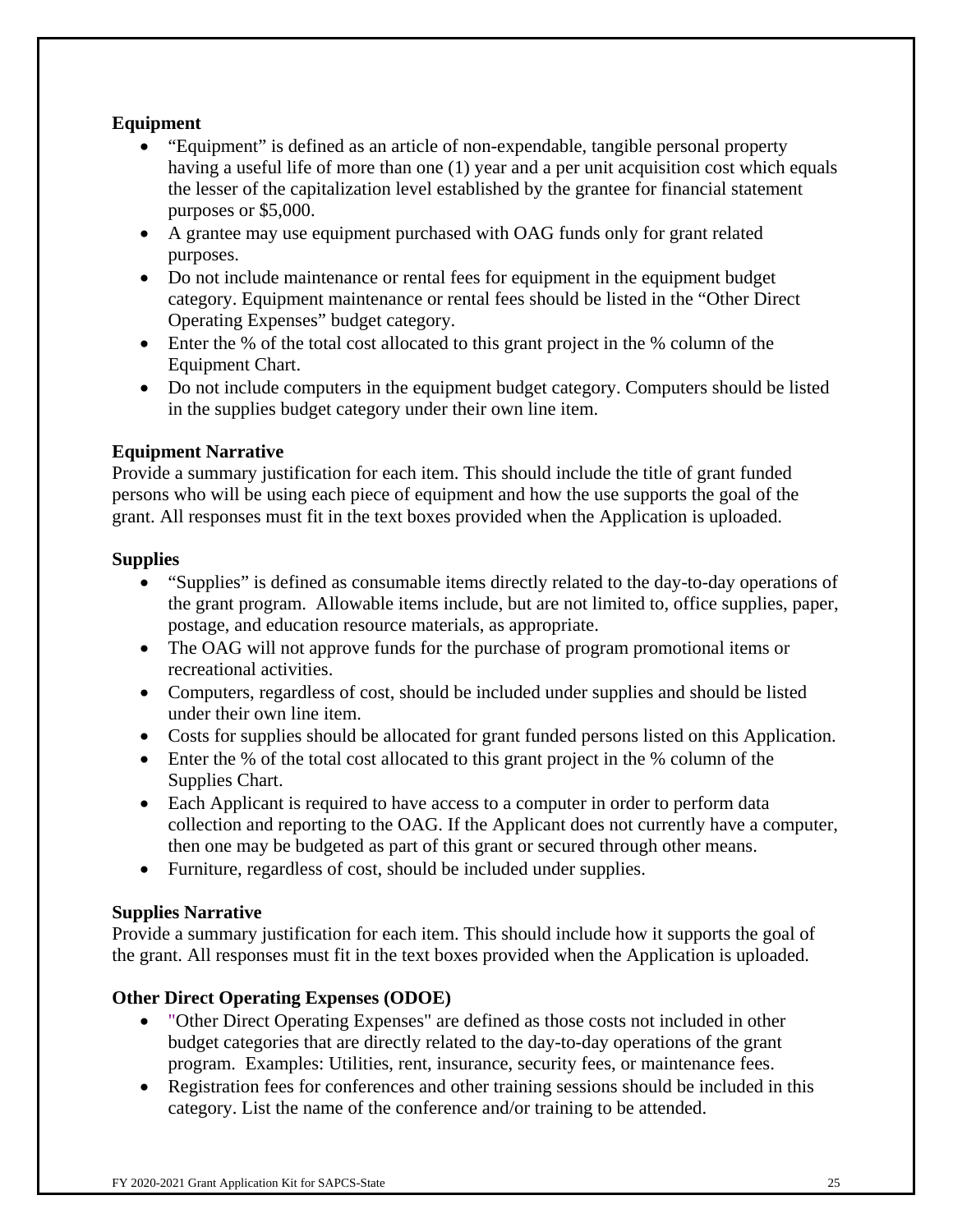- Funds may not be used to purchase food and beverages.
- Enter the % of the total cost allocated to this grant project in the % column of the Other Direct Operating Expenses Chart.

### **ODOE and Cost Allocation**

Grantees often allocate program expenses across more than one funding source. Listed below are four allowable allocation methods and examples of how the allocation methods can be applied to the appropriate funding source.

- Other Direct Operating Expenses that benefit more than one grant should be allocated proportionately to the benefit or service received. The method used to allocate cost should be a reasonable and measurable means of distributing the cost to those grants, and consistently applied to the type of cost.
- It is acceptable to use different allocation methods for different types of ODOE expense, as long as the allocation method is applied consistently for those expenses.
- Four common and acceptable allocation methods for ODOE expenses are: (1) funding, (2) full-time equivalents (FTE), (3) square footage, and (4) direct use. Allowable methods related to specific costs are shown in the chart below: This chart is an example of using different allocation methods for different specific costs.

|                  |                |            | <b>Square</b> |                   |
|------------------|----------------|------------|---------------|-------------------|
| <b>Cost Type</b> | <b>Funding</b> | <b>FTE</b> | Footage       | <b>Direct Use</b> |
| Copiers          | X              | X          |               | X                 |
| Data Line        | X              | X          |               |                   |
| Equip            |                |            |               |                   |
| Maintenance      | X              | X          |               |                   |
| Janitorial       | $\mathbf x$    | X          | X             |                   |
| Postage          | X              | X          |               | X                 |
| Printing         | $\mathbf x$    | X          |               | $\mathbf x$       |
| Rent             | $\mathbf x$    | X          | X             |                   |
| Telephones       | X              | X          |               |                   |
| <b>Utilities</b> | X              | X          | X             |                   |

### **ALLOWABLE ALLOCATION METHODS**

#### *The following are descriptions and examples of the acceptable methods:*

*(1) Funding Source Based:* The proportion of expense borne by each funding source is allocated based on the proportion of funding provided. For example: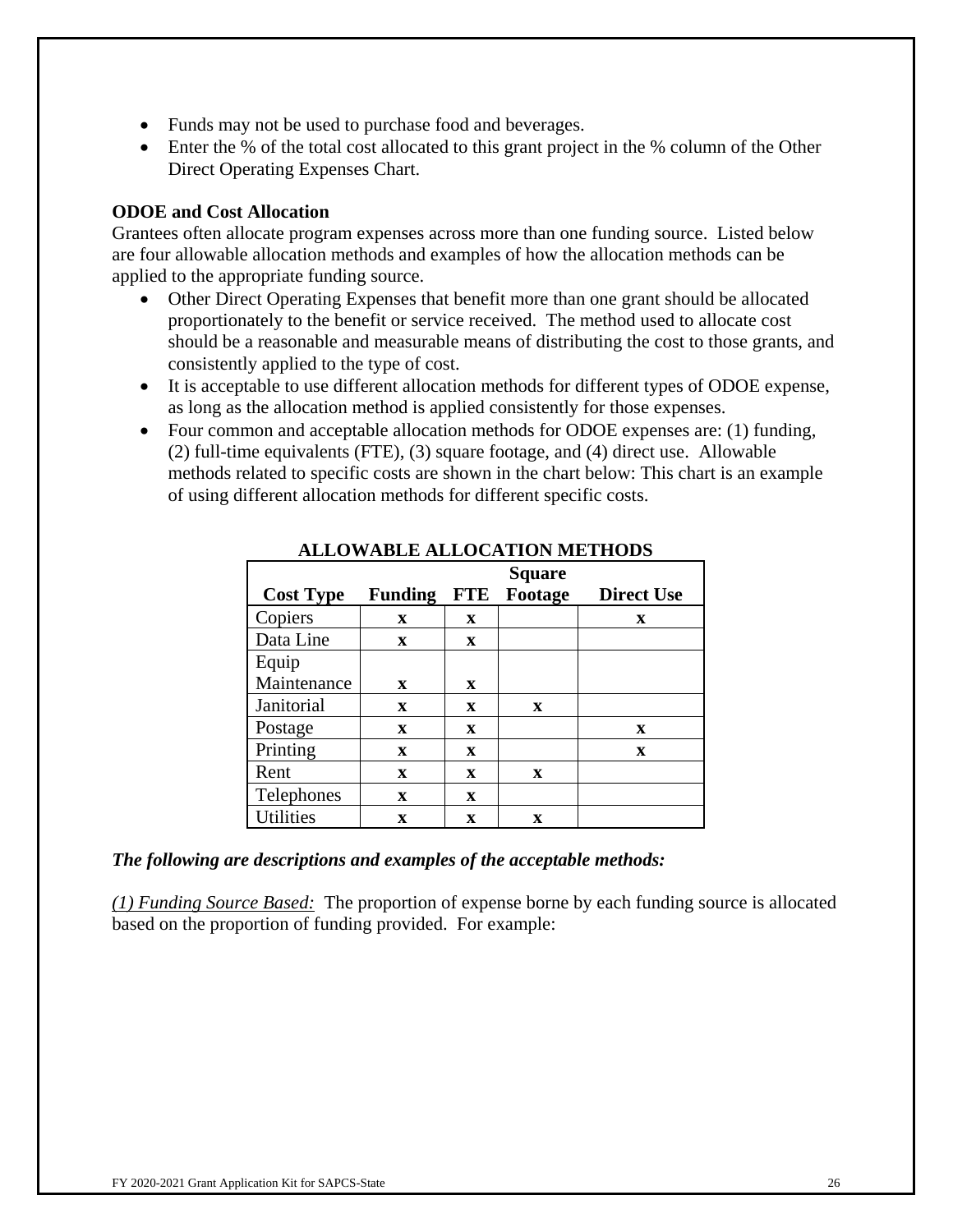| <b>Funding Source Based Example</b>                  |           |  |
|------------------------------------------------------|-----------|--|
| Total Operating Budget of Grantee A                  | \$475,000 |  |
| <b>OAG</b> Grant Funds                               | \$75,000  |  |
| $75,000 \div 475,000 = 0.16$                         |           |  |
| OAG Grant portion of the expense $= 16\%$            |           |  |
| The OAG Grant should not be charged more than the    |           |  |
| allowable ODOE costs. In this example, the allowable |           |  |
| portion is 16% of the total cost.                    |           |  |

*(2) Full-time equivalents (FTE) Based:* FTE is the numerical representation of full and part-time work activities. A person working full-time represents 1.00 FTE; a person working half-time represents .50 FTE.

### *Steps to calculate the annual number of FTEs:*

- 1. Determine the total number of hours worked for all employees.
- 2. Divide that number by 2080 to calculate at the overall total number of FTEs.
- 3. To obtain the number of FTEs charged to the grant, determine the total number of hours to be directly charged to the grant and divide by 2080.
- 4. To obtain percentage of the grant FTEs, divide the FTE total for the grant by the total of the organization FTEs calculated in step 2.
- 5. This calculation will provide the percentage of ODOE cost that could be allocated to the grant.

| <b>FTE Based Example</b> |                                                    |  |  |  |
|--------------------------|----------------------------------------------------|--|--|--|
|                          | 20,800 total hours charged for all staff (based on |  |  |  |
|                          | time sheets or payroll records)                    |  |  |  |
|                          | $20,800 / 2080 = 10$ FTEs overall                  |  |  |  |
|                          | 5,600 staff hours charged to grant A (based on     |  |  |  |
| <b>Annual FTE</b>        | time sheets or payroll records)                    |  |  |  |
| <b>Calculation</b>       | $5,600 / 2080 = 2.7$ FTE's charged to that grant A |  |  |  |
|                          | 2.7 (FTE charged to grant A) / 10 (FTEs overall)   |  |  |  |
|                          | $=.27(27%)$                                        |  |  |  |
|                          | 27% x ODOE expense $=$ amount to be allocated      |  |  |  |
|                          | to grant A                                         |  |  |  |

*(3) Square Footage Based:* This is cost calculated by measuring the square footage (sq. ft.) to determine the allocation percentage for direct use and common area. Listed below is an example to determine rent.

**Direct Use** is defined as an area occupied by funded grant staff under this grant. **Common Area** is defined as an area shared by all employees of the organization.

### *Steps to Calculate Square Footage*

1. Calculate the total square footage and divide by the monthly rent to determine the cost per square foot.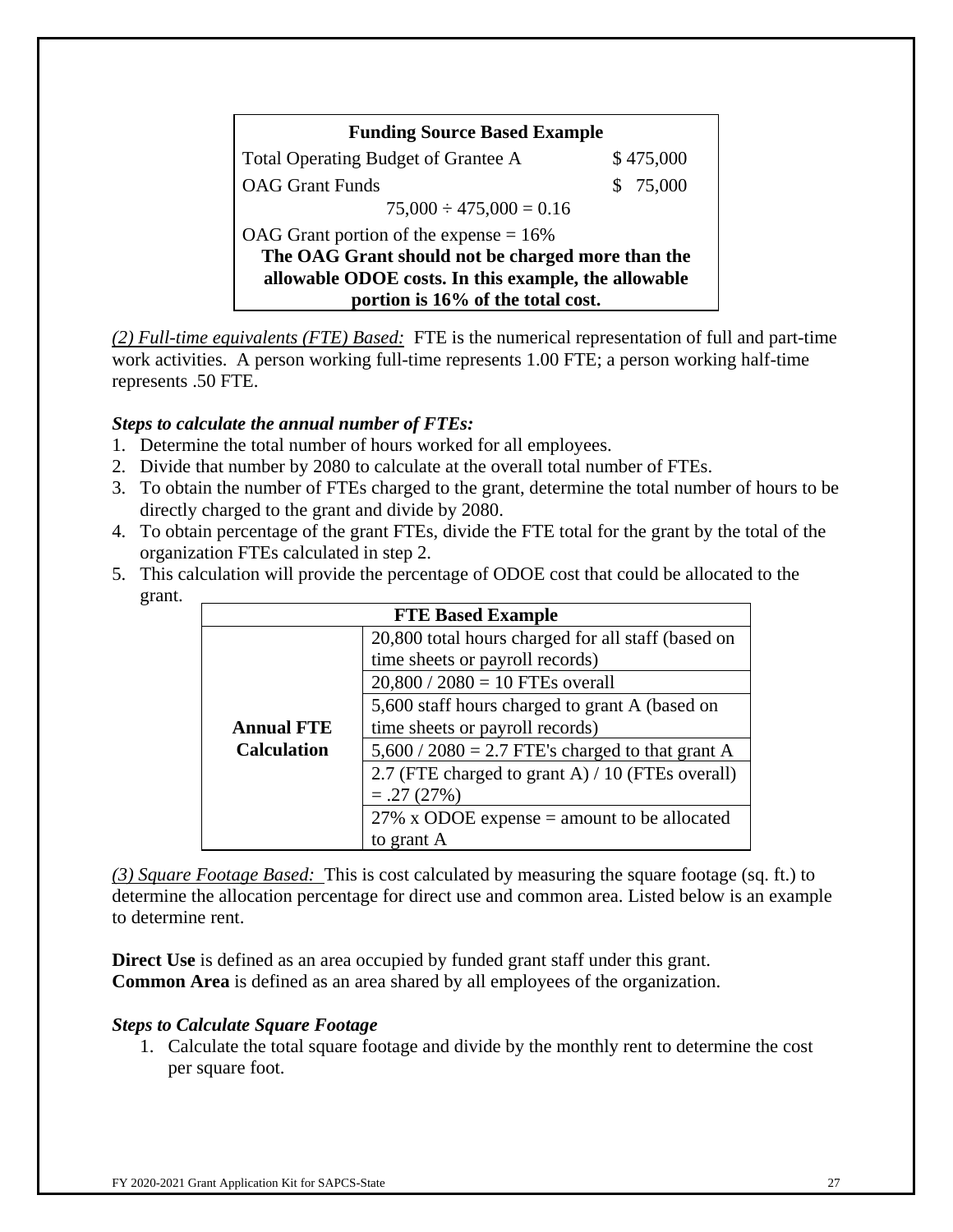| Total Sq. Footage = 1250; Rent = $$1200$ per month; $$1200 / 1250 = $.96$ per sq ft |
|-------------------------------------------------------------------------------------|
| Suite 1 (Program A) $10 \times 13.8 = 138$ sq ft                                    |
| Suite 2 (Program B) $10 \times 13.8 = 138$ sq ft                                    |
| Suite 3 (Program C) $10 \times 13.8 = 138$ sq ft                                    |
| Suite 4 (Program D) 10 x $13.8 = 138$ sq ft                                         |
| Conf. Rm (Common Area) $22 \times 15 = 330$ sq ft                                   |
| Rest Rm 1 (Common Area) $6 \times 8 = 48$ sq ft                                     |
| Break Area (Common Area) $8 \times 8 = 64$ sq ft                                    |
| Storage Rm (Common Area) $8 \times 8 = 64$ sq ft                                    |
| Hallway (Common Area) $48 \times 4 = 192$ sq ft                                     |

2. Multiply the direct use square footage by the cost per square foot. This will provide the direct use cost.

| Direct Use Cost by Program                                       |                             |  |
|------------------------------------------------------------------|-----------------------------|--|
| Program A (Direct Use)                                           | 138 sq ft x $.96 = $132.48$ |  |
| Program B (Direct Use)                                           | 138 sq ft x $.96 = $132.48$ |  |
| Program C (Direct Use)                                           | 138 sq ft x $.96 = $132.48$ |  |
| Program D (Direct Use)                                           | 138 sq ft x $.96 = $132.48$ |  |
| Common Area (Allocable ODOE Expense) 698 sq ft x $.96 = $670.08$ |                             |  |

- 3. Add the total square feet of all the direct use areas (Program  $A+$  Program  $B+$  Program  $C+$  Program D) = Program ABCD direct use  $(138 + 138 + 138 + 138 = 552)$
- 4. Divide each direct use space by the total direct use to obtain % to distribute Common Area cost (Program A is  $138 / 552 = 25\%$ ).
- 5. Multiply this percentage by the cost of the Common Area to obtain the additional cost for each program Common Areas. (Program  $A = 25\%$  X Common Area cost of \$670.08 = \$167.52).
- 6. Program A is allocated the \$132.48 based on direct use and \$167.52 for the proportionate common area. Program A allocation for rent based on square footage is \$132.48 + \$167.52 = \$300.00. *Repeat for Program B, Program C and Program D*.

*(4) Direct Use Based:* This is used when the ODOE cost can be directly charged to a grant by using meter readings, copy counts, etc.

### **Other Direct Operating Expenses Narrative**

Provide a summary justification for each item. This should include how it supports the goal of the grant. All responses must fit in the text boxes provided when the Application is uploaded.

### **Budget Total for the First Year of the Grant**

This section is auto-calculated based on the Applicant's responses. The Applicant will not enter any information in this section. Applications requesting an amount below the minimum or above the maximum may not be considered. If the Application is awarded, the budget may be adjusted by the OAG to fit within the minimum and maximum amounts.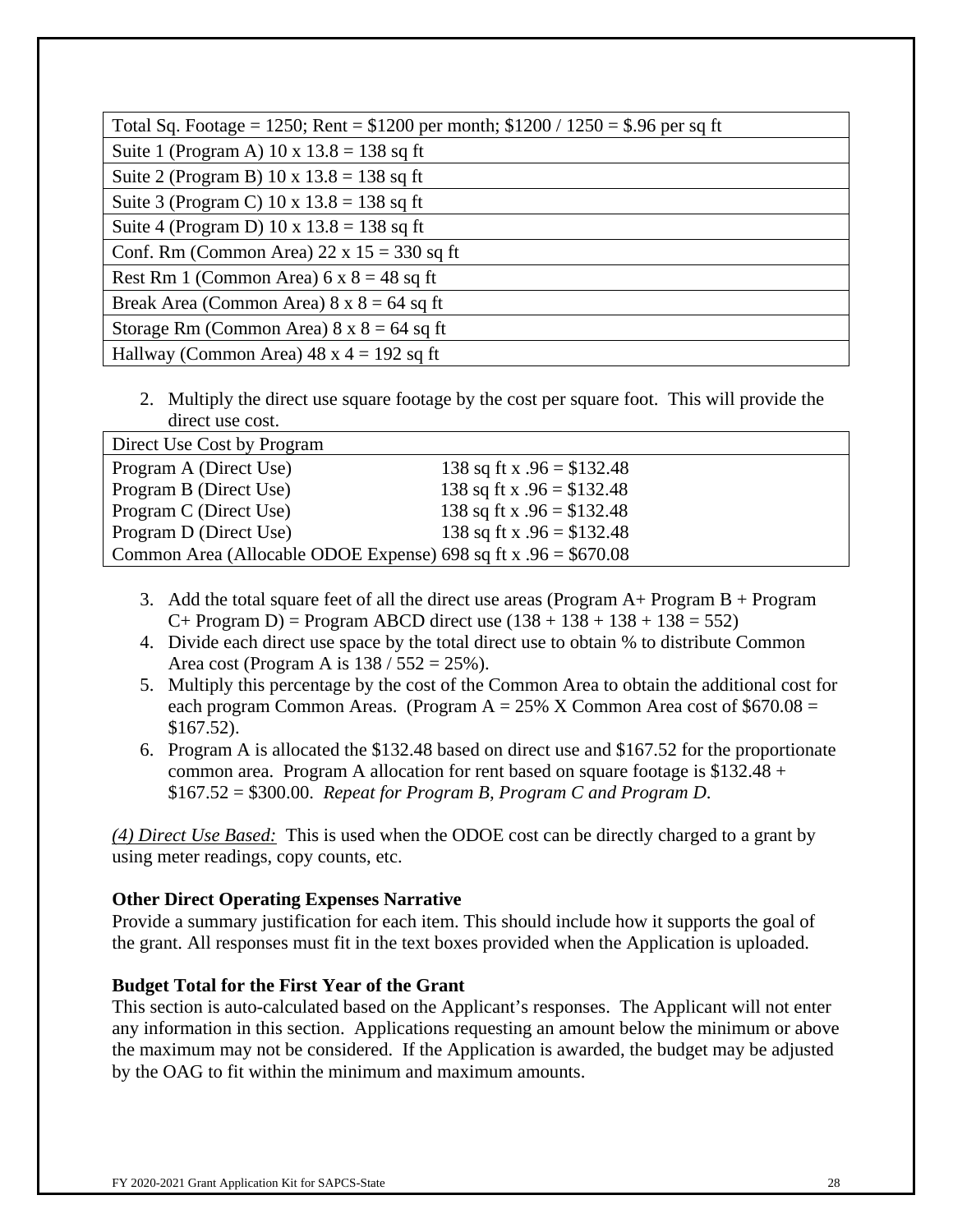## **Second Year of the Grant Cycle**

Provide a categorical total budget for the second year of the grant cycle. "Budget Total for the Second Year of the Grant" will auto-calculated based on the Applicant's responses.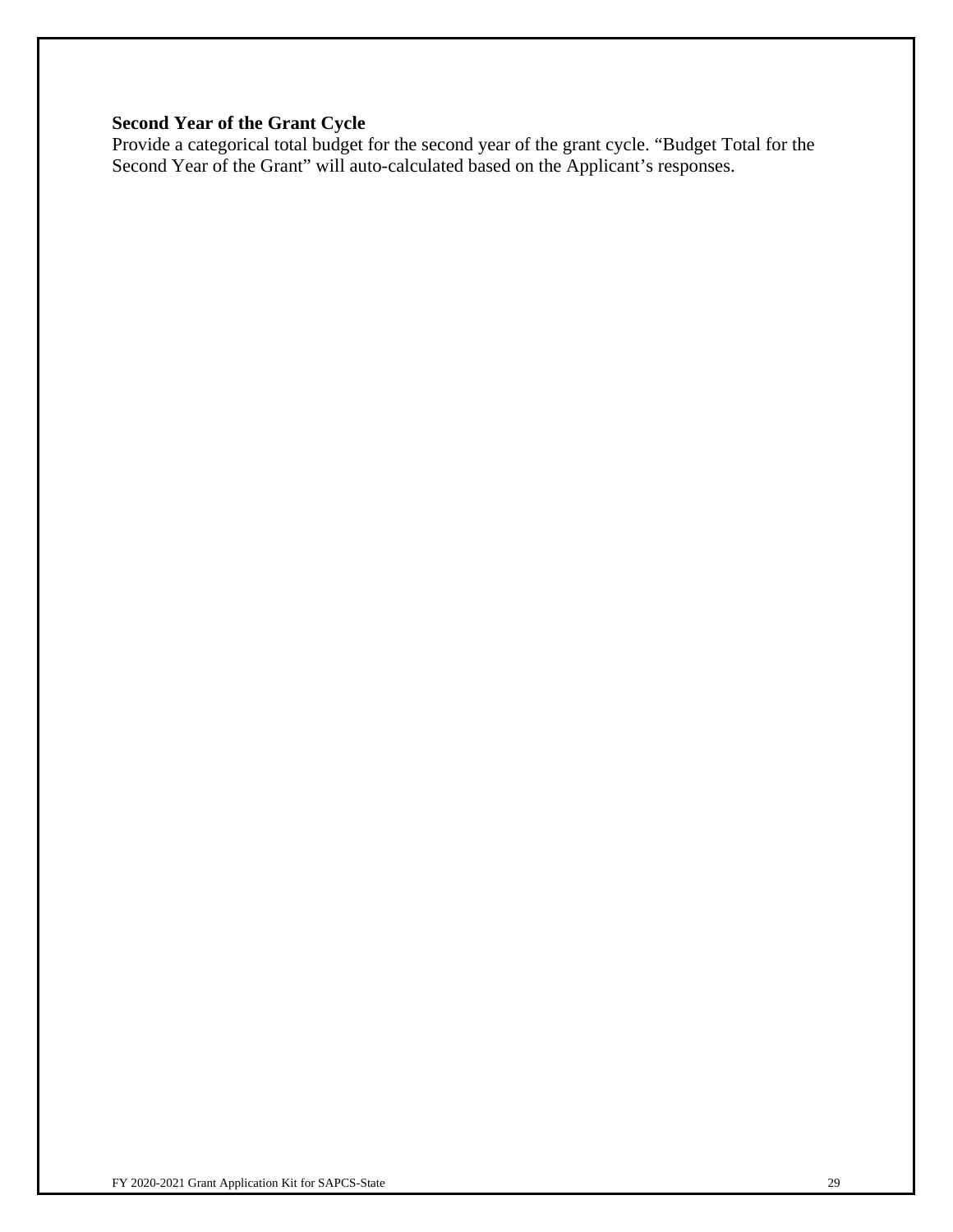# **IV. OAG CERTIFICATIONS AND ASSURANCES**

The Applicant agrees to:

(1) Comply with Texas Government Code, Chapter 573, by ensuring that no officer, employee, or member of the Applicant's governing body or of the Applicant's contractor shall vote or confirm the employment of any person related within the second degree of affinity or the third degree of consanguinity to any member of the governing body or to any other officer or employee authorized to employ or supervise such person. This prohibition shall not prohibit the employment of a person who shall have been continuously employed for a period of two (2) years, or such other period stipulated by local law, prior to the election or appointment of the officer, employee, or governing body member related to such person in the prohibited degree.

(2) Comply, as applicable, with Texas Government Code, Chapter 552, ("Texas Public Information Act") which requires the public information that is collected, assembled or maintained by the Applicant to be available to the public during normal business hours.

(3) Comply, as applicable, with Texas Government Code, Chapter 551, ("Texas Open Meetings Act") which requires all regular, special or called meeting of governmental bodies to be open to the public, except as otherwise provided by law or specifically permitted in the Texas Constitution.

(4) Comply with Section 231.006, Texas Family Code, which prohibits payments to a person who is in arrears on child support payments.

(5) If Applicant is a health and human services agency or public safety or law enforcement agency, it may not contract with or issue a license, certificate or permit to the owner, operator or administrator of a facility if the license, permit or certificate has been revoked by another health and human services agency or public safety or law enforcement agency.

(6) If Applicant is a law enforcement agency regulated by Texas Occupations Code, Chapter 1701, it must be in compliance with all rules adopted by the Texas Commission on Law Enforcement Officer pursuant to Chapter 1701, or must provide the OAG with a certification from the Texas Commission on Law Enforcement that the agency is in the process of achieving compliance with such rules.

(7) Agrees that when incorporated into a grant award or contract, these standard assurances become terms or conditions for receipt of grant funds and that the Applicant shall maintain an appropriate contract administration system to ensure that all terms, conditions, and specifications are met.

(8) Comply with the Texas Family Code, Section 261.101 which requires reporting of all suspected cases of child abuse to local law enforcement authorities and to the Texas Department of Family and Protective Services. Applicant shall also ensure that all program personnel are properly trained and aware of this requirement.

(9) Comply with all federal statutes relating to nondiscrimination. These include, but are not limited to, the following: (a) Title VI of the Civil Rights Act of 1964 (P.L. 88-352) which prohibits discrimination on the basis of race, color or national origin; (b) Title IX of the Education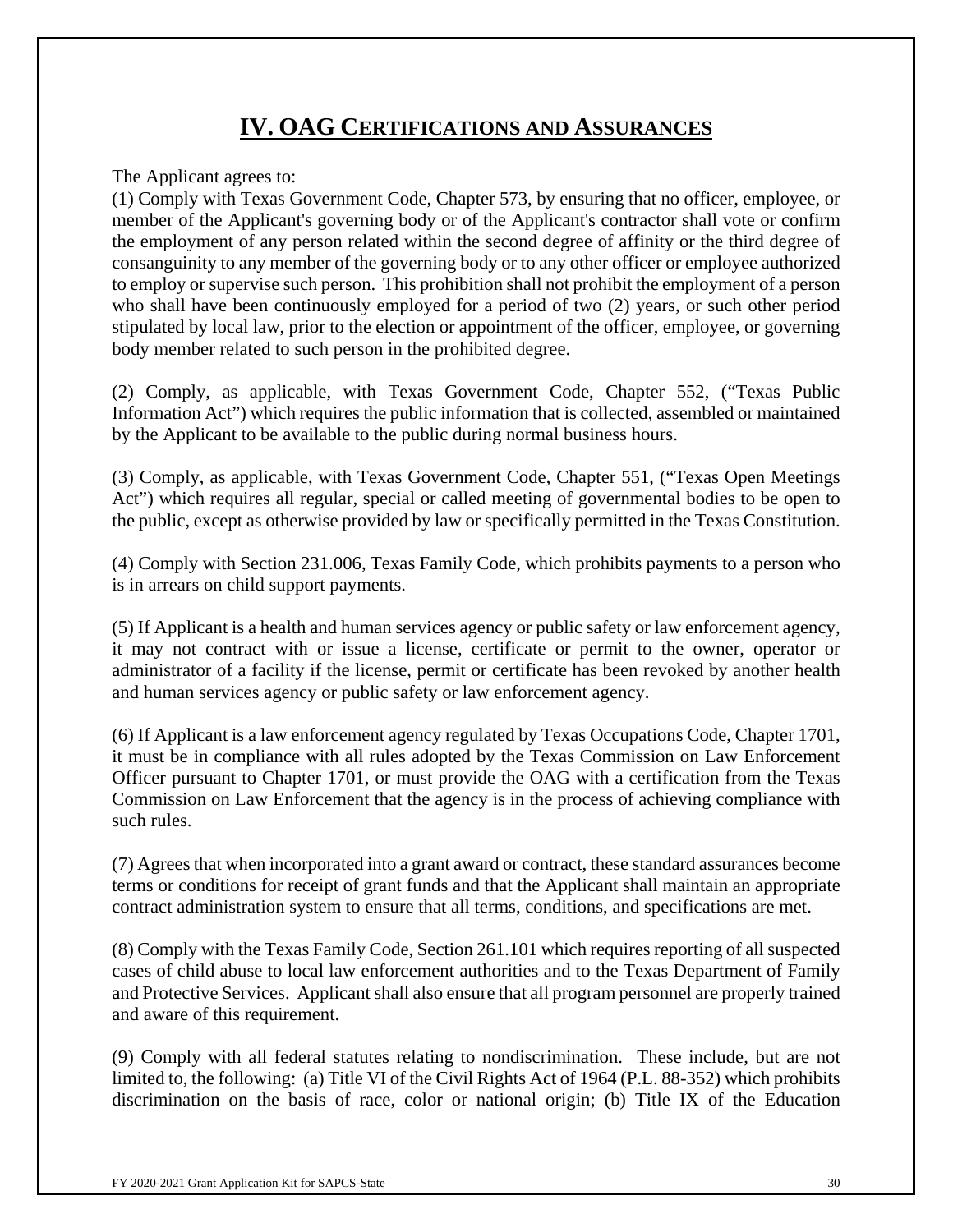Amendments of 1972, as amended (20 U.S.C. 1681-1683, and 1685-1686), which prohibits discrimination on the basis of sex; (c) Section 504 of the Rehabilitation Act of 1973, as amended (29 U.S.C. 794), which prohibits discrimination on the basis of handicaps, and the Americans With Disabilities Act of 1990; (d) the Age Discrimination Act of 1974, as amended (42 U.S.C. 6101- 6107), which prohibits discrimination on the basis of age; (e) the Drug Abuse Office and Treatment Act of 1972 (P.L. 92-255), as amended, relating to nondiscrimination on the basis of drug abuse; (f) the Comprehensive Alcohol Abuse and Alcoholism Prevention, Treatment and Rehabilitation Act of 1970 (P.L. 91-616), as amended, relating to the nondiscrimination on the basis of alcohol abuse or alcoholism; (g) 523 and 527 of the Public Health Service Act of 1912 (42 U.S.C. 290 dd-3 and 290 ee-3), as amended, relating to confidentiality of alcohol and drug abuse patient records; (h) Title VIII of the Civil Rights Act of 1968 (42 U.S.C. 3601 et seq.), as amended, relating to nondiscrimination in the sale, rental or financing of housing; (i) any other nondiscrimination provisions in the specific statute(s) under which Application for Federal assistance is being made; and (j) the requirements of any other nondiscrimination statute(s) which may apply to the Application.

(10) Comply, as applicable, with the provisions of the Davis-Bacon Act (40 U.S.C. 276a to 276a-7), the Copeland Act (40 U.S.C. 276c and 18 U.S.C. 874), and the Contract Work Hours and Safety Standards Act (40 U.S.C. 327-333), regarding labor standards for federally assisted construction sub-agreements.

(11) Comply, as applicable, with the requirements of the provisions of the Uniform Relocation Assistance and Real Property Acquisitions Act of 1970 (P. L. 91-646) which provide for fair and equitable treatment of persons displaced or whose property is acquired as a result of Federal or federally assisted programs. These requirements apply to all interests in real property acquired for project purposes regardless of Federal participation in purchases.

(12) Comply with the provisions of the Hatch Political Activity Act (5 U.S.C. 7321-29) which limit the political activity of employees whose principal employment activities are funded in whole or in part with Federal funds.

(13) Comply with the minimum wage and maximum hours provisions of the Federal Fair Labor Standards Act and the Intergovernmental Personnel Act of 1970, as applicable.

(14) Insure, as applicable, that the facilities under its ownership, lease or supervision which shall be utilized in the accomplishment of the project are not listed on the Environmental Protections Agency's (EPA) list of Violating Facilities and that it will notify the Federal grantor agency of the receipt of any communication from the Director of the EPA Office of Federal Activities indicating that a facility to be used in the project is under consideration for listing by the EPA, (EO 11738).

(15) Comply, as applicable, with the flood insurance purchase requirements of 102(a) of the Flood Disaster Protection Act of 1973, Public Law 93-234. Section 102 (a) requires the purchase of flood insurance in communities where such insurance is available as a condition for the receipt of any Federal financial assistance for construction or acquisition proposed for use in any area that has been identified by the Secretary of the Department of Housing and Urban Development as an area having special flood hazards.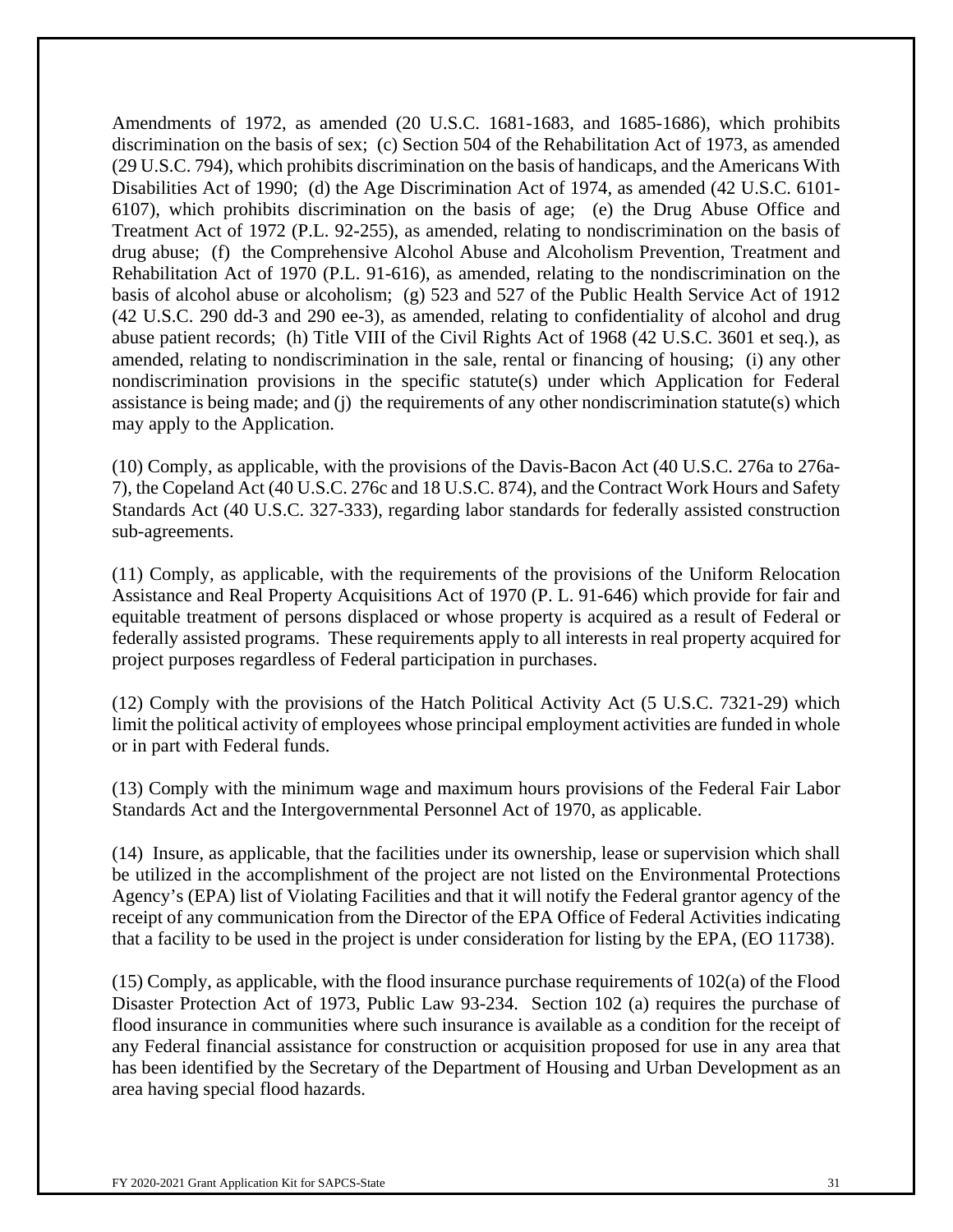(16) Comply, as applicable, with environmental standards which may be prescribed pursuant to the following: (a) institution of environmental quality control measures under the National Environmental Policy Act of 1969 (P.L. 91-190) and Executive Order (EO) 11514; (b) notification of violating facilities pursuant to EO 11738; (c) protection of wetlands pursuant to EO 11990; (d) evaluation of flood hazards in floodplains in accordance with EO 11988; (e) assurance of project consistency with the approved State management program developed under the Coastal Zone Management Act of 1972 (16 U.S.C. 1451 et seq.); (f) conformity of federal actions to State (Clean Air) Implementation Plans under Section 176(c) of the Clean Air Act of 1955, as amended (42 U.S.C. 7401 et seq.); (g) protection of underground sources of drinking water under the Safe Drinking Water Act of 1974, as amended (P.L. 93-523); and (h) protection of endangered species under the Endangered Species Act of 1973, as amended, (P.L. 93-205).

(17) Comply, as applicable, with the Wild and Scenic Rivers Act of 1968 (16 U.S.C. 1271 et seq.) related to protecting components or potential components of the national wild and scenic rivers system.

(18) Comply, as applicable, in assisting the awarding agency in assuring compliance with Section 106 of the National Historic Preservation Act of 1966, as amended (16 U.S.C. 470), EO 11593 (identification and protection of historic properties), and the Archaeological and Historic Preservation Act of 1974 (16 U.S.C. 469a-1 et seq.).

(19) Comply, as applicable, with the Laboratory Animal Welfare Act of 1966 (P.L. 89-544, as amended, 7 U.S.C. 2131 et seq.) pertaining to the care, handling, and treatment of warm blooded animals held for research, teaching, or other activities supported by this award of assistance.

(20) Comply, as applicable, with the Lead-Based Paint Poisoning Prevention Act (42 U.S.C. 4801 et seq.) which prohibits the use of lead-based paint in construction or rehabilitation of residential structures.

(21) Comply, as applicable, with Public Law 103-277, also known as the Pro-Children Act of 1994 (Act), which prohibits smoking within any portion of any indoor facility used for the provision of services for children as defined by the Act.

(22) Comply, as applicable, with all federal tax laws and are solely responsible for filing all required state and federal tax forms.

(23) Comply, as applicable, with all applicable requirements of all other federal and state laws, executive orders, regulations and policies governing this program.

(24) Certifies, as a signatory party to the grant contract, that it is not debarred or suspended or otherwise excluded from or ineligible for participation in federal assistance programs.

(25) Comply, by adopting and implementing the applicable provisions of the model HIV/AIDS work place guidelines of the Texas Department of State Health Services, as required by the Texas Health and Safety Code, Ann., Sec. 85.001, et seq.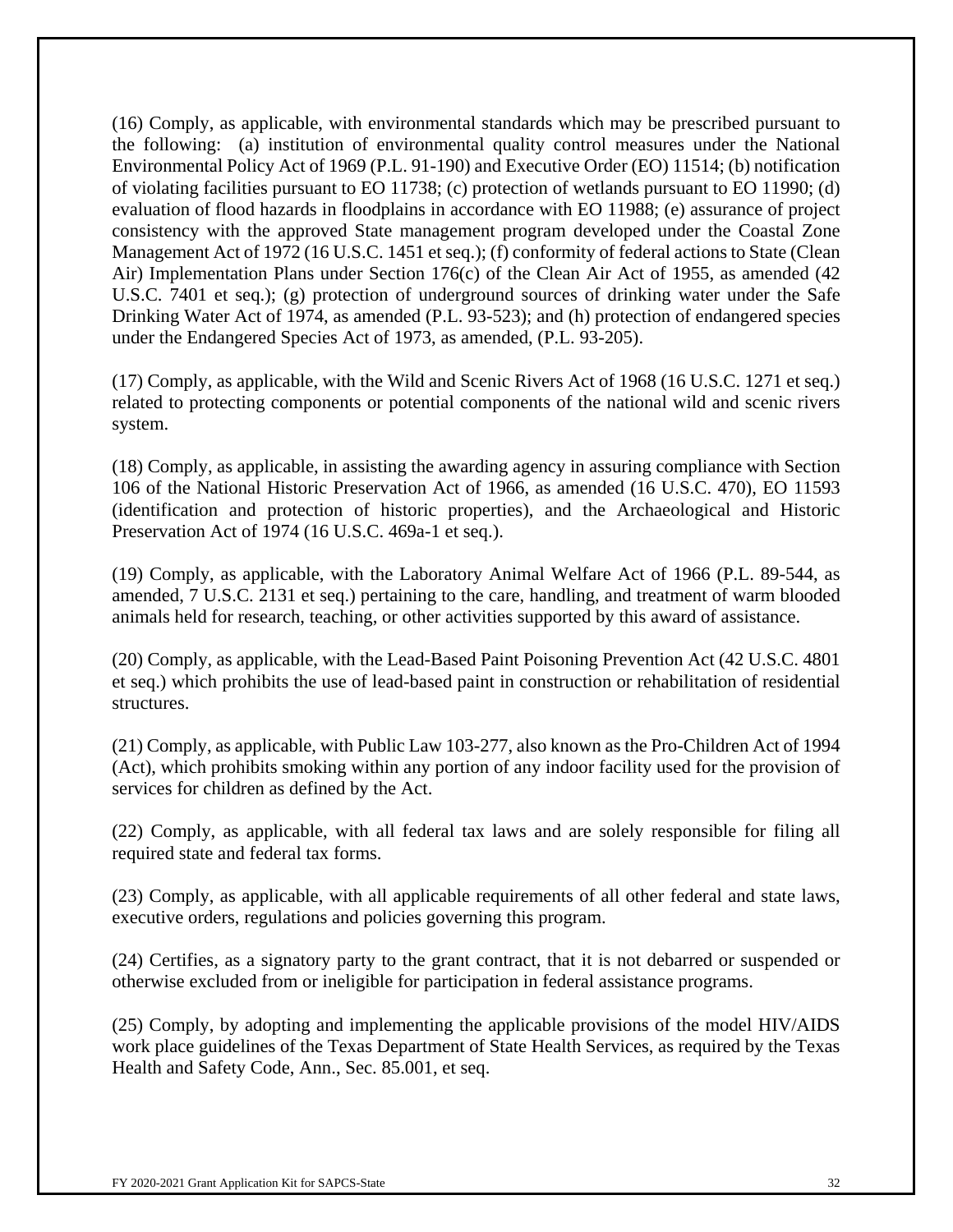### **B. Other Certifications and Assurances**

#### **EQUAL EMPLOYMENT OPPORTUNITY PROGRAM CERTIFICATION**

The Applicant certifies that if it is required to file an Equal Employment Opportunity Plan (EEOP), the Applicant will do so in compliance with the applicable federal requirements.

#### **DISCLOSURE AND CERTIFICATION REGARDING LOBBYING**

The Applicant certifies:

1. No federal/state appropriated funds have been paid or will be paid to any person for influencing or attempting to influence an officer or employee of any agency, a member of Congress or the Texas Legislature, or an employee of a member of Congress or the Texas Legislature in connection with the awarding of any federal/state contract, the making of any federal/state grant, the making of any federal/state loan, the entering into of any cooperative agreement, and the extension, continuation, renewal, amendment, or modification of any federal/state contract, grant, loan, or cooperative agreement; and

2. If any non-federal/state funds have been paid or will be paid to any person for influencing or attempting to influence an officer or employee of any agency, a member of Congress or the Texas Legislature, an officer or employee of Congress or the Texas Legislature, or an employee of a member of Congress or the Texas Legislature in connection with this federal/state contract, grant, loan, or cooperative agreement, the undersigned shall contact the Grants Administration Division of the OAG for the "Disclosure Form to Report Lobbying."

### **NON-PROCUREMENT DEBARMENT CERTIFICATION**

The Applicant certifies that it and its principals:

(a) Are not presently debarred, suspended, proposed for debarment, declared ineligible, sentenced to a denial of Federal benefits by a State or Federal court, or voluntarily excluded from covered transactions by any Federal department or agency;

(b) Have not within a three-year period preceding this Application been convicted of or had a civil judgment rendered against them for commission of fraud or a criminal offense in connection with obtaining, attempting to obtain, or performing a public (Federal, State, or local) transaction or contract under a public transaction; violation of Federal or State antitrust statutes or commission of embezzlement, theft, forgery, bribery, falsification or destruction of records, making false statements, or receiving stolen property;

(c) Are not presently indicted for or otherwise criminally or civilly charged by a governmental entity (Federal, State, or local) with commission of any of the offenses enumerated in paragraph (b) of this certification; and

(d) Have not within a three-year period preceding this Application had one or more public transactions (Federal, State, or local) terminated for cause or default.

If Applicant is unable to certify to any of the statements in this Non-procurement Debarment certification, the Applicant shall attach an explanation. Funding is contingent upon OAG review of this explanation.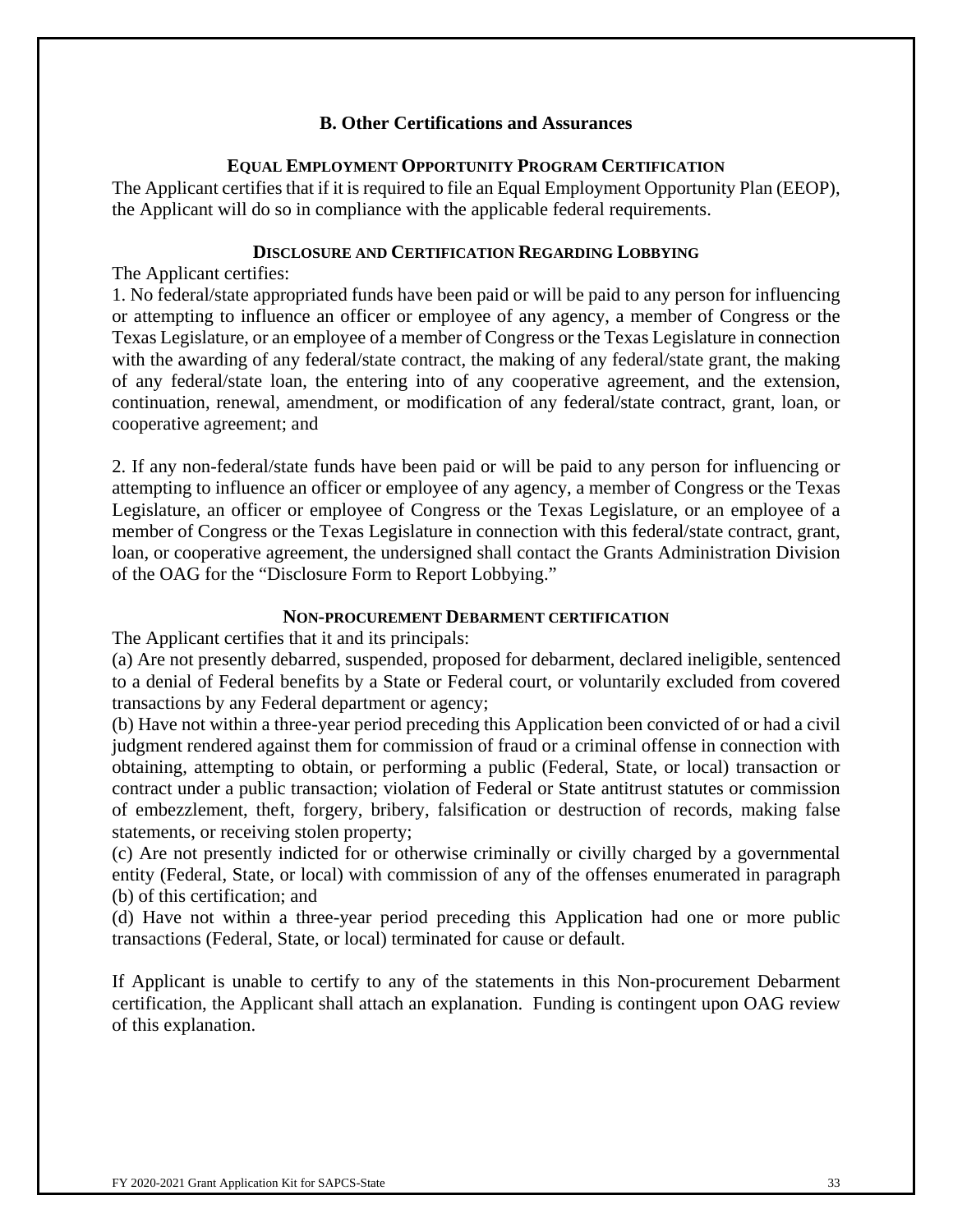### **DRUG-FREE WORKPLACE CERTIFICATION**

The Applicant certifies that it will provide a drug-free workplace by:

A. Publishing a statement notifying employees/assignees that the unlawful manufacture, distribution, dispensing, possession, or use of a controlled substance is prohibited in the Applicant's workplace and specifying the actions that will be taken against employees for violation of such prohibition.

B. Establishing a drug-free awareness program to inform employees/assignees about:

1. The dangers of drug abuse in the workplace;

2. The Applicant's policy of maintaining a drug-free workplace;

3. Any available drug counseling, rehabilitation, and employee assistance programs; and

4. The penalties that may be imposed upon employees/assignees for drug abuse violations.

C. Making it a requirement that each employee/assignee to be engaged in the performance of the grant be given a copy of the statement required by paragraph (A).

D. Notifying the employee/assignee in the statement required by paragraph (A) that, as a condition employment/assignment under the grant, the employees/assignee will:

1. Abide by the terms of the statement, and

2. Notify the Applicant and OAG, of any criminal drug statute conviction for a violation occurring in the workplace not later than five days after such conviction.

E. Notifying the agency within ten days after receiving notice under subparagraph (D) (2) from an employee/assignee or otherwise receiving actual notice of such conviction.

F. Taking one of the following actions with respect to any employee/assignee so convicted:

1. Taking appropriate personnel action with respect to any employee/assignee so convicted;

2. Requiring such employee/assignee to participate satisfactorily in drug abuse assistance or rehabilitation program approved for such purposes by a federal, state, or local health, law enforcement, or other appropriate agency.

G. Making a good faith effort to continue to maintain a drug-free workplace through the implementation of paragraphs  $(A)$ ,  $(B)$ ,  $(C)$ ,  $(D)$ ,  $(E)$ , and  $(F)$ .

#### **ANNUAL SINGLE AUDIT CERTIFICATION**

The Applicant certifies to the best of its knowledge and belief that one of the following applicable requirements will be met:

1. The Applicant currently expends \$750,000 or more, in combined federal funds during the fiscal year; and, therefore, is required to submit an annual single audit by an independent auditor made in accordance with the Single Audit Act Amendments of 1996 and Uniform Administrative Requirements, Cost Principles, and Audit Requirements for Federal Awards 2 CFR 200.

2. The Applicant currently expends \$750,000 or more in combined state funds during the fiscal year; and, therefore, is required to submit an annual Single Audit by an independent auditor made in accordance with the Uniform Grant Management Standards (UGMS).

3. The Applicant currently expends less than \$750,000 in either federal or state funds during the fiscal year; and therefore is exempt from the Single Audit Act and cannot charge audit costs to an OAG grant. Applicant agrees that the OAG may require a limited scope audit as defined in Uniform Administrative Requirements, Cost Principles, and Audit Requirements for Federal Awards 2 CFR 200.

If this Application is for funds in excess of \$25,000, the Applicant certifies the following: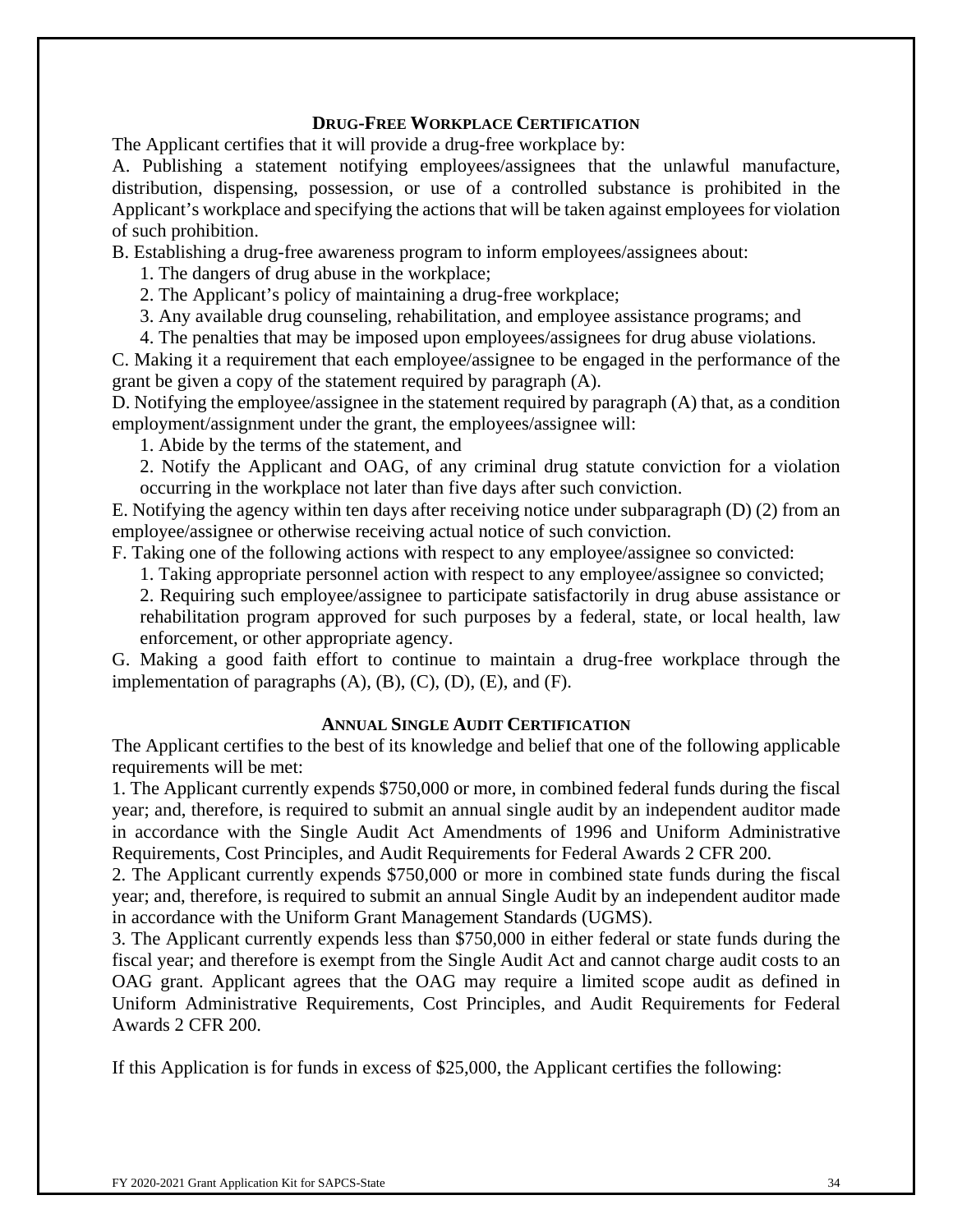By submission of this proposal, that neither the Applicant nor its principals are presently debarred, suspended, proposed for debarment, declared ineligible, or voluntarily excluded from participation in this transaction by any federal department or state agency.

If the Applicant is unable to certify the above statements, the Applicant has attached an explanation to this Application.

### **COMPLIANCE WITH ANNUAL INDEPENDENT FINANCIAL AUDIT FILING REQUIREMENT**

The Applicant assures that it will file an Annual Independent Financial Audit of the complete program and/or organization and management letter of the audit findings within nine months of the end of the fiscal year of the agency. An annual independent financial audit is a requirement for this OAG grant. The audit will meet Uniform Administrative Requirements, Cost Principles, and Audit Requirements for Federal Awards 2 CFR 200 and Uniform Grant Management Standards (UGMS) requirements. Additionally, the annual independent financial audit will meet Generally Accepted Government Auditing Standards in the event a Single Audit is not required.

### **COMPLIANCE WITH UGMS AND THE APPLICABLE 2 CFR 200**

The Applicant assures that it will follow the guidelines in the Uniform Grant Management Standards (UGMS). Both governmental entities as well as non-profit entities are required to follow UGMS guidelines.

The Applicant assures compliance with all federal/state statutes, regulations, policies, guidelines and requirements, including, but not limited to, UGMS, as well as 2 CFR 200 titled Uniform Administrative Requirements, Cost Principles, and Audit Requirements for Federal Awards (Uniform Guidance).

### **RETURN OF GRANT FUNDS IN THE EVENT OF LOSS OR MISUSE**

The Applicant agrees that in the event of loss or misuse of the OAG funds, the Applicant assures that the funds will be returned to the OAG in full.

### **CONFLICT OF INTEREST**

The Applicant assures that there is no conflict of interest that would preclude it from filing the Application or providing the services under this grant. By submitting this Application, Applicant affirms that it has neither given, nor intends to give, at any time hereafter, any economic opportunity, future employment, gift, loan, gratuity, special discount, trip, favor, or service to a public servant or any employee or representative of same, at any time during the procurement process or in connection with this grant Application, except as allowed under relevant state and federal law. The Applicant further agrees that it will establish safeguards to prohibit its employees from using their positions for a purpose that constitutes or presents the appearance of personal or organizational conflict of interest or personal gain. The Applicant shall operate with complete independence and objectivity without actual, potential, or apparent conflict of interest with respect to the activities conducted under this grant.

Without diminishing the provisions of the prior paragraph, the Applicant assures that as a grantee, grantee personnel, members of a grantee board or governing body, or other persons affiliated with the grant project shall not participate in any proceeding or action where grant funds personally benefit, directly or indirectly, the individuals or their relatives. For the purposes of this provision,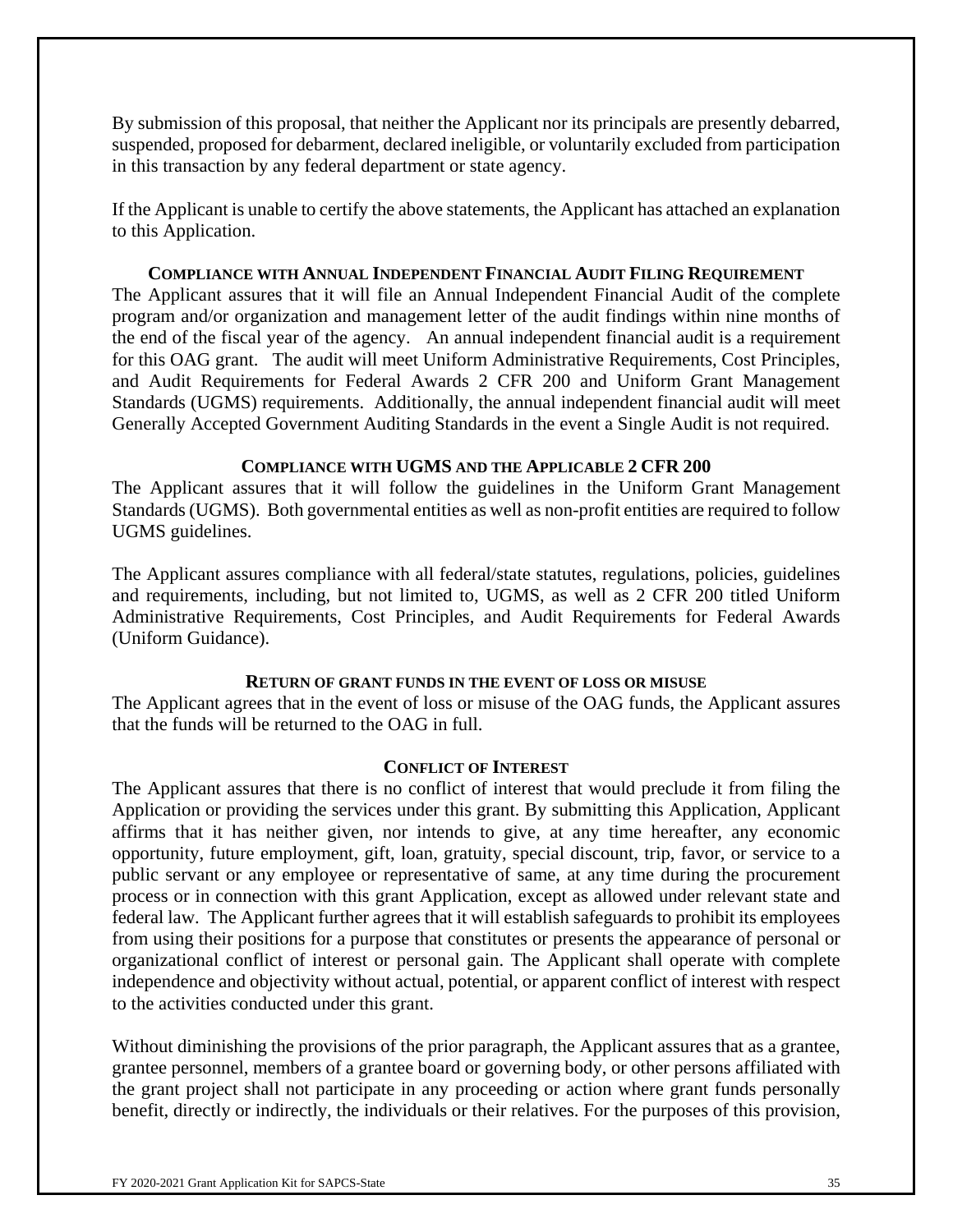"relatives" means persons related to the individual within the third degree by consanguinity or within the second degree by affinity, as determined by Chapter 573 of the Government Code. Grant personnel and officials must avoid any action that results in or creates the appearance of using their official positions for private gain; giving preferential treatment to any person; losing independent judgment or impartiality; making an official decision outside of official channels; or adversely affecting the confidence of the public in the integrity of the program or the OAG.

### **AUTHORITY TO FILE APPLICATION**

The Applicant has the authority or will receive the appropriate authority by the Applicant's governing body to file the Application, including the authority to agree to the assurances and certifications contained herein.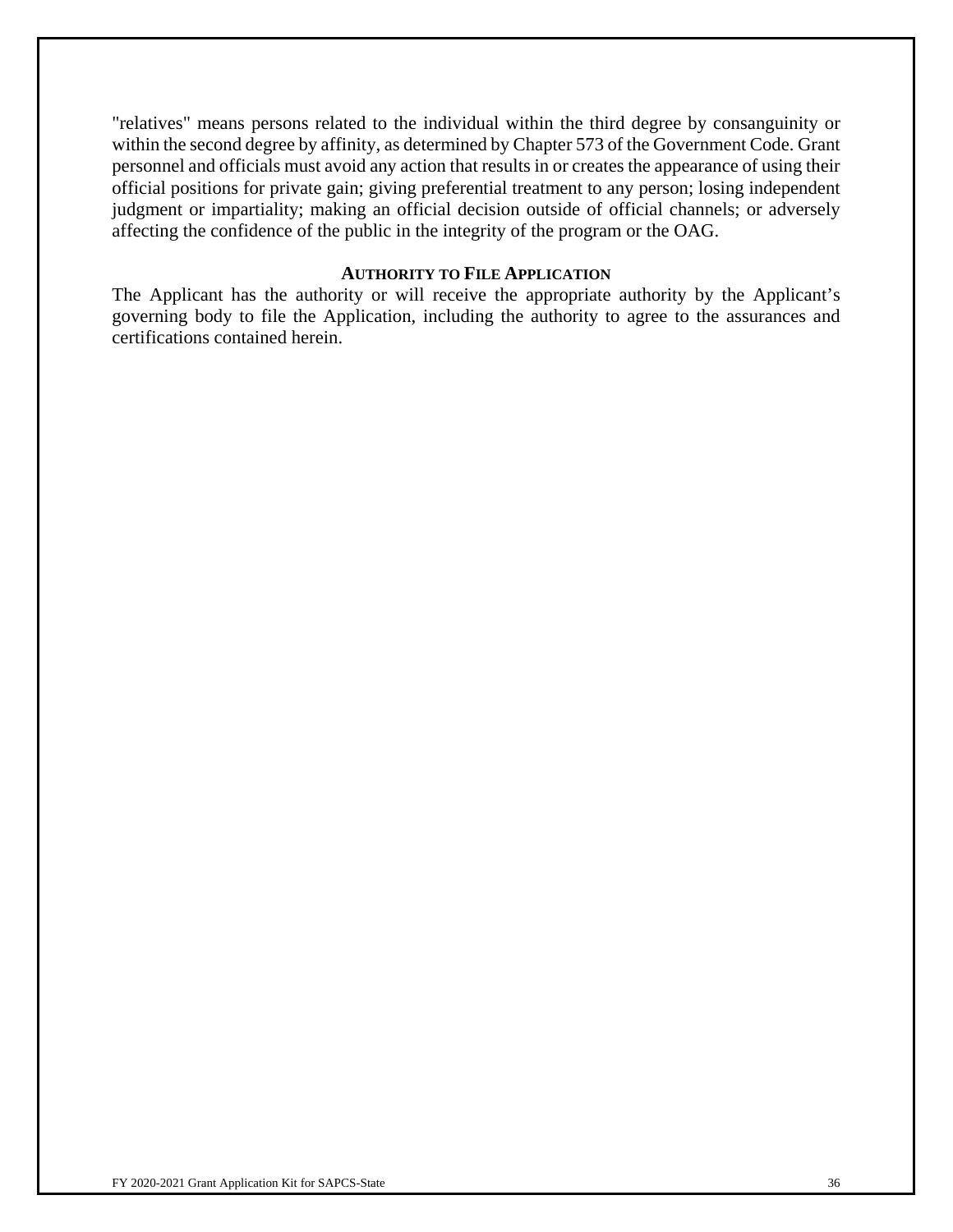# **V. REQUIRED DOCUMENTS FOR SUBMISSION OF APPLICATION**

#### **APPLICATION**

• The Application must be submitted via GOALS

#### **"STATEMENTS SUPPORTING SUBMISSION OF THE APPLICATION TO THE OFFICE OF THE ATTORNEY GENERAL"**

- It must be signed by the Authorized Official or designated Authorized Official submitted at the time the Application is submitted to the OAG.
- Applications that are received by the OAG without this document will not be considered or funded by the OAG.

#### **"RESOLUTION OF GOVERNING BODY"**

 It must be signed and uploaded at the time the Application is submitted to the OAG, unless the timing of the Application due date and requirements of the Texas Open Meetings Act or other requirements prevent the governing body from reviewing and approving the Resolution, and then it may be submitted to the OAG at a later date. (Please note that the Authorized Official must be designated by signature of the governing body. If the Authorized Official is also a member of the governing body, the Authorized Official must be designated by another member's signature. **The Authorized Official cannot sign the Resolution designating him/herself as the Authorized Official.** 

#### "**MINIMUM SERVICE STANDARDS ASSURANCES DOCUMENT"**

 It must be signed by the Authorized Official or designated Authorized Official and uploaded at the time the Application is submitted to the OAG.

**JOB DESCRIPTIONS** are required for each position requested in the proposed budget.

- Job descriptions must be uploaded with the Application under "Upload Additional Documents". Missing job descriptions may impact the Applicant's funding.
- Job description titles **must** match the titles of the positions on the proposed budget.

#### **SUPPORT DOCUMENT(S)**

- Support Document(s) must be uploaded with the Application. Missing Support Document(s) may impact the Applicant's funding.
- The Applicant should mark each page of the uploaded Support Document(s) with the name of the Applicant and the Reference ID Number, if applicable.

**THE APPLICANT SHOULD UPLOAD "STATEMENTS SUPPORTING SUBMISSION OF THE APPLICATION TO THE OFFICE OF THE ATTORNEY GENERAL," "RESOLUTION OF GOVERNING BODY," "MINIMUM SERVICE STANDARDS ASSURANCES DOCUMENT," JOB DESCRIPTION(S), AND SUPPORT DOCUMENT(S) IN EACH OF THE CORRESPONDING "TASKS" LOCATED ON THE MAIN PAGE OF YOUR APPLICATION.**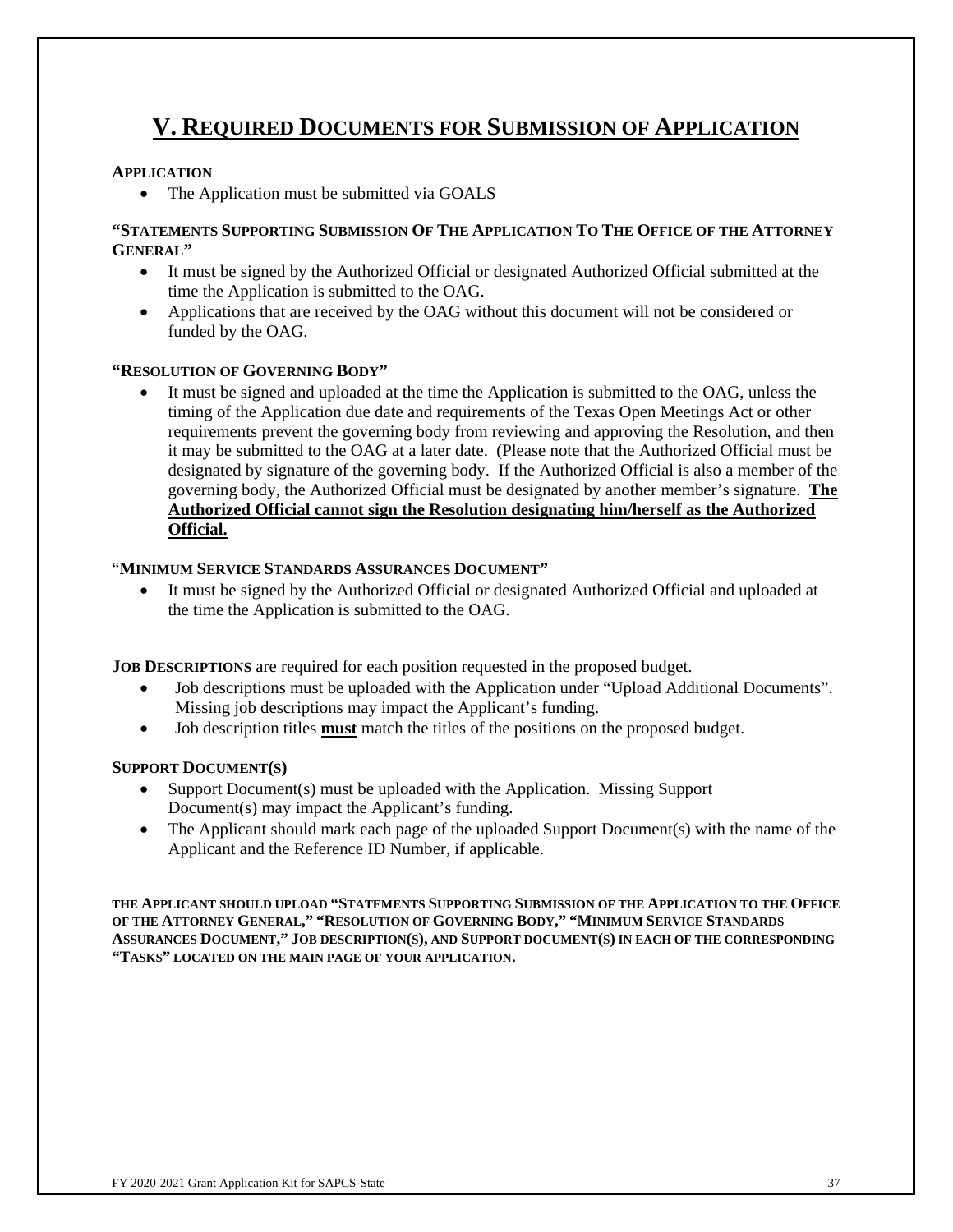# **STATEMENTS SUPPORTING SUBMISSION OF THE APPLICATION TO THE OFFICE OF THE ATTORNEY GENERAL**

#### **REQUIRED TO BE SUBMITTED WITH THE APPLICATION BY 11:59 P.M. CDT, FRIDAY, APRIL 12, 2019, OR THE APPLICATION WILL NOT BE CONSIDERED.**

**INSTRUCTIONS:** Select the grant program in Section 1 below and submit this signed document with the Application.

**LEGAL NAME OF APPLICANT:** 

#### **REFERENCE ID NUMBER:**

**1. THIS APPLICATION IS FOR** (initial):

\_\_\_\_\_ Sexual Assault Prevention and Crisis Services (SAPCS) – State Grant

**2. TRUE AND CORRECT INFORMATION.** The undersigned certifies that the information contained in this Application is true and correct to the best of his or her knowledge.

**3. OAG CERTIFICATIONS AND ASSURANCES.** The undersigned has read and understands the Certifications and Assurances contained in the Application Kit.

**4. DEADLINES AND SUBMISSION OF APPLICATION.** The undersigned understands that the deadline for submission is 11:59 p.m. CDT, Friday, April 12, 2019, and that to meet the deadline, the Applicant must finalize and upload all applicable documents as required in the Application Kit. The undersigned further acknowledges that:

- It is the Applicant's responsibility to submit the Application to the OAG in the specified manner and by the specified date and time.
- Applications submitted in other formats will not be accepted.
- The OAG accepts no responsibility for delays in electronic submission delivery.
- Late Applications will not be considered under any circumstance.

**5. RESOLUTION OF GOVERNING BODY.** The undersigned states it is either submitting the Resolution of Applicant's governing body with this Application or will submit one at a later date as established by the OAG. If the timing of the Application due date and requirements of the Texas Open Meetings Act or other requirements prevent the governing body from reviewing and approving the Resolution, then it may be submitted to the OAG at a later date.

**6. MINIMUM SERVICE STANDARDS ASSURANCES DOCUMENT.** The undersigned states it is submitting the Minimum Services Standards Assurances Document with the Application.

**7. JOB DESCRIPTIONS FOR EACH REQUESTED POSITION**. The undersigned understands that the most recent job description for each position requested in the proposed budget must be submitted with the Application. Missing job descriptions may impact the Applicant's score.

**8. SUPPORT DOCUMENT(S)** The undersigned understands that the most recent Support Document(s) as defined under General Definitions must be submitted with the Application.

\_\_\_\_\_\_\_\_\_\_\_\_\_\_\_\_\_\_\_\_\_\_\_\_\_\_\_\_\_\_\_\_\_\_ \_\_\_\_\_\_\_\_\_\_\_\_\_\_\_\_\_\_\_\_\_\_\_\_\_\_\_\_\_\_\_\_\_\_

Authorized Official Signature Authorized Official Printed Name

**Title** 

Date

\_\_\_\_\_\_\_\_\_\_\_\_\_\_\_\_\_\_\_\_\_\_\_\_\_\_\_\_\_\_\_\_\_\_

\_\_\_\_\_\_\_\_\_\_\_\_\_\_\_\_\_\_\_\_\_\_\_\_\_\_\_\_\_\_\_\_\_\_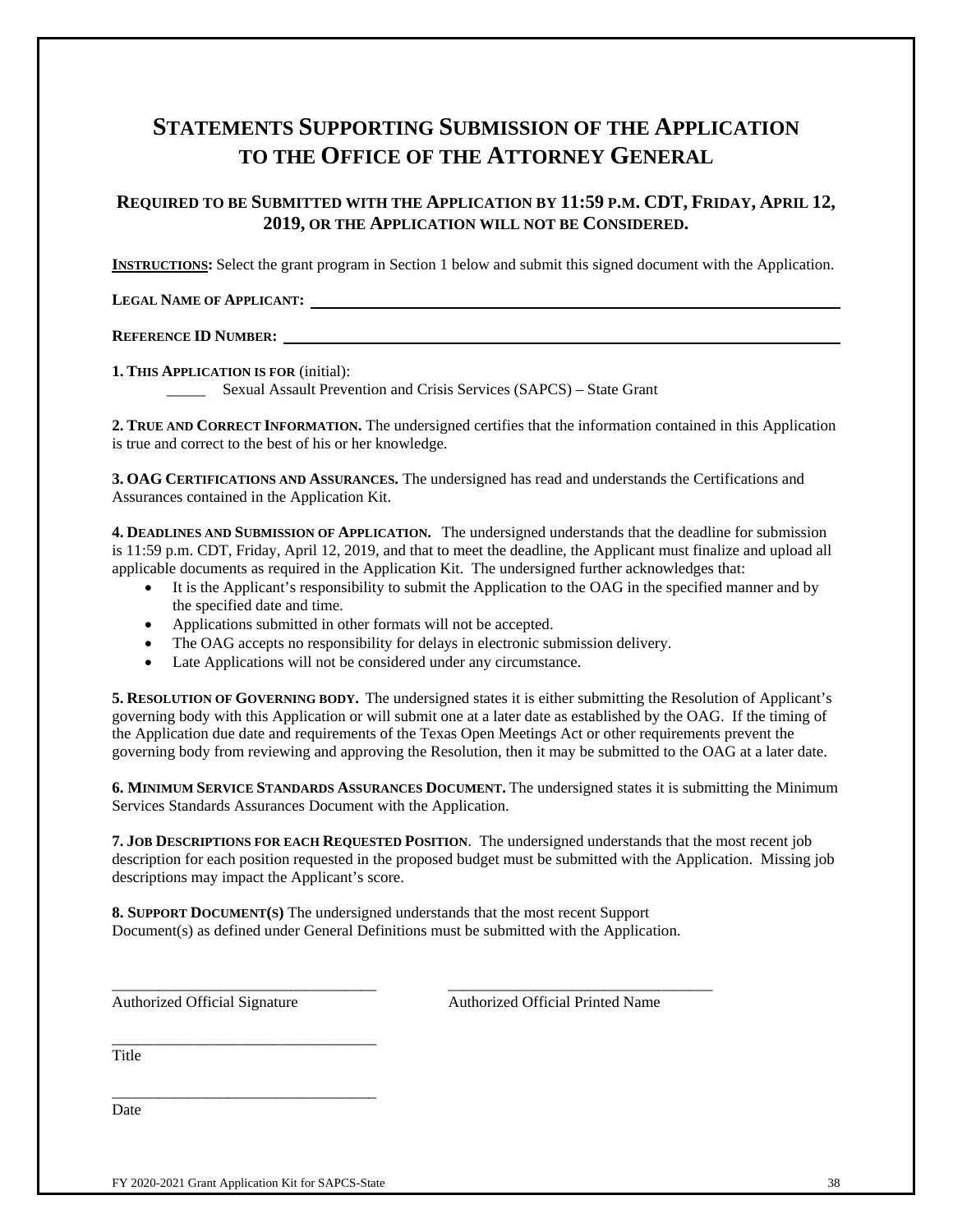# *(SAMPLE FORM OF RESOLUTION OF GOVERNING BODY)*

## **RESOLUTION OF GOVERNING BODY—REQUIRED**

### **REQUIRED TO BE SUBMITTED WITH THE APPLICATION BY 11:59 P.M. CDT, FRIDAY, APRIL 12, 2019. IF THE TIMING OF THE APPLICATION DUE DATE AND REQUIREMENTS OF THE TEXAS OPEN MEETINGS ACT OR OTHER REQUIREMENTS PREVENT THE GOVERNING BODY FROM REVIEWING AND APPROVING THE RESOLUTION, THEN IT MAY BE SUBMITTED TO THE OAG AFTER THE DUE DATE.**

| Be it known as follows:                                                                                                                                                                                                                                                                                                                                                                                                                         |
|-------------------------------------------------------------------------------------------------------------------------------------------------------------------------------------------------------------------------------------------------------------------------------------------------------------------------------------------------------------------------------------------------------------------------------------------------|
| Sexual Assault Prevention and Crisis Services (SAPCS) – State Grant                                                                                                                                                                                                                                                                                                                                                                             |
| WHEREAS, the service of the service of the service of the service of the service of the service of the service of the service of the service of the service of the service of the service of the service of the service of the<br>[Name of Governing Body of Applicant, such as City Council, County Commissioners' Court or Board of<br>Directors], has considered and supports the Application filed or to be filed with the OAG;             |
| has designated or wishes to designate the following individual as the "Authorized Official" who is given or has been<br>given the power to apply for, accept, reject, alter, or terminate that certain grant with the OAG, as well as given the<br>authority to sign all grant adjustment requests, inventory reports, progress reports and financial reports or any other<br>official documents related to the grant on behalf of the grantee: |
| Name of Person Designated as "Authorized Official": _____________________________                                                                                                                                                                                                                                                                                                                                                               |
|                                                                                                                                                                                                                                                                                                                                                                                                                                                 |
| Now Tupppeop Dr w Dreat upp that this covering hady enverse the submission of the Application                                                                                                                                                                                                                                                                                                                                                   |

**NOW THEREFORE, BE IT RESOLVED** that this governing body approves the submission of the Application to the OAG, as well as the designation of the Authorized Official.

\_\_\_\_\_\_\_\_\_\_\_\_\_\_\_\_\_\_\_\_\_\_\_\_\_\_\_\_\_\_\_\_\_\_ \_\_\_\_\_\_\_\_\_\_\_\_\_\_\_\_\_\_\_\_\_\_\_\_\_\_\_\_\_\_\_\_\_\_

Signature Printed Name

\_\_\_\_\_\_\_\_\_\_\_\_\_\_\_\_\_\_\_\_\_\_\_\_\_\_\_\_\_\_\_\_\_\_ Date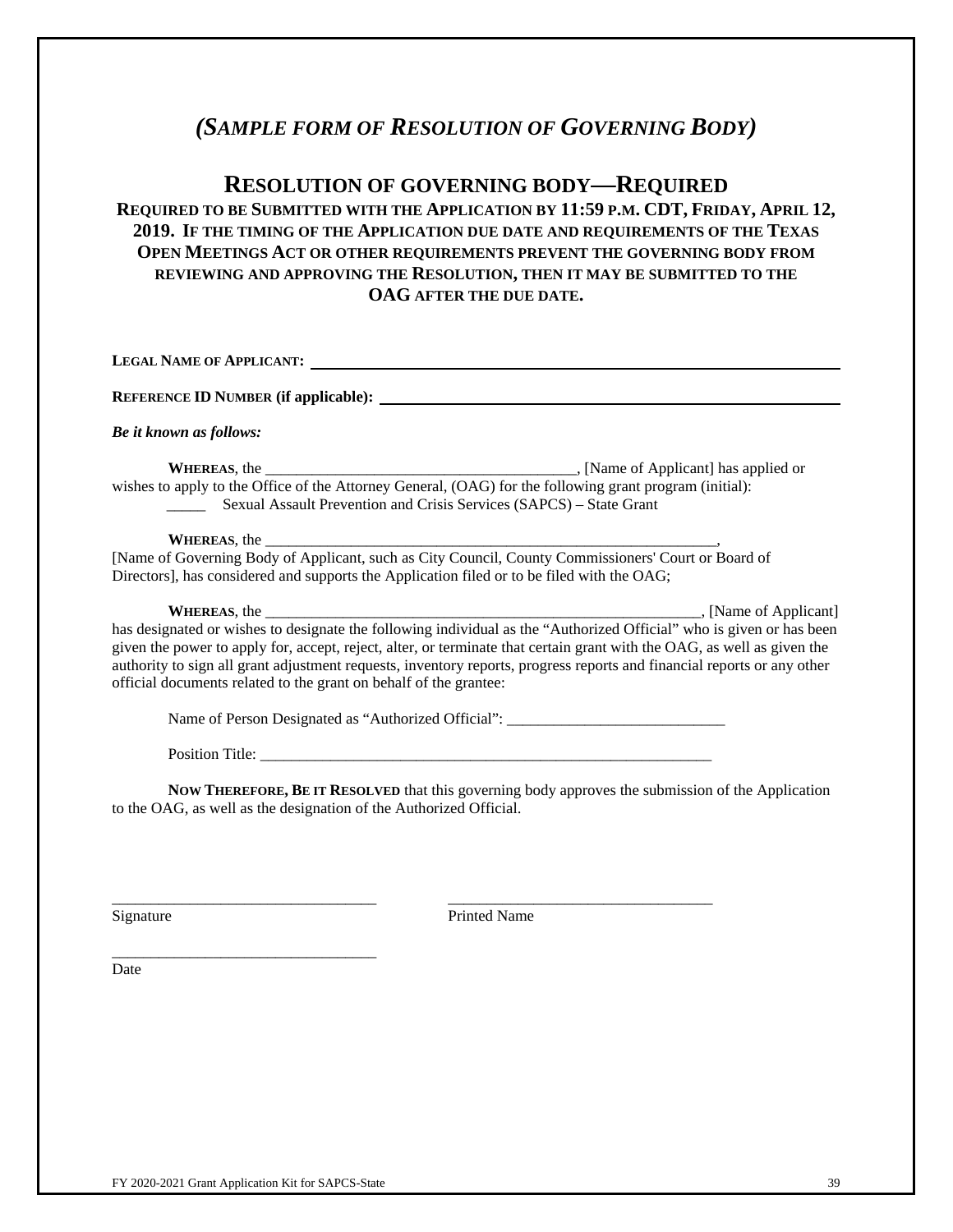# **MINIMUM SERVICE STANDARDS ASSURANCES DOCUMENT**

### **REQUIRED TO BE SUBMITTED WITH THE APPLICATION BY 11:59 P.M. CDT, FRIDAY, APRIL 12, 2019, OR THE APPLICATION WILL NOT BE CONSIDERED.**

**INSTRUCTIONS:** Each Organization must review the following statements and check each box on the left of the standard to indicate acknowledgement the standard is met. For the following 24 standards, any left unchecked or responses with N/A will indicate the standard is not met. This form must be signed and dated by the organization's Authorized Official.

| 1.  | The organization has confidentiality guidelines that are shared with                         |
|-----|----------------------------------------------------------------------------------------------|
|     | employees/volunteers.                                                                        |
| 2.  | The organization has a signed confidentiality statement on file for all Sexual Assault       |
|     | Program (SAP) employees/volunteers answering the hotline.                                    |
| 3.  | The organization accepts calls from blocked numbers.                                         |
| 4.  | If the organization uses caller ID or any other technology that establishes a record of      |
|     | calls on the hotline, the organization ensures there will not be a breach of confidentiality |
|     | to third parties.                                                                            |
| 5.  | If the organization uses an answering service, the organization has a policy covering        |
|     | confidentiality with the provider. The organization conducts training with the answering     |
|     | service employees to ensure they understand the confidentiality policy.                      |
| 6.  | If the organization allows calls to be forwarded to an employee/volunteer's personal         |
|     | phone number, the organization ensures that only the employee/volunteer will answer the      |
|     | hotline and that calls should be taken in a private area where the conversation will not be  |
|     | overheard.                                                                                   |
| 7.  | If the organization allows employees/volunteers to call the survivor from a person's         |
|     | phone, ID blocking is utilized.                                                              |
| 8.  | The organization requires each employee/volunteer answering the hotline to sign a non-       |
|     | discrimination policy.                                                                       |
| 9.  | The 24-hour crisis hotline is answered 24 hours a day, 7 days a week by a trained SAP        |
|     | staff or volunteer.                                                                          |
| 10. | The organization's advertisements of the 24- Hour crisis hotline indicates the hotline is    |
|     | available for survivors of sexual assault and is available 24 hours a day.                   |
| 11. | SAP trained staff or volunteers answer the hotline immediately or if an answering            |
|     | machine is utilized the caller is connected to a trained employee/volunteer within 5         |
|     | minutes.                                                                                     |
|     | 12. Bypass calls are answered or returned by a trained SAP employee/volunteer within 15      |
|     | minutes.                                                                                     |
| 13. | All employees/volunteers conducting minimum services are trained on confidential             |
|     | communication requirements in the Texas Government Code, Chapter 420, Subchapter             |
|     | D.                                                                                           |
|     | 14. All employees/volunteers conducting minimum services have completed training that        |
|     | meets the OAG's Sexual Assault Training Program Certification Requirements contained         |
|     | in the OAG's Sexual Assault Training Program Certification Guide.                            |
|     | 15. Supervisors of SAP employees/volunteers providing direct services have at least one year |
|     | of experience providing direct services to survivors of sexual assault or have completed     |
|     | training that meets the OAG's Sexual Assault Training Program Certification                  |
|     |                                                                                              |